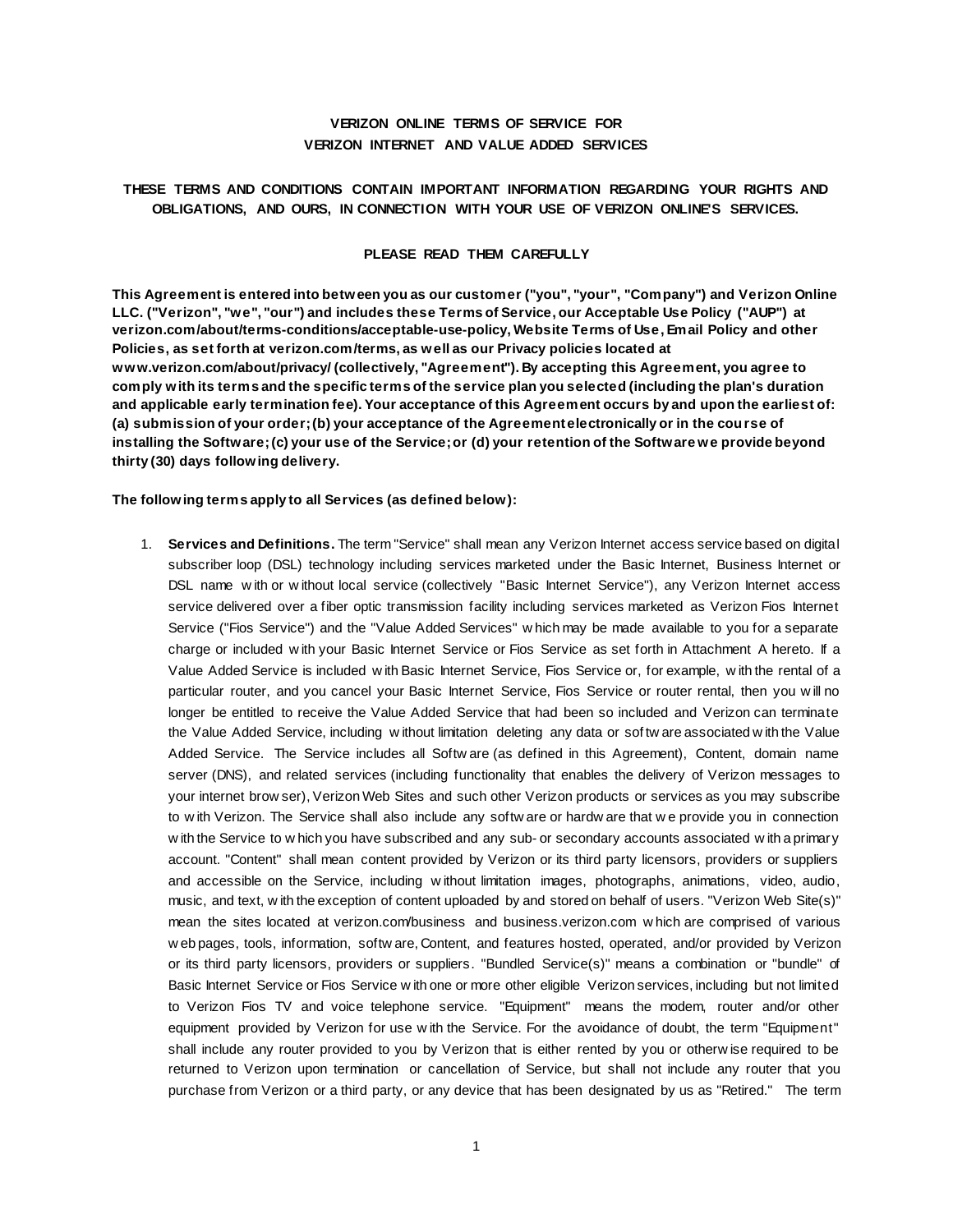"Retired" designates Fios devices, including routers, that may have originally been provided by Verizon, but are no longer subject to return to us. A list of Retired devices can be found at verizon.com/bizretired.

### 2. **Term; Changes to Service.**

- a. **Term and Termination.** This Agreement shall be effective upon your acceptance of this Agreement, as provided above, and shall continue until you or w e terminate this Agreement as permitted herein. If you subscribe to a plan w ith a minimum term commitment (a "Term Plan"), you agree to maintain your Service or Bundled Service for the duration of that Term Plan, including any renew al Terms, if applicable. Your Term Plan begins on the later of: (a) the date you change your existing Service plan to a Term Plan; or (b) the date provisioning of your Service is complete ("Service Ready Date"), w hich w ill be the due date established by Verizon (after the Equipment has been delivered) if you are self installing the Service; for Bundled Services, your Term Plan begins once all Bundled Serv ices have been provisioned. You w ill begin receiving any Term Plan or other discount associated w ith a Bundled Service plan once all Bundled Services have been provisioned. Depending on the plan selected, your Term Plan w ill either expire at the end of the initial minimum term commitment period or w ill automatically renew for the same number of months as the initial minimum term commitment period (a "renew al Term"). If a Term Plan expires, your Service w ill continue and automatically convert to month-to-month rates that may be higher than Term rates. If you subscribe to a Term Plan w ith automatic renew als, your Term Plan w ill renew after each initial and renew al Term at then-current Term rates unless you or w e cancel the renew al by contacting the other w ithin the 30 day period before or the 60 day period after the renew al date. When you select a Term Plan, the monthly rates, minimum term periods, renew al terms, early termination fee and other terms of that plan w ill also apply and become part of this Agreement. In the event you change Service or Bundled Service plans, your monthly rate and term commitment may change (depending on the plan you select); otherw ise, the terms of this Agreement w ill remain in effect unless otherw ise provided. We reserve the right to terminate the Service (or any part thereof) in the event w e cease to offer the Service generally or to your location. If w e cease offering the Service (or any part thereof), w e w ill give you at least thirty (30) days advance notice.
- b. **Changes to Service.** We reserve the right to change the Service (or any part thereof), at any time w ith or w ithout notice to you. If such a change materially and adversely affects your use of the Service, and we cannot reasonably mitigate the impact, then, as your sole and exclusive remedy, you may terminate the Service w ithout further obligation.
- c. **Changes to Local Voice Telephone Service.** If you change or discontinue your local telephone service, w e may in our discretion either terminate your Service or continue to provide Service w ithout Verizon local voice service at the then-current rates, terms and conditions applicable to your new Service plan, and you agree to pay any new or higher monthly fee that may apply to your new Service plan. If w e elect to terminate your Service under this Section 2 (c) then w e reserve the right to charge any applicable early termination fees and to apply the Equipment return terms set forth in this Agreement.
- d. **Move/Down-grade/Up-grade Order Change Activities and Associated Fees.** You may dow ngrade speed connections w ithin your selected Service plan or, subject to facilities availability, move your existing Service or phone line to another qualified Service or phone line for no additional charge; your Term Plan w ill not be altered as a result of such change order activity. In the event you up-grade to a Bundled Service plan, a new term commitment (depending on the plan you select) w ill apply starting on the effective date of your new Bundled Service plan. In the event you up-grade speed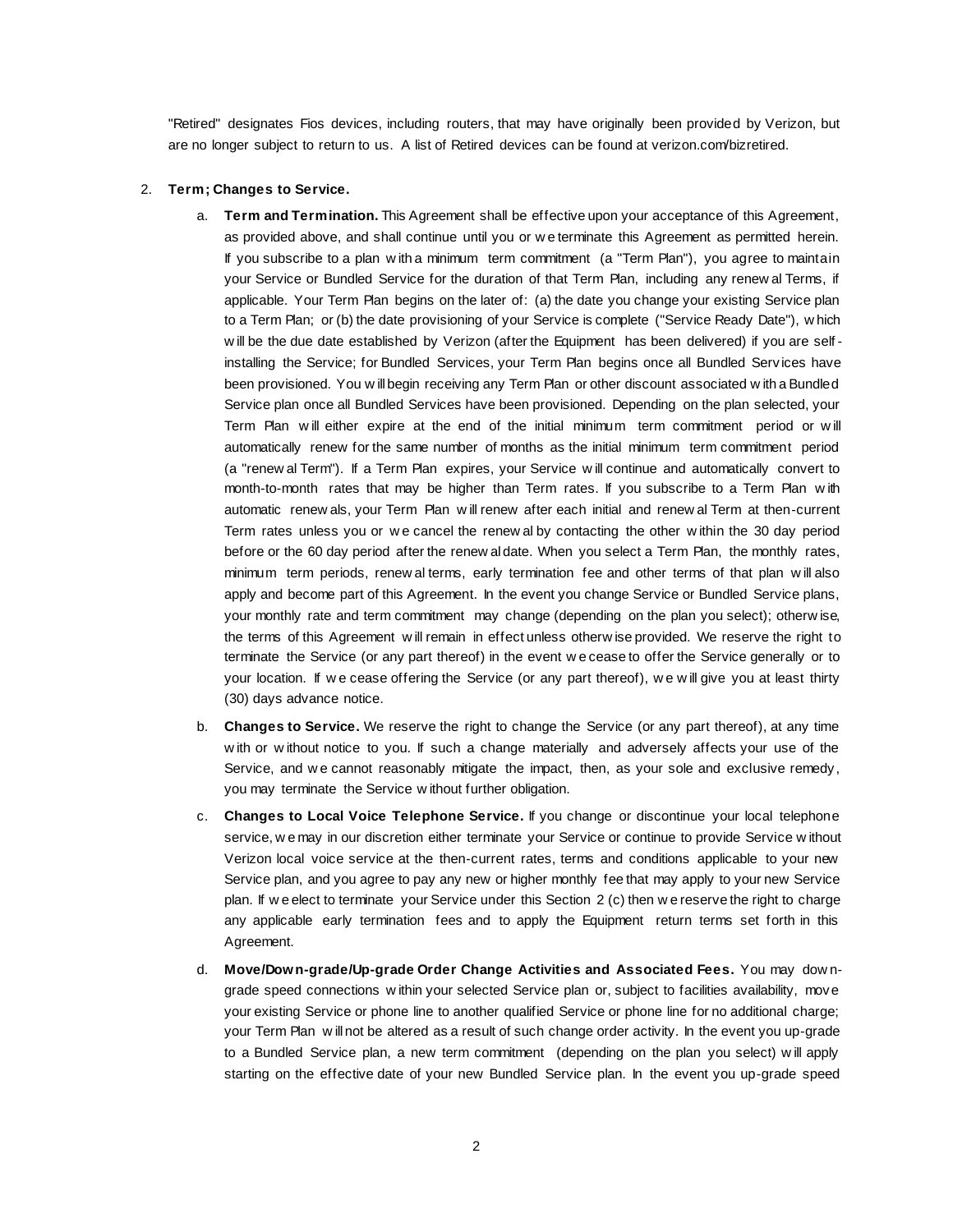connections w ithin your selected Service plan, additional charges may apply, subject to the terms and conditions for the new Service plan.

- e. **Conversion from Basic Internet Service to Fios Service.** Service is available on a limited basis based on your service address. Fios Service uses special fiber optic transmission facilities provided by your local Verizon telephone company. When Verizon is able to provision Service utilizing fiber optic technologies, w e may in our discretion terminate your Basic Internet Service and cease offering Basic Internet Service to your location. In such case, w e w ill offer you Fios Service at the then applicable rates and terms, w hich may differ from your previous Basic Internet Service rates and terms. As your sole and exclusive remedy, you may terminate the Service w ithout further obligation.
- 3. **Prices/Billing.** For any Service or Bundled Service, w e w ill give you at least thirty (30) calendar days prior notice of a price increase in the manner set forth in Section 8 below or by United State Mail, email to your email address on file w ith us, or by notice on or w ith your bill. Prices for Term Plan Services are guaranteed until the expiration or next renew al date of the Term Plan, as applicable, subject to the provisions of this section. A price change shall not apply to a Term Plan until the next renew aldate follow ing the notice of the price change. Your continued use of the Service or Bundled Service after a price change is effective constitutes your acceptance of the price change. If you change your Service or Bundled Service or your Term Plan, you agree to pay the applicable monthly fee that may apply to your new Term Plan. You agree to pay all charges associated w ith the rate plan selected, including but not limited to a) applicable taxes, b) surcharges, c) Federal Universal Service Fund, tax and other recovery fees, d) telephone charges, e) activation fees, f) installation fees, g) setup fees, h) equipment charges, i) technician dispatch fees; j) early termination fees, and k) other non-recurring charges. Notw ithstanding the pricing guarantee set forth above, the taxes, fees and other charges detailed in this section a) - d) may vary on a monthly basis; any variation w ill be reflected in your overall monthly charge. The amounts and w hat is included in such charges are subject to change. You also agree to pay any additional charges or fees applied to your billing account for any reason, including but not limited to interest and charges due to insufficient credit or insufficient funds. Activation fees, installation fees, setup fees, equipment charges, and other non-recurring charges, if applicable, w ill be included in your first month's bill. You acknow ledge that you may also incur data charges or fees from a w ireless or internet service provider (w hich may be Verizon or a third party) for accessing online services or purchasing products and services through interactive options available through the Service. You are solely responsible for all charges or fees payable to Verizon and third parties, including all applicable taxes, and you are solely responsible for protecting the security of credit card and other personal information provided to third parties in connection w ith such transactions. Monthly Service and Bundled Service recurring charges w ill be billed one month in advance. Billing for Service(s) w ill automatically begin on the Service Ready Date unless you are notified otherw ise by Verizon. We may, at our election, w aive any fees or charges. You w ill begin receiving any discount associated w ith a Bundled Services plan once all Bundled Services have been provisioned. Verizon or its agent w ill bill you directly, or bill your credit or debit card or your local Verizon telephone bill (w here available in selected areas only), as you request and as approved by Verizon. IF YOU ELECT TO BE BILLED FOR YOUR SERVICE ON YOUR CREDIT OR DEBIT CARD, VERIZON WILL CONTINUE TO BILL THE CARD UNTIL YOU TELL US TO CANCEL SUCH BILLING, AND YOU ALSO AGREE THAT VERIZON MAY RECEIVE UPDATED CARD INFORMATION FROM YOUR CARD ISSUER. IF YOU ELECT TO BE BILLED FOR YOUR SERVICE ON YOUR VERIZON PHONE BILL, BY USING THE SERVICES YOU AGREE TO HAVE VERIZON CHARGES INCLUDED ON YOUR PHONE BILL. IF YOU SUBSCRIBE TO A BUNDLED SERVICE PLAN THAT INCLUDES PHONE SERVICE, THEN ALL OF THE SERVICES INCLUDED IN THE BUNDLED SERVICE PLAN MUST BE BILLED ON YOUR PHONE BILL. If you cancel any component of a Bundled Services plan, the monthly charges for the remaining services on your account w ill automatically convert to the applicable existing, non-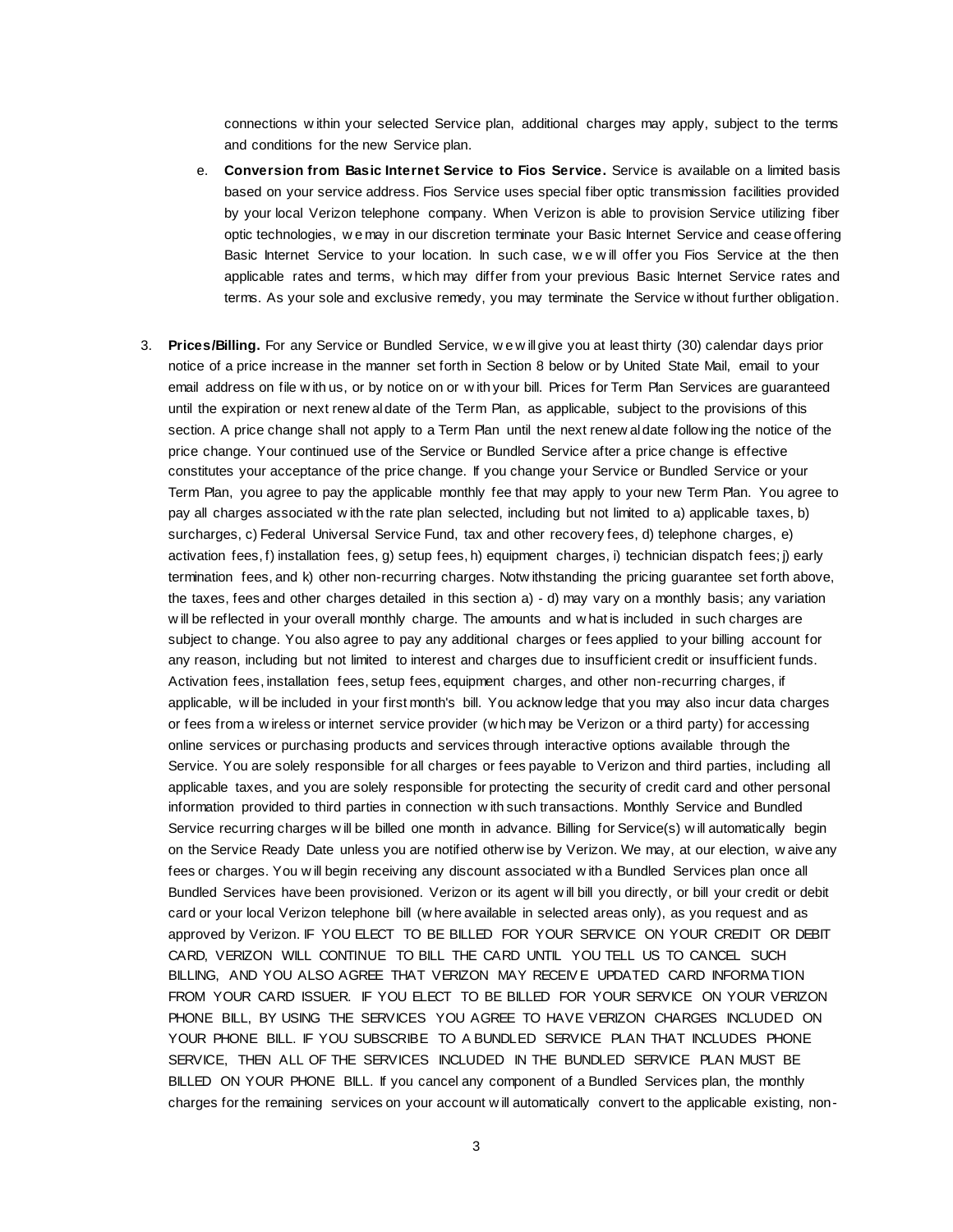discounted month-to-month service rate. You may only take advantage of one promotional pricing offer during any consecutive tw elve-month period. Eligibility for promotional offers may be contingent upon payment of all outstanding Verizon charges. If you enroll in Verizon's Paperless Billing program, you agree to view and pay your bill electronically each month and to promptly update your e-mail address w ith Verizon if it changes. You w ill no longer receive a paper bill. Instead, each month you w ill receive an e-mail notifying you that your bill is available online for view ing and payment at business.verizon.com. You must continue to pay your paper bill until you receive your first e-mail notification that your bill is available online. If your electronic payment is rejected for any reason, Verizon may charge a return item fee (w here permissible), cancel your enrollment in the Paperless Billing program and resume sending you paper bills.

- 4. **Payment, Late Fee and Consent Regarding Credit.** We w ill invoice you monthly or on a prepaid basis, as applicable. Payment to Verizon is due upon receipt of invoice and shall be made in U.S. currency. A payment received thirty (30) calendar days or more after the invoice date is considered past due. If your charges are billed by your Verizon local carrier, the Late Fee w ill be equal to the late payment charge that the local exchange carrier applies. If your charges are not billed by your Verizon local carrier, you agree to pay interest at the rate set forth on your bill (or the maximum interest allow ed by law , w hichever is less). Verizon may assign unpaid delinquent charges to a collection agency for action. In the event Verizon utilizes a collection agency or takes legal action to recover monies due, you agree to reimburse Verizon for all expenses incurred to recover such monies (including attorney's fees). We may evaluate your credit history before modifying or providing Service. In order to establish an account w ith us and/or obtain or modify Service, w e may obtain a report from a credit agency or exchange information w ith our affiliates in connection w ith determining your creditw orthiness. If you fail to pay your bill, w e may submit a negative credit report to credit reporting agencies w hich w ill negatively affect your credit report. You may be given the option to select a prepaid service plan ("Prepaid Service Plan") w hich w ill begin on the later of (a) the date of your order, or (b) the date you change to the Prepaid Service Plan. There will be no refunds for Prepaid Service Plans. At the end of any Prepaid Service Plan, you may be given the option to select a new Prepaid Service Plan. If you do not select a new Prepaid Service Plan, your Service w ill automatically convert to the then then-current month-to-month rate.
- 5. **Refundable Deposit.** We may require that you provide us w ith a refundable deposit, w hich w ill be specified at the time of your order ("Subscriber Deposit"). We may also require an additional deposit after activation of the Service if you fail to pay any amounts w hen due. Within ninety (90) days after termination of your Service, w e w ill return your Subscriber Deposit, less any unpaid amounts due on your account, including any amounts ow ed for unreturned or damaged Equipment. Amounts held on deposit w ill not accrue interest except as required by law .

#### 6. **Renewal and Cancellation; Money Back Guarantee, and Early Termination Fee.**

- a. **Renewal or Cancellation.** Upon expiration or cancellation of the Term Plan, w e may continue to provide you w ith Service on a month-to-month basis, at our then-current monthly price. You may contact us to subscribe to another available Term Plan at then-current Term rates. If you subscribe to an automatic renew al Term Plan, your Term Plan w ill automatically renew at the end of the initial Term and at the end of each successive renew al Term, at the then-current Term rates, unless you contact us to cancel w ithin 30 days before or 60 days after the renew al date. Verizon w ill provide you a reminder before each renew al date. If you w ish to cancel your Service or renew al, or w ish to select another plan, you may do so by calling 1-800-VERIZON (800-837-4966).
- b. **Money Back Guarantee.** If w e provide a money-back guarantee ("MBG") for your Service, it w ill begin w hen billing for your Service starts. During any applicable MBG period you may cancel the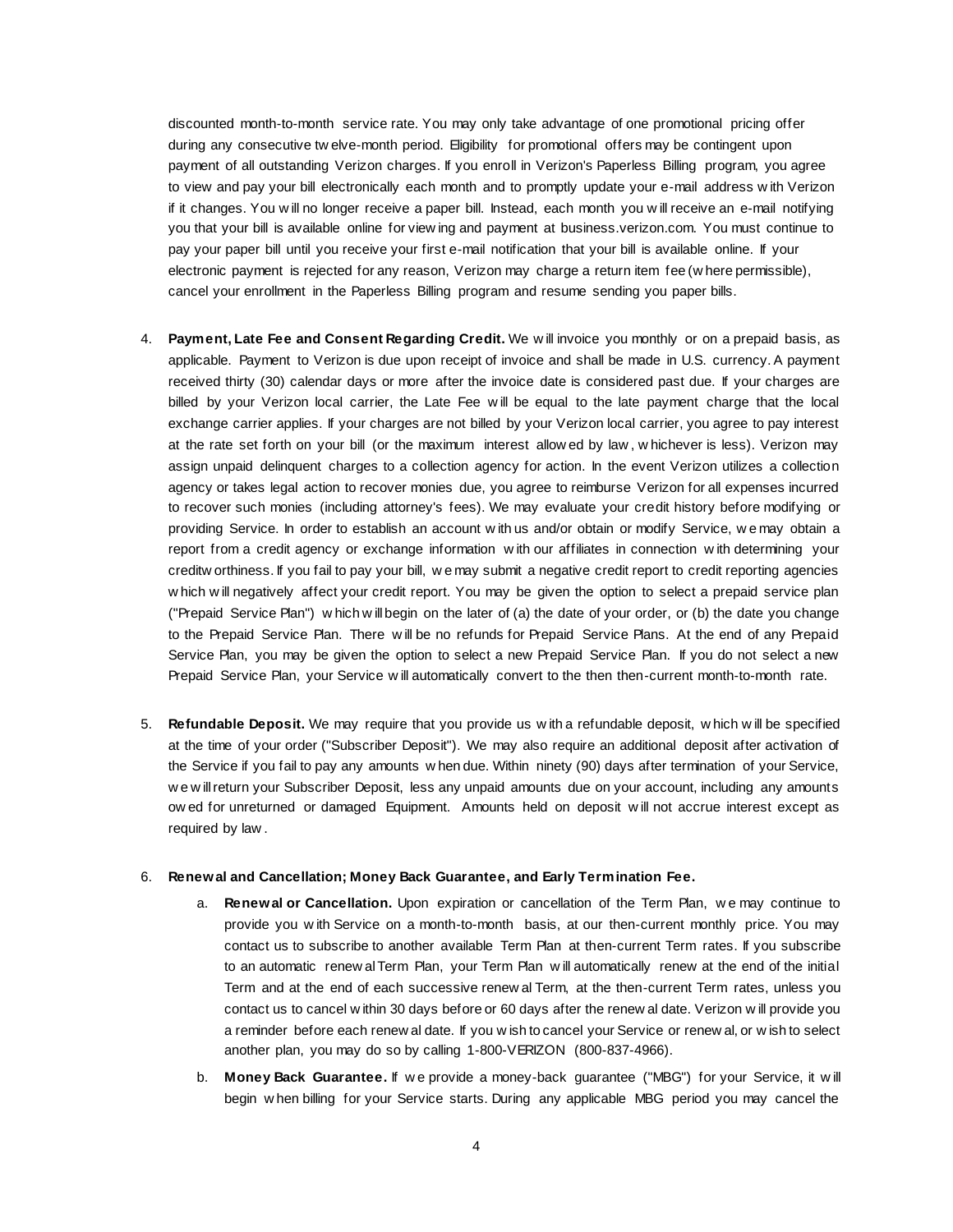Service and receive a full refund of all monthly charges paid as w ell as any one-time charges and Equipment charges paid to Verizon (provided you return all Equipment in good w orking condition). An early termination fee w ill not apply to Service terminated w ithin a MBG period, if one is provided. A MBG, if applicable, w ill not apply if you change betw een or renew service plans. You are limited to a maximum of one MBG per Service type per Service address.

- **c. Early Termination Fee.** Except as otherw ise set forth in this Agreement, if Service provided pursuant to a Term Plan is removed or terminated by you (or by us if you breach this Agreement) before you have completed the then-current initial or renew al Term, then you agree to pay Verizon the early termination fee set forth in the pricing plan you have chosen. It is agreed that Verizon's damages, if you cancel your Service, are difficult or impossible to ascertain; therefore, the provisions of this Section are intended to establish liquidated damages in the event of cancellation and are not intended as a penalty. In addition, if you cancel Service after any applicable MBG period, you agree to pay us all Service fees accrued as of the cancellation date.
- 7. **No Warranties.** ADVICE OR INFORMATION GIVEN BY VERIZON, ITS REPRESENTA TIV ES OR ITS THIRD PARTY LICENSORS, PROVIDERS AND SUPPLIERS SHALL NOT CREATE A WARRANTY. USE OF VERIZON TECHNICAL SUPPORT (INCLUDING SUPPORT PROVIDED BY ITS THIRD PARTY LICENSORS, PROVIDERS AND SUPPLIERS) IS AT YOUR OWN RISK AND IS NOT WARRANTED. EXCEPT AS OTHERWISE EXPRESSLY PROVIDED HEREIN, VERIZON AND ITS THIRD PARTY LICENSORS, PROVIDERS AND SUPPLIERS DISCLAIM, WITH RESPECT TO ALL SERVICES, ANY AND ALL REPRESENTA TIONS AND WARRANTIES, EXPRESS, IMPLIED OR ARISING BY COURSE OF PERFORMA NCE, DEALING, CUSTOM OR TRADE USAGE, INCLUDING BUT NOT LIMITED TO THE IMPLIED WARRANTIES OF MERCHANTABILITY, FITNESS FOR A PARTICULAR PURPOSE (EVEN IF WE KNEW OR SHOULD HAVE KNOWN SUCH PURPOSE) AND NONINFRINGEMENT. YOU AGREE THA T THE SERVICE IS PROVIDED ON AN "AS IS" AND "AS AVAILABLE BASIS.

IN ADDITION, VERIZON AND/OR ITS THIRD PARTY LICENSORS, PROVIDERS AND SUPPLIERS, AS APPLICABLE, DO NOT GUARANTEE THAT SERVICE CAN BE PROVISIONED TO YOUR LOCATION, OR THAT PROVISIONING WILL OCCUR ACCORDING TO A SPECIFIED SCHEDULE. THE PROVISIONING AND PERFORMA NCE (SPEED) OF THE SERVICE IS SUBJECT TO CIRCUIT OR OTHER NETWORK FACILITY AVAILABILITY AND OTHER FACTORS, INCLUDING WITHOUT LIMITATION, LOOP LENGTH, THE CONDITION OF YOUR TELEPHONE LINE AND WIRING INSIDE YOUR LOCATION, AND COMPUTER/DEV ICE CONFIGURA TION AND CAPABILITIES AND NETWORK/INTERNET CONGESTION, AMONG OTHER FACTORS. IN THE EVENT YOUR LINE IS NOT PROVISIONED FOR ANY REA SON, NEITHER YOU NOR VERIZON SHALL HAVE ANY DUTIES OR OBLIGATIONS UNDER THIS AGREEMENT (OTHER THAN YOUR OBLIGATION TO RETURN ANY VERIZON-PROV IDED EQUIPMENT). VERIZON DOES NOT WARRANT THAT THE SERVICE OR EQUIPMENT PROVIDED BY VERIZON WILL MEET YOUR NEEDS, PERFORM AT A PARTICULA R SPEED, BANDWIDTH OR DATA THROUGHPUT RATE, OR WILL BE UNINTERRUPTED, ERROR-FREE, OR SECURE, OR FREE OF VIRUSES, WORMS, DISABLING CODE OR CONDITIONS, OR THE LIKE. VERIZON DOES NOT WARRANT THAT THE SERVICE OR YOUR EQUIPMENT WILL NOT BE NEGATIVELY AFFECTED BY NETWORK-RELATED ACTIVITIES INCLUDING BUT NOT LIMITED TO MODIFICATIONS, UPGRADES, MONITORING, SCANNING OR SIMILAR ACTIVITIES.

8. **Your Responsibilities; Notices; Revisions to Terms of Service.**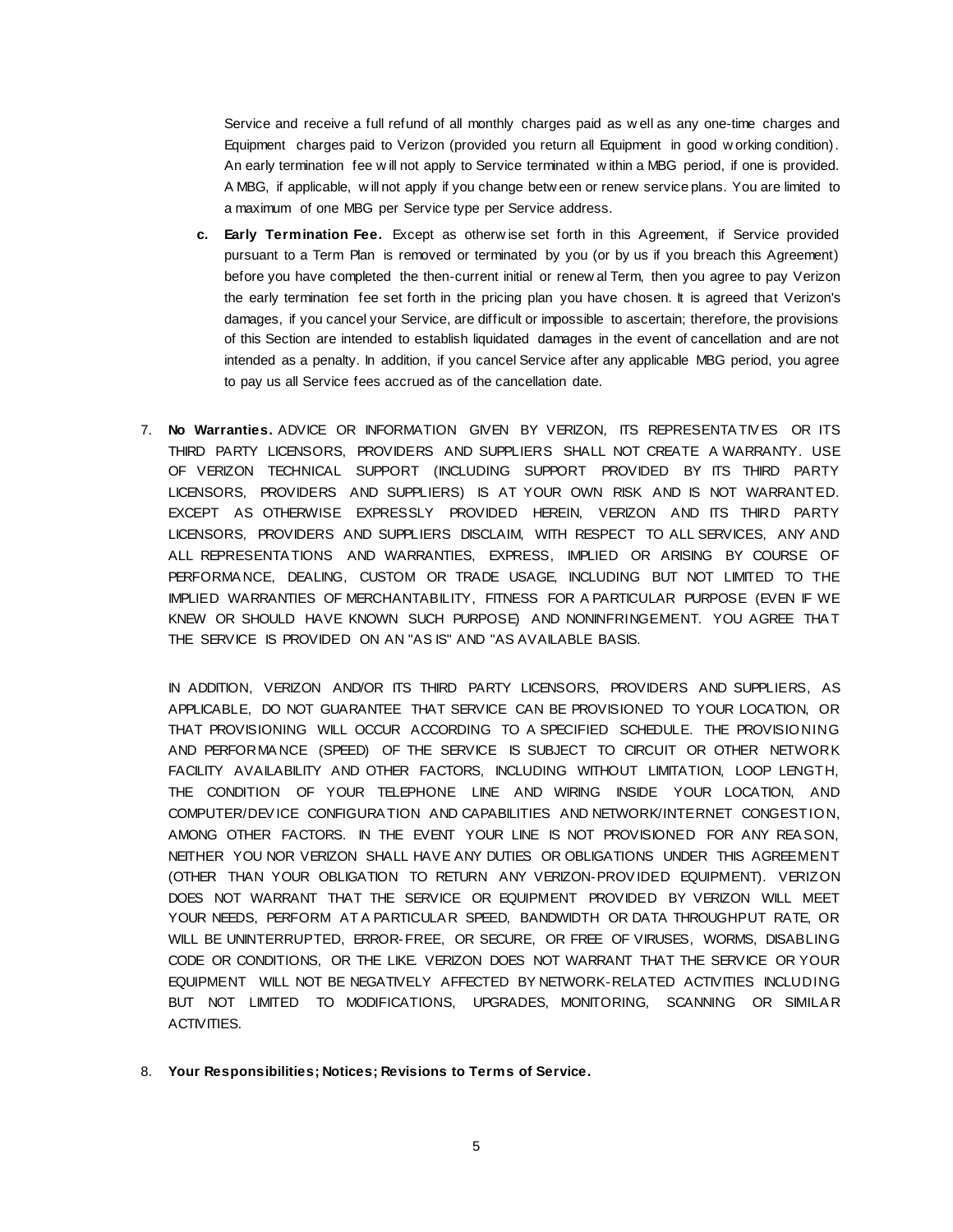- a. **Your Responsibilities.** You represent that you are eighteen (18) years of age or older, that you have the pow er and the legal authority to enter into this Agreement, and that the information you supply to us is correct and complete. You acknow ledge and agree that you are solely responsible for all use of the Service (including the use of any secondary or sub-accounts associated w ith a primary account) and the manner in w hich the Service is used by you or anyone w ho uses the Service w ith or w ithout your permission. If you use a w ireless router or similar device, you are responsible for securing your w ireless netw ork and for any use of the Service via your w ireless netw ork by you, your guests or any other third parties. Any use of your Service by you, your guests or other third parties that violates the terms of this Agreement, including the AUP, shall be considered a breach by you and you agree to indemnify and hold harmless Verizon from any losses, damages, or costs resulting from any third-party claim or allegation arising out of or relating to any third party use of your service. You may not resell or rent the Service to third parties or allow third parties to use the Service via w ired, w ireless or other means for any commercial purpose. For example, and w ithout limitation, you may not provide Internet access to any tenants or any other third parties for a fee or as a service included in rental or other fee payments (such as for temporary office space, at a hotel, at a trailer park or similar); you may not use the Service to provide a w eb-hosting business; and you may not use the Service to operate a server farm or other data storage business. You may connect multiple computers/devices w ithin a single office or business location to your Service router to access the Service, but only through a single account and an IP address(es) obtained from Verizon, and only for use by you and your Company. Additional User IDs provided for email boxes are not intended for use as dial-up connections. You agree to use the Service only w ithin the United States.
- b. **Use of the Service and Management of Data, Devices and Software.** You understand and agree that you are solely responsible for the protection, storage, backup and security of your and any guest's data, softw are, devices, computer netw ork and other facilities, as w ell as your choice of equipment, softw are and online content; and all other matters related to how you access and use the Service. You acknow ledge and agree that the reliability, availability and performance of data or services accessed through the Internet or other services connected or linked to the Service are beyond our control and are not in any w ay w arranted or supported by Verizon or its third party licensors, providers and suppliers. You also agree to provide us or our third party licensors, providers and suppliers w ith the access and support required to allow us (or them, on our behalf) to implement, maintain and provide the Services. In addition, you agree that your use of the Service and the Internet is solely at your ow n risk and is subject to all applicable local, state, national and international laws and regulations. YOU AGREE THAT NEITHER VERIZON NOR ITS THIRD PARTY LICENSORS, PROVIDERS AND SUPPLIERS ARE RESPONSIBLE FOR THE LOSS OF YOUR OR ANY THIRD PARTY DATA OR FOR THE BACK-UP OR RESTORATION OF YOUR OR ANY THIRD PARTY DATA REGARDLESS OF WHETHER THIS DATA IS MAINTAINED ON OUR SERVERS OR YOUR, OR YOUR PERMITTED GUESTS' DEVICE(S). YOU SHOULD ALWAYS BACK-UP ANY IMPORTANT INFORMA TION SEPARATELY FROM DATA STORED ON VERIZON'S OR ANY THIRD PARTY'S SERVERS.
- c. **Verizon Management of Data and Network Performance.** We reserve the right to (i) use, copy, display, store, transmit and reformat data transmitted over our netw ork and to distribute such content to multiple Verizon servers for back-up and maintenance purposes; and (ii) block or remove any unlaw ful content you store on or transmit to or from any Verizon server. We do not guarantee the protection of your content or data located on our servers or transmitted across our netw ork (or other netw orks) against loss, alteration or improper access. Verizon automatically measures and monitors netw ork performance and the performance of your Internet connection and our netw ork. We also w ill access and record information about your computer and equipment's profile and settings and the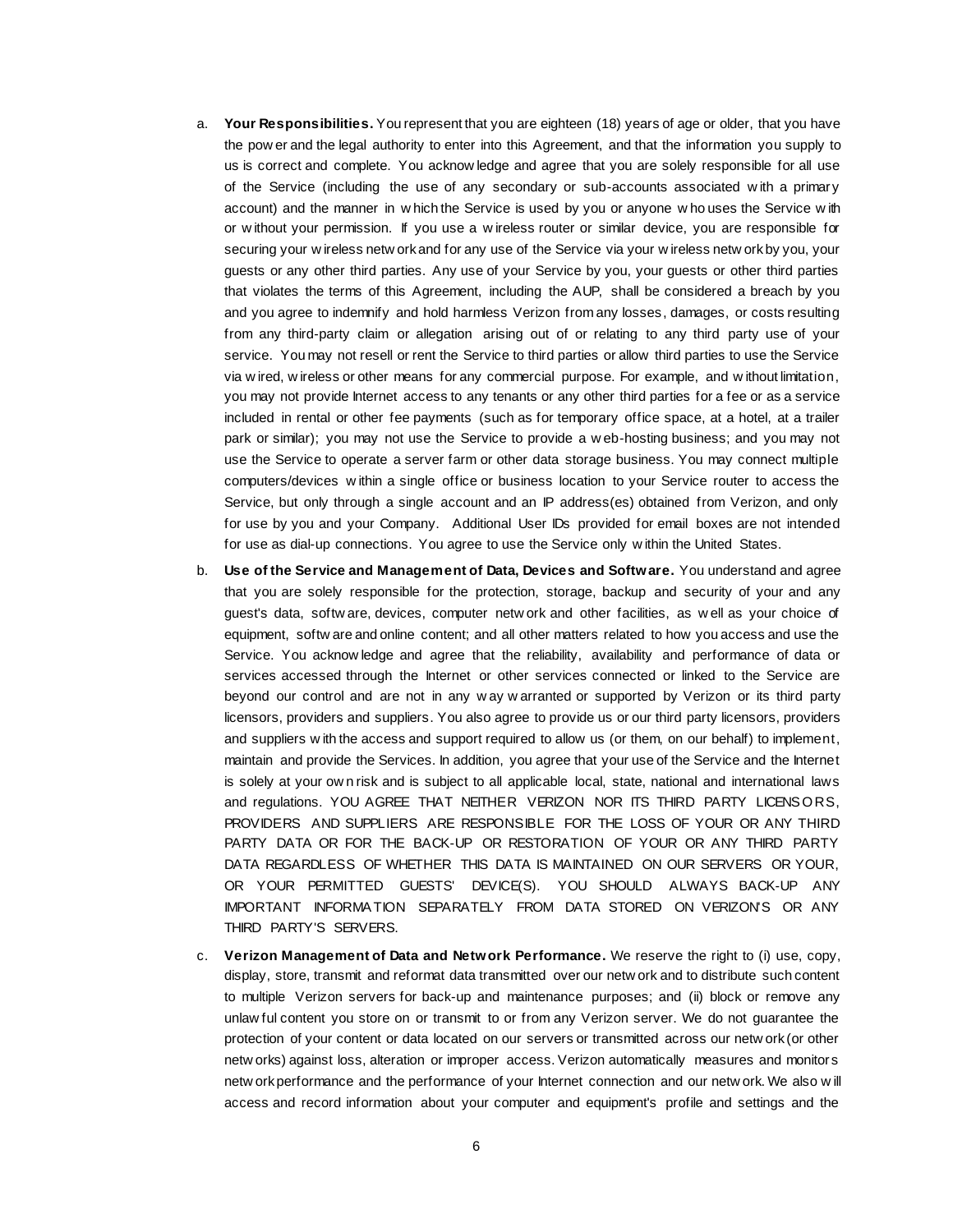installation of softw are w e provide. You agree to permit us to scan netw ork ports, access your computer and equipment and to monitor, adjust and record such data, profiles and settings for the purpose of providing the Service and managing the security and performance of our netw ork. You also consent to Verizon's monitoring of your Internet connection and netw ork performance, and to our accessing and adjusting your computer and equipment settings, as they relate to the Service, Softw are, or other services, w hich w e may offer from time to time. Verizon reserves the right to modify the passw ord(s) for the router(s) used w ith the Service in order to safeguard Internet security, the security and privacy of customer information, w here required by law , and/or for other good cause to provide, upgrade and maintain the Service, protect the netw ork, other users of the Internet, or our customers. Should Verizon change such passw ord(s), we will use reasonable means to notify the customers affected, w hich may include email to the contact email address w e have on file and/or through notice on the Terms Website.

- d. **Limitations on Use of Service.** You agree that Verizon assumes no responsibility for the accuracy, integrity, quality completeness, usefulness or value of any Content, data, documents, graphics, images, information, advice, or opinion contained in any emails, message boards, chat rooms or community services, or in any other public services or social netw orks, and does not endorse any advice or opinion contained therein. Verizon does not monitor or control such services, although we reserve the right to do so. Verizon may take any action w e deem appropriate, in our sole discretion, to maintain the high quality of our Service and to protect others and ourselves.
- e. By transmitting, uploading, dow nloading, posting or submitting any information or material using the Service or the w eb site tools, you (i) represent that such information is not confidential, secret or proprietary information belonging to someone else; (ii) w arrant that no other party has rights to the information and you represent that w hen you transmit, upload or dow nload, post or submit any content, images or data does not violate the copyright or trademark law s or any other third part rights; and (iii) you understand and agree that any and all use of the Service is subject to the terms of Verizon's Copyright Alert Program, a description of w hich can be found at verizon.com/about/terms conditions/verizon-copyright-alert-program.

Any w eb sites linked to or from the Service, that is not a Verizon Web Site, are not review ed, controlled, or examined by Verizon and Verizon is not responsible for the contents of any linked site or any link contained in a linked site that is not a Verizon Web Site. The inclusion of any linked sites or content from the Service that is not a Verizon Web Site, including sites or content advertised on the Service, does not imply endorsement of the linked site or content by Verizon. Any dealings that you have on non-Verizon Web Sites w ith third parties, merchants or advertisers found on the Service are betw een you and the third party, merchant or advertiser and you acknow ledge and agree that we are not liable for any loss or claim you may have against a third party, merchant or advertiser. In no event shall Verizon be liable to anyone for any damage arising from or caused, directly or indirectly, by the creation or use of a third party's w eb site that is not a Verizon Web Site, or the information or material accessed through such w eb sites.

If you choose to access the Verizon Web Sites from locations outside the United States, you do so on your ow n initiative and you are responsible for compliance w ith all applicable local use controls, law s and regulations, including those relating to the transmission of technical data exported from or imported to the United States or the county in w hich you reside. Verizon makes no representation that materials on the Verizon Web Sites are appropriate or available for use in locations outside the United States and accessing them from territories w here their contents are illegal is prohibited.

You further agree that if you type a nonexistent or unavailable Uniform Resource Locator (URL), or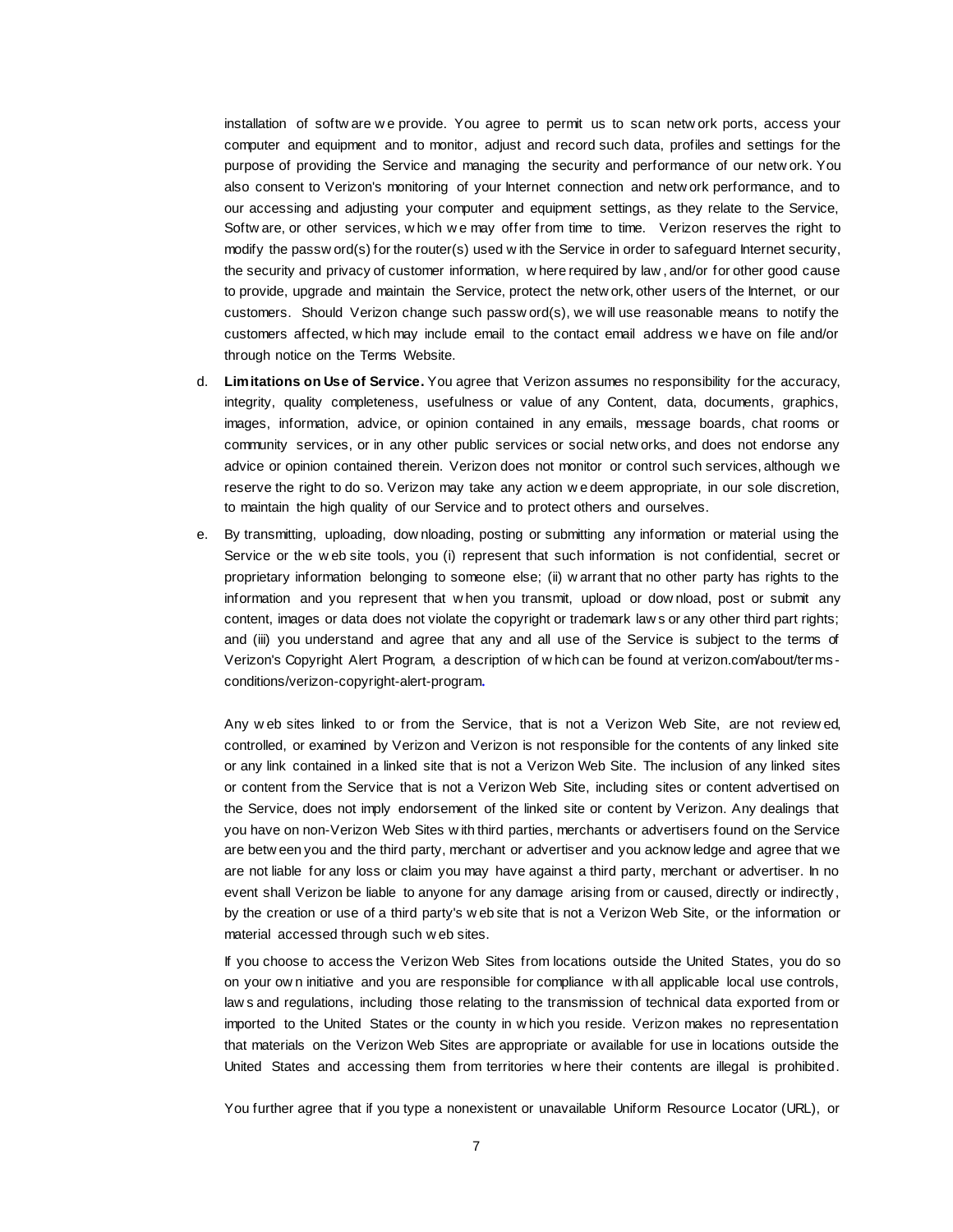enter a search term, into your brow ser address bar, Verizon may present you w ith a Verizon Error Assist w eb search page containing suggested links based upon the query you entered in lieu of your receiving an NXDOMAIN or similar error message. Verizon's provision of the Error Assist page may impact applications that rely on an NXDOMAIN or similar error message and may override similar brow ser-based search results pages.

- f. **Notices Regarding the Service.** You understand and agree that from time to time w e may send you information relating to the Service (including but not limited to passw ord information), via electronic mail over the Internet to your Verizon .net or contact email address. You consent to our distribution of such information to you electronically and you agree to check your email boxes periodically for account related information that w e provide.
- g. **Consent to Receive Telephone Calls and Text Messages**. Verizon and its affiliates may contact you by telephone or text message at the phone numbers, including mobile numbers, that you provide to us concerning your Service(s), to enable us better to provide you w ith the Service(s) to w hich you subscribe, to answ er questions that you have asked of us, or to market other goods and services that w e offer to you. We may use an automatic telephone dialing system to make these calls or to send these text messages, and calls may include the use of a prerecorded or artificial voice. Your telephone provider may charge you for these calls or text messages. You can manage how we contact you through your online business account profile. If you do not w ish for us to send you such calls or text messages, or by contacting us at the number included on your bill.
- h. **Revisions to Terms of Service.** You understand and agree that w e may, from time to time, revise the terms and conditions of this Agreement (including any of the policies w hich may apply to use of the Service and the provisions that govern the w ay that you and w e resolve disputes). The current version of this Agreement shall be available to you on [verizon.com/terms](http://www.verizon.com/about/terms/) ("Terms Website") under "Business Services". We w ill provide notice of any material revisions i) by sending an email to the contact email address w e have on file for you or ii) by including notice of the revision w ith or on your monthly bill. You agree to visit the specified w eb pages periodically to be aw are of and review any such revisions. Revisions to the Agreement are effective upon posting to the Terms Website or as otherw ise specified in the Agreement or our notice. Increases to the monthly price of your Services shall be effective thirty (30) days after the date w e provide notice of the change. By continuing to use any of the Service after the date the revision(s) are posted to the Website, you accept and agree to the revisions and to abide by them. If you do not agree to the revision(s), you must terminate your Service immediately and such termination may be subject to any applicable early termination fees.
- i. **Entry to Customer's Business.** You agree to allow us to enter your business during normal business hours by appointment to perform necessary activities related to the installation, inspection, repair, replacement or disconnection of our Equipment and Service. You w ill allow us to make attachments and connections that are necessary to provide Service to you. If you are not the ow ner of the premises to be entered, you must supply proof that you are authorized to allow w ork to be done on such premises.
- 9. **Indemnification.** You agree to indemnify us and hold us harmless for any damages, costs, liabilities and attorneys' fees w e incur from any claim arising from your use of the Services, or the use of your Service by others, including w ithout limitation, violation of the copyrights, trademarks or other intellectual property rights of others, your combination of the Services w ith other products or services not provided by us, any modification of the Services, or any breach of this Agreement by you. In such event, you agree to conduct the defense and have control of the litigation and settlement, if any. How ever, you agree not to acquiesce to any judgment or enter into any settlement that adversely affects our rights or interests w ithout Verizon's prior w ritten consent.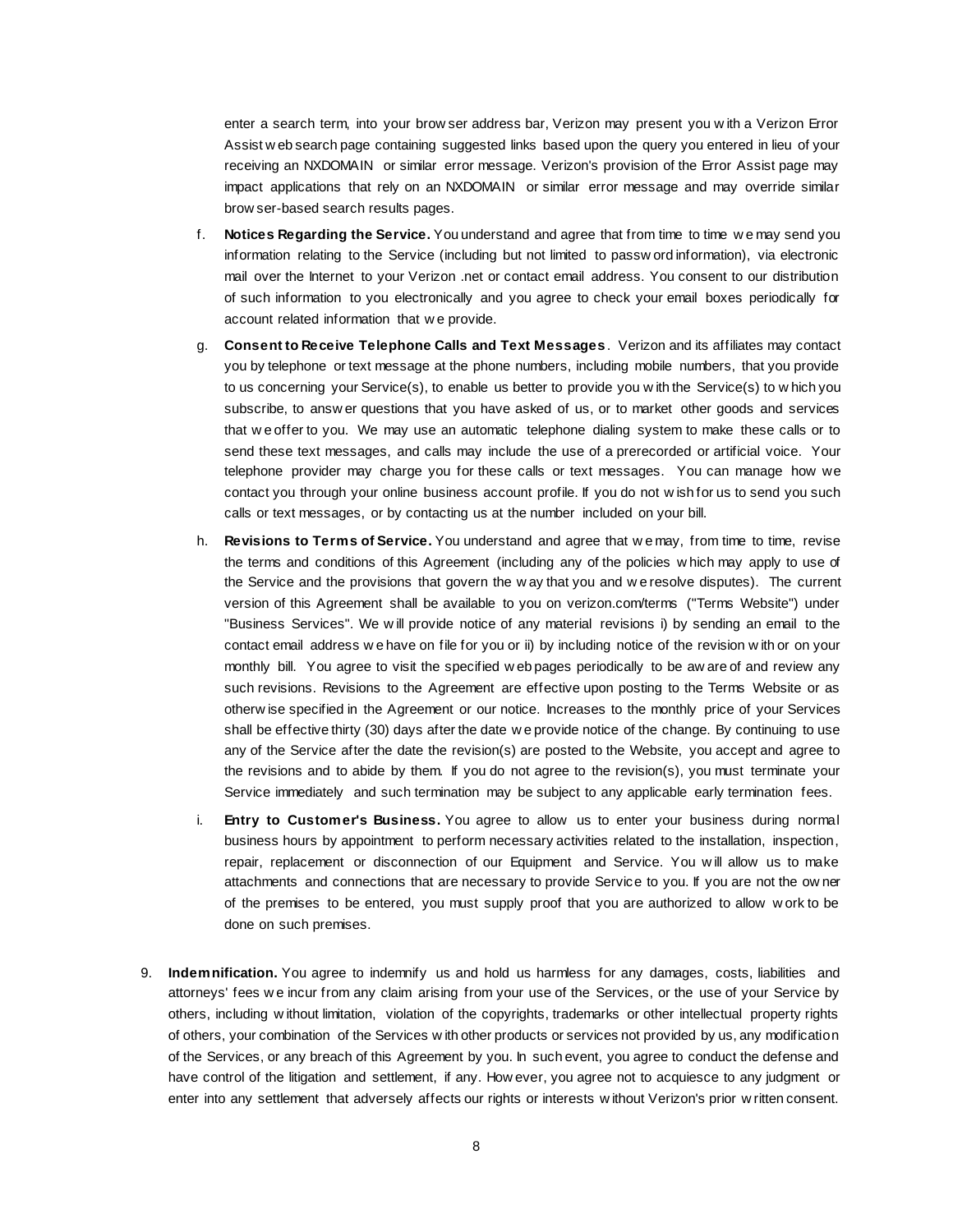We agree to give you prompt notice of all claims and to cooperate in defending against the claim. The indemnifying party may not settle any claim under this section w hich includes an admission of criminal liability or the payment of a settlement amount w ithout the prior w ritten permission of the indemnified party. THE PARTIES DISCLAIM ANY IMPLIED WARRANTY OF NON-INFRINGEMENT, RELYING INSTEA D ON THE TERMS OF THIS SECTION.

# 10. **Compliance with Laws.**

- a. **Generally.** You agree not to use, or permit others to use, the Service in w ays that (i) violate any law or applicable regulation, this Agreement or our AUP or our other policies, (ii) infringe the rights of others, or (iii) interfere w ith the users, services, or equipment and softw are of our netw ork or other netw orks. By w ay of example and not limitation, you agree not to distribute unsolicited advertising, chain letters or other unsolicited bulk electronic mail (i.e., spam); propagate computer w orms, destructive programs or denial of service attacks or viruses; use a false identity; attempt to gain unauthorized entry to other computers, data or any site or netw ork; distribute or store child pornography; distribute obscene or defamatory material over the Internet; or infringe copyrights, trademarks or other intellectual property rights. You further agree to comply w ith U.S. export laws concerning the transmission of technical data and other regulated materials via the Service. We reserve the right to suspend or terminate the Service (or any portion thereof) w ith or w ithout notice if your use of the Service, in our sole judgment, violates this Agreement or our AUP, or otherw ise adversely affects or threatens any Verizon netw ork or service, customer or employee, or, if you are determined to be a repeat infringer under our repeat infringement policy set forth in our AUP.
- b. Providing Information about You in Response to Legal Process. We reserve the right to provide information about your account and your use of the Service to third parties as required or permitted by law (such as in response to a subpoena or court order), and to cooperate w ith law enforcement authorities in the investigation of any criminal or civil matter. Such cooperation may include, but is not limited to, monitoring of the Verizon netw ork consistent w ith applicable law . In addition, Verizon is required by law to report any facts or circumstances reported to us or that w e discover from w hich it appears there may be a violation of the child pornography law s. We reserve the right to report any appropriate information including the identity of users, account information, images and other facts to law enforcement and the National Center for Missing and Exploited Children.

#### 11. **Software Provided.**

- a. Verizon may provide to you, at no cost or for a fee, softw are ow ned by Verizon or its third party licensors, providers or suppliers in connection w ith the Services ("Softw are"). You may use the Softw are in object code form only, on the hardw are on w hich it is installed, only as part of or for use w ith the Service and for no other purpose. The Softw are may be accompanied by an end user license agreement from Verizon or a third party. Your use of the Softw are is governed by the terms of that license agreement and by this Agreement, w here applicable. You may not install or use any Softw are that is accompanied by or includes an end user license agreement unless you first agree to the terms and conditions of the end user license agreement.
- b. If the Softw are is not accompanied by an end user license agreement from Verizon or a third party, you are hereby granted a personal, revocable, non-exclusive, non-transferable license by Verizon or its third party licensors, providers or suppliers, to use the Softw are (and any corrections, updates and upgrades thereto), for the sole purpose of enabling you to use the Service.
- c. You agree that the Softw are is the confidential information of Verizon or its third party licensors, providers or suppliers, w hich you shall not disclose to others or use except as expressly permitted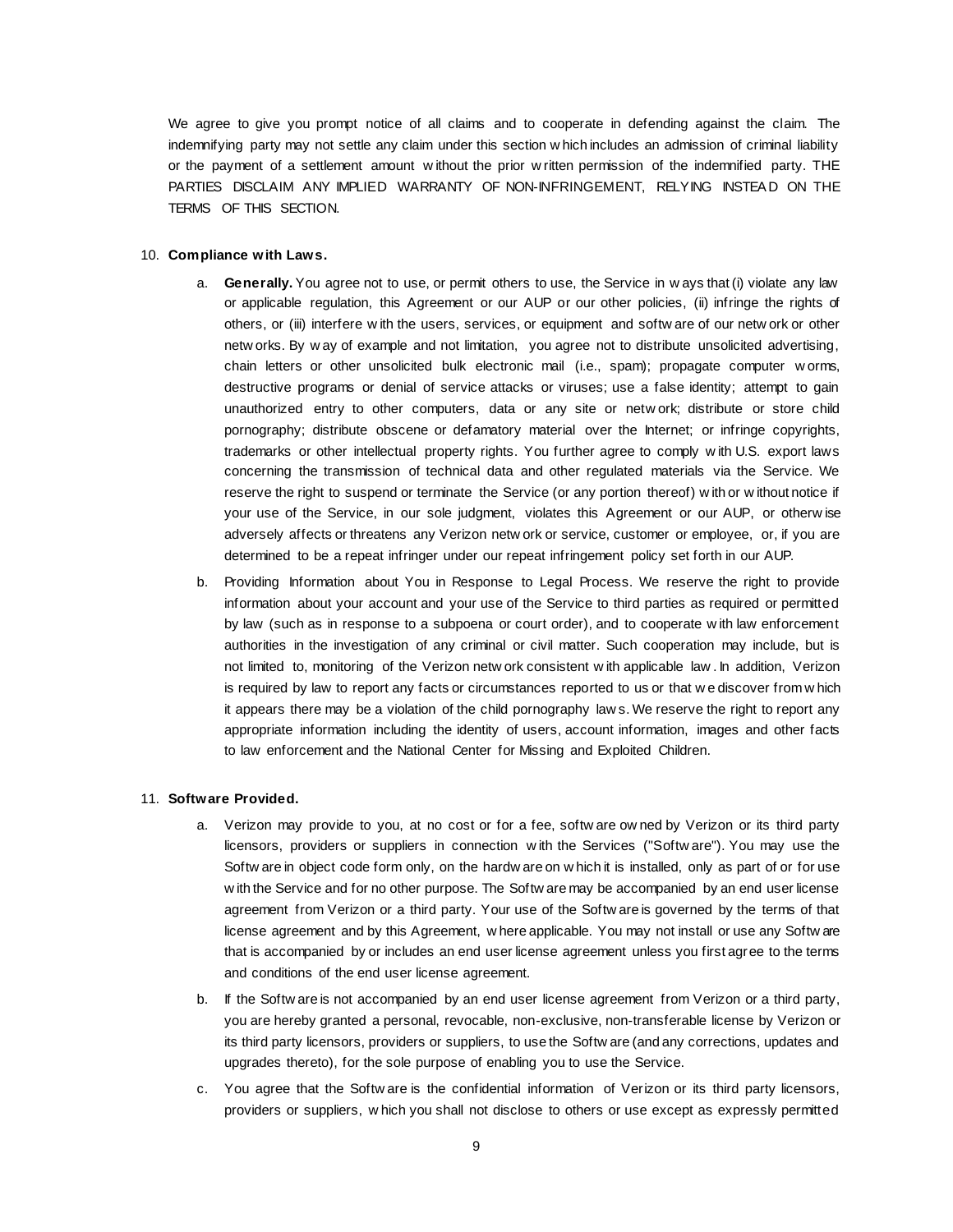herein. The Softw are contains copyrighted material, trade secrets, patents, and proprietary information ow ned by Verizon or its third party licensors, providers, or suppliers. You may not decompile, reverse engineer, disassemble, attempt to discover any source code or underlying ideas or algorithms of the Softw are, otherw ise reduce the Softw are to a human readable form, modify, rent, lease, loan, use for timesharing or service bureau purposes, reproduce, sublicense or distribute copies of the Softw are, or otherw ise transfer the Softw are to any third party. You may not remove or alter any trademark, trade name, copyright or other proprietary notices, legends, symbols, or labels appearing on or in copies of the Softw are. You are not granted any title or rights of ow nership in the Softw are. You acknow ledge that this license is not a sale of intellectual property and that Verizon or its third party licensors, providers or suppliers continue to ow n all right, title and interest, including but not limited to all copyright, patent, trademark, trade secret, and moral rights, to the Softw are and related documentation, as w ell as any corrections, updates and upgrades. The Softw are may be used in the United States only, and any export of the Softw are is strictly prohibited. We reserve the right to update or change the Softw are from time to time and you agree to cooperate in performing such steps as may be necessary to install any updates or upgrades to the Softw are.

- d. IF AT ANY TIME DURING THE TERM OF THIS AGREEMENT VERIZON PROVIDES YOU WITH FREE OR FOR-FEE SOFTWARE OR EQUIPMENT, INCLUDING WITHOUT LIMITATION, CLIENT AND/OR NETWORK SECURITY SOFTWARE, YOU AGREE THAT YOUR SOLE RIGHT TO RECOURSE, IF ANY, INCLUDING BUT NOT LIMITED TO DAMAGES FOR FAILURE OF SUCH SOFTWARE TO PERFORM OR FOR PERSONAL INJURY OR DATA LOSS, IS AGAINST THE MANUFACTURER OF SUCH SOFTWARE OR PERIPHERAL EQUIPMENT.
- e. Verizon provides technical assistance and support for the Softw are in accordance w ith its policies and any terms applicable to a specific Service. Unless otherw ise provided, Verizon does not provide technical assistance or support for third party Softw are. Technical assistance or support w ith regard to third party softw are provided by the Softw are supplier is provided in accordance w ith such third party's policies or other terms.
- f. Your license to use the Softw are shall remain in full force and effect during the Initial Term and any renew al terms, unless and until it is terminated by Verizon, its third party licensors, providers or suppliers, or until this Agreement expires or is terminated.
- g. Other Third Party Agreements. You agree to comply w ith the terms of service that apply to any w ebsites or other services you access on the Internet and agree that the third party provider of such services (and not Verizon) is solely responsible for the delivery of its services(s) to you and your use of them. Third party services include, as applicable, but are not limited to, portal, music, video, auction, security, financial, gaming, storage and photography services, w hether or not Verizon has made such services available to you. Violations of such third party provider's terms of service may, in Verizon's sole discretion, result in the termination of your Service. You further agree to indemnify, defend and hold Verizon or its third-party licensors, providers or suppliers, harmless from and against any claims or liabilities that may result from your use of such third party services.
- h. All title and intellectual property rights (including w ithout limitation, copyrights, patents, trademarks and trade secrets) in and to the Verizon Web Sites (including but not limited to, related softw are, images, photographs, animations, video, audio, music, text, and Content), are ow ned by Verizon, its affiliates, third-party licensors or providers acting on Verizon's behalf, as applicable. All title and intellectual property rights in and to the information and Content w hich may be accessed through use of the Verizon Web Sites are the property of the respective content ow ner and may be protected by applicable copyright or other intellectual property law s and treaties. This Agreement does not grant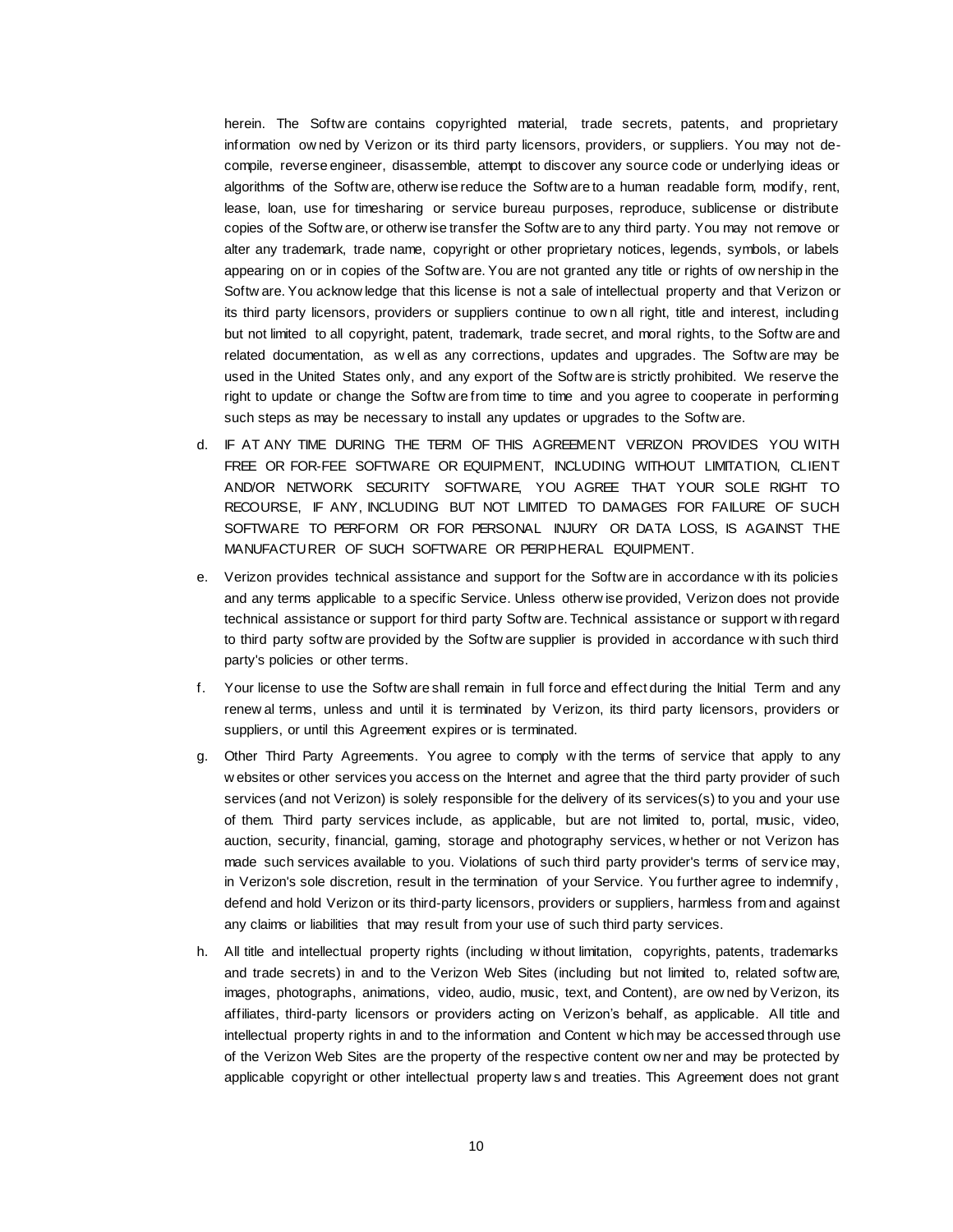you any rights to use such Content, nor does it grant any rights to the Verizon Web Sites, other than the right to the Verizon Web Sites according to the terms of the Agreement.

12. **Return of Equipment, Deletion of Software and Deletion of Data Upon Termination of Service.** If your Basic Internet Service is terminated for any reason prior to the end of the first tw elve months of service and you received Equipment, you must return the Equipment to Verizon w ithin 30 days, as instructed by Verizon, or you w ill be charged for the Equipment. Except as set forth below , if your Fios Internet service is terminated for any reason and you received Equipment, you must return the Equipment to Verizon w ithin 30 days, as instructed by Verizon, or you w ill be charged for the Equipment. Failure to return any Equipment you received from Verizon, or returning Equipment in a damaged condition (subject only to reasonable w ear and tear), w ill result in the imposition of an Equipment fee that may be substantial. You are not required to return to Verizon any devices, such as routers, that have been designated as Retired. A list of Retired devices can be found at [verizon.com/bizretired.](https://www.verizon.com/support/smallbusiness/tv/fiostv/general+support/account+issues/questionsone/retiredequipment.htm) If the Equipment is affixed w ith a label w hich includes the follow ing (or similar) message, "PROPERTY OF VERIZON. DO NOT REMOV E FROM PREMISES," then you must not return the Equipment and you w ill not be charged an Equipment fee as long as the Equipment is left in place in reasonable condition (subject only to reasonable w ear and tear). You must also cease use of all Softw are provided and immediately delete such Softw are from your computer. YOU AGREE THAT IF YOUR SERV ICE IS TERMINATED FOR ANY REASON, VERIZON HAS THE RIGHT IMMEDIATELY TO DELETE ALL DATA, FILES AND OTHER INFORMATION (INCLUDING EMAILS, ADDDRESS BOOK AND WEB STORA GE CONTENT) STORED IN OR FOR YOUR ACCOUNT WITHOUT FURTHER NOTICE TO YOU.

#### 13. **Customer Equipment; Service Performance; Email Security; Backup and Maintenance.**

- a. **Customer Equipment.** You are solely responsible for obtaining, installing, configuring, and maintaining suitable equipment and softw are, including any necessary system or softw are updates, patches or other fixes, w hich are or may become necessary to access the Service, and to operate your computer. The preceding obligations apply regardless of w hether Verizon or a third party provided the softw are or hardw are to you. Only the manufacturer's w arranties included w ith any hardw are or softw are provided by us shall apply. Hardw are (routers or other equipment) provided is new or fully inspected and tested return unit under full w arranty.
- b. **Service Availability and Performance.** The Service you select may not be available in all areas or at the rates, speeds, or bandw idth generally marketed, and some locations w ill not qualify for the Service even if initial testing show ed that your line w as qualified. We w ill provision qualified Basic Internet lines at the maximum line rate available to your location based on our standard line qualification procedures, unless you have selected a level of service w ith a low er maximum line rate. You understand that fiber and DSL bandw idth is provided on a per line basis, and that the speed and bandw idth available to each computer or device connected to the netw ork w ill vary depending upon the number and types of computers or devices using the Service and the type of use (e.g. streaming media or dow nloading larger files), as w ell as based on netw ork congestion and the speed of servers you access on the Internet, among other factors. The speed of the Service w ill vary based on netw ork or Internet congestion, your computer configuration, your use of Fios TV video on demand service, if applicable, the condition of your telephone line and the w iring inside your location, among other factors. We and our suppliers reserve the right, at any time, w ith or w ithout prior notice to you, to restrict or suspend the Service to perform maintenance activities and to maintain session control.
- c. **Email Security.** Verizon reserves the right in our sole discretion to provide the level of security we deem appropriate to safeguard our netw ork and customers, and other Internet users, against Internet threats or abuses, including w ithout limitations, viruses, spam, phishing, identity theft and any other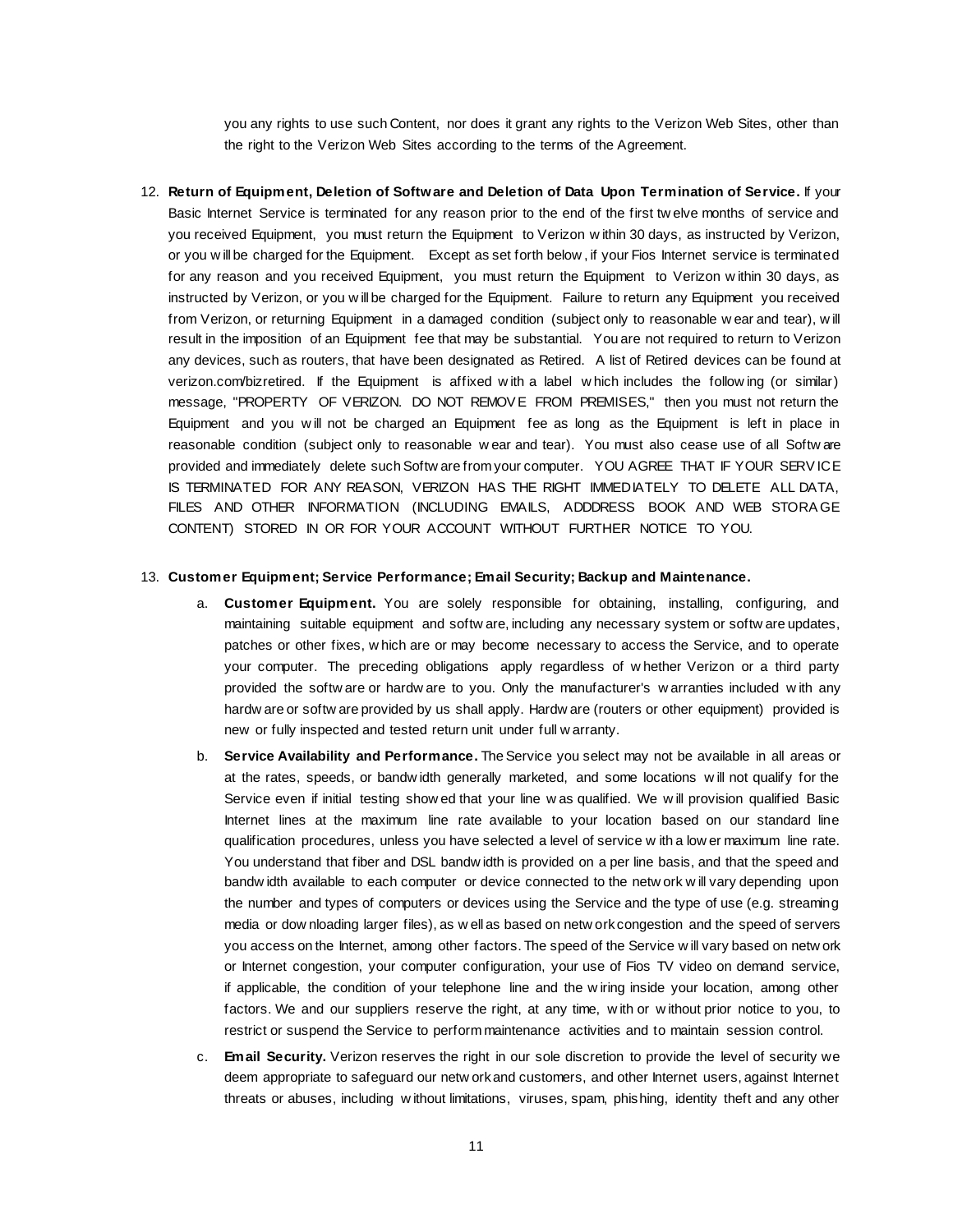potentially disabling or harmful threat or abuse. These security measures may include but are not limited to, the use of firew alls and blocklists to block potentially harmful or abusive emails or attachments, anti-spam filters anti-virus or anti-spyw are software, or blocking selected ports. Such activities may result in the blocking, filtering or non-delivery of legitimate and non-legitimate email sent to or from your email account. By using any Verizon-provided email service, you agree that delivery and receipt of email is not guaranteed and to Verizon's use of such Internet and email security measures w e in our sole discretion deem appropriate.

- d. **Verizon Backup and Maintenance.** Verizon may use, copy, display, store, transmit, translate, rearrange, reformat, view and distribute your information to multiple Verizon servers. Verizon may access, copy, block or remove any Content stored on your Service, w hether pursuant to a subpoena or otherw ise. We do not guarantee that these procedures w ill prevent the loss of, alternation of, or the improper access to, your information.
- 14. **Termination.** To the extent permitted by applicable law , you or Verizon may terminate the Service at any time and for any reason. Termination by you w ill be effective on the last day of that month's billing cycle, and you are responsible for all charges incurred through that date. Installation or set-up fees paid at the initiation of the Service, if any, are not refundable. Termination by us w ill be effective on the last day of that month's billing cycle, and you are responsible for all charges incurred through that date. Upon termination for any reason, you w ill be responsible for payment of all outstanding account balances and charges accrued through the date of termination, and, if such termination is by you, any applicable early termination fee. If a termination is a result of violation by you of the terms of this Agreement, you may also be liable to pay an early termination fee. We reserve the right, but assume no obligation, to suspend performance immediately if you are more than thirty (30) calendar days overdue in payments or if, in our reasonable judgment, you have violated any provision of this Agreement, including our AUP. We may, at our sole discretion, refuse to accept your subsequent request for Service follow ing a termination or suspension of your use of the Service. If your Service is terminated for any reason, you may be required to pay a reconnection fee or additional deposit before the Service is reactivated.
- 15. **Monitoring of System Performance.** Verizon automatically measures and monitors netw ork performance and the performance of your Internet connection in order to improve the level of Service. Verizon also w ill access and record information about your computer's settings in order to provide customized technical support. You agree to permit us to access your computer's settings in order to provide customized technical support. You agree to permit us to access your computer, Equipment and any other equipment used to provide or receive the Service and to monitor, adjust and record such data, profiles and settings for the purpose of providing the Service. You also consent to Verizon's monitoring of your Internet connection and netw ork performance, and to our accessing and adjusting your computer, Equipment and any other equipment settings, as they relate to the Service, Softw are, or other services, w hich w e may offer from time to time. Verizon does not share information collected for the purpose of netw ork or computer performance monitoring or for providing customized technical support outside of Verizon or its authorized vendors, contractors and agents.
- 16. **Government Entities.** Use, duplication or disclosure by any Government entity is subject to restrictions set forth, as applicable, in subparagraphs (a) through (d) of the Commercial Computer-Restricted Rights clause at FAR 52.227-19, FAR 12.212, DFARS 227.7202, or in subparagraph (c)(1)(ii) of the Rights in Technical Data and Computer Softw are clause of DFARS 252.227-7013, and in similar clauses in the NASA FAR Supplement.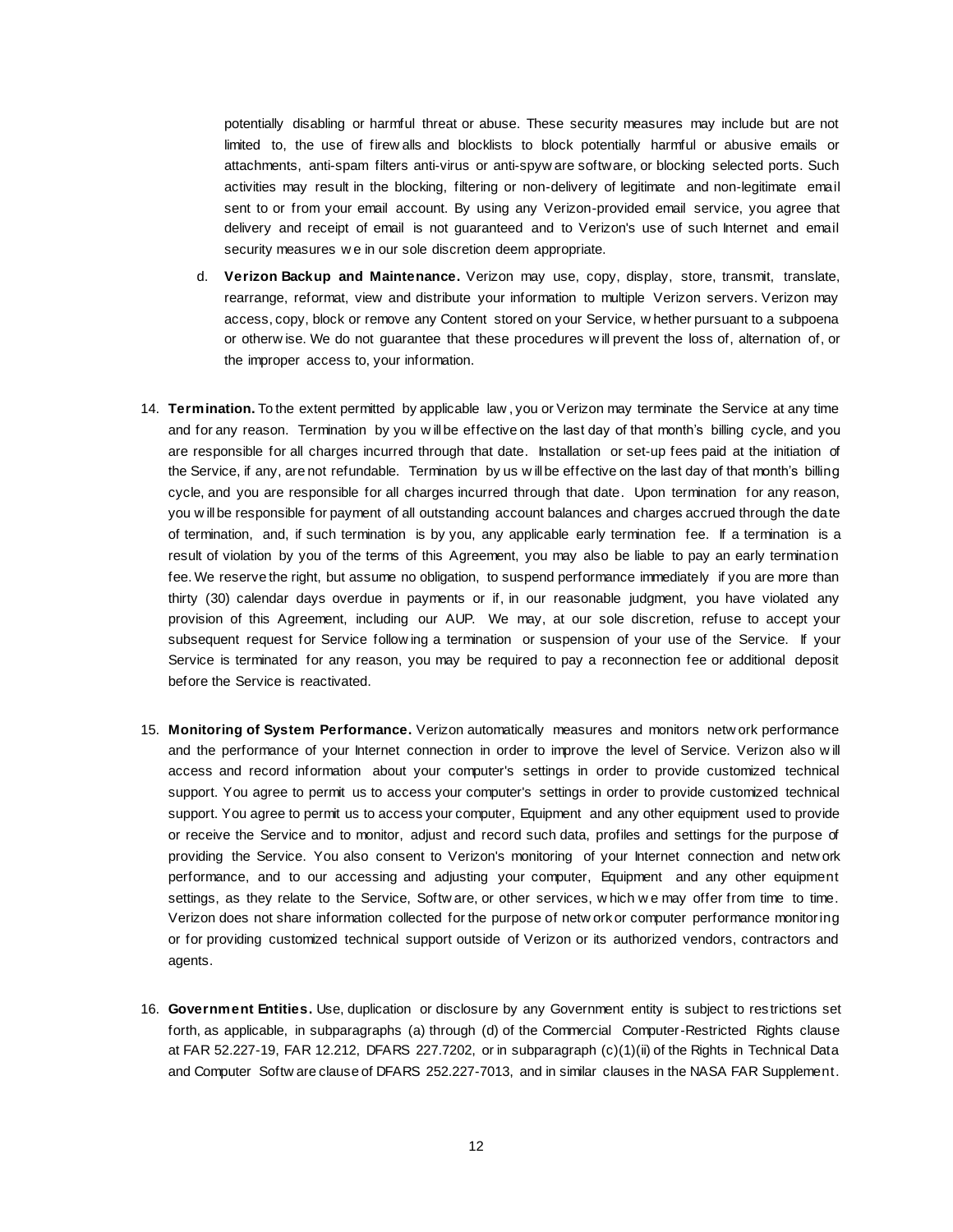Contractor/manufacturer is Verizon or its third party licensors, providers and suppliers. The use of Softw are and documentation is further restricted in accordance w ith the terms of this Agreement, or any modification.

#### 17. **Resolution of Disputes.**

- a. The parties desire to resolve disputes arising out of this Agreement w ithout litigation. Accordingly, except for action seeking a temporary restraining order or injunction related to the purposes of this Agreement, or suit to compel compliance w ith this dispute resolution process, the parties agree to use the follow ing alternative dispute resolution procedure as their sole remedy w ith respect to any controversy or claim arising out of or relating to this Agreement or its breach. The parties further agree that this Agreement does not permit class arbitration, even if the procedures or rules of the American Arbitration Association (or other dispute resolution organization or body) w ould otherw ise permit it.
- b. At the w ritten request of a party, each party w ill appoint a know ledgeable, responsible representative to meet and negotiate in good faith to resolve any dispute arising under this Agreement. The parties intend that these negotiations be conducted by non-law yer, business representatives. The location, format, frequency, duration, and conclusion of these discussions shall be left to the discretion of the representatives. Upon agreement, the representatives may mutually agree to utilize other alternative dispute resolution procedures such as mediation to assist in the negotiations. Discussions and correspondence among the representatives for purposes of these negotiations shall be treated as confidential information developed for purposes of settlement, exempt from discovery and production, w hich shall not be admissible in the arbitration described below or in any law suit w ithout the concurrence of all parties. Documents identified in or provided w ith such communications that are not prepared for purposes of the negotiations are not so exempted and may, if otherw ise admissible, be admitted in evidence in the arbitration or law suit.
- c. If the negotiations do not resolve the dispute w ithin sixty (60) calendar days of the initial w ritten request, and the amount in controversy exceeds five thousand (\$5,000.00) dollars or the jurisdictional limit for small claims court in the jurisdiction in w hich service is provided (w hichever is less), the dispute shall be submitted to binding arbitration by a single arbitrator pursuant to the Commercial Arbitration Rules of the American Arbitration Association. A party may demand such arbitration in accordance w ith the procedures set out in those rules. Discovery shall be controlled by the arbitrator and shall be permitted to the extent set out in this section. Each party may submit in w riting to a party, and that party shall so respond, to a maximum of any combination of tw enty-five (25) (none of w hich may have subparts) of the follow ing: interrogatories, demands to produce documents and requests for admission. Each party is also entitled to take the oral deposition of one (1) individual representing another party. Additional discovery may be permitted upon mutual agreement of the parties. The arbitration hearing shall be commenced w ithin sixty (60) calendar days of the demand for arbitration. The arbitration shall be held in the county w here Service is provided to you by Verizon. The arbitrator shall control the scheduling so as to process the matter expeditiously. The parties may submit w ritten briefs. The arbitrator shall rule on the dispute by issuing a w ritten opinion w ithin thirty (30) calendar days after the close of hearings. The times specified in this section may be changed upon mutual agreement of the parties or by the arbitrator upon a show ing of good cause. Judgment upon the aw ard rendered by the arbitrator may be entered in any court having jurisdiction.
- d. If the negotiations do not resolve the dispute w ithin sixty (60) calendar days of the initial w ritten request, and the amount in controversy does not exceed five thousand (\$5,000.00) dollars or the jurisdictional limit for small claims court in the jurisdiction in w hich service is provided (w hichever is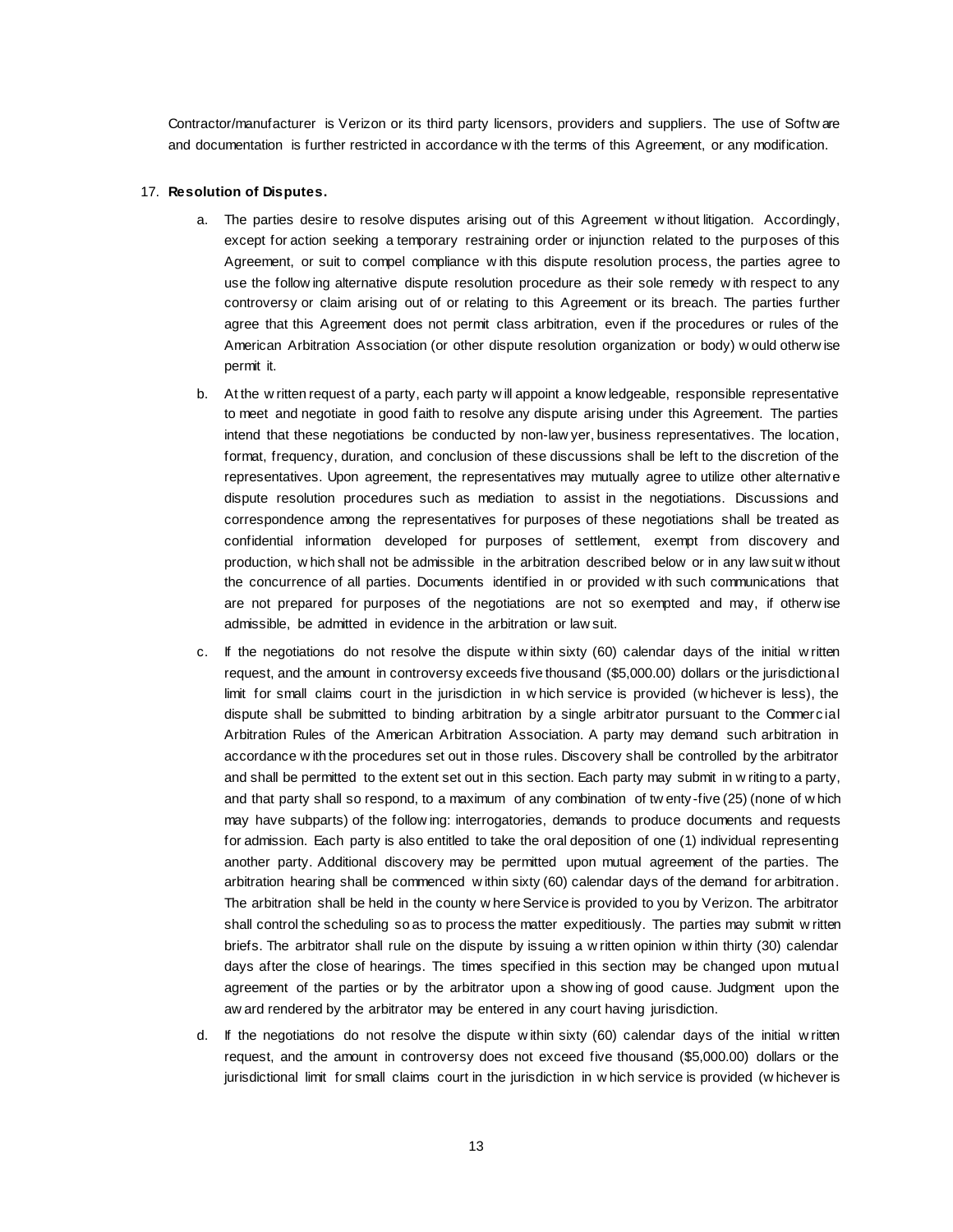less), the dispute may be submitted to small claims court in the jurisdiction in w hich service is provided for resolution in accordance w ith its rules and procedures.

- e. Each party shall bear its ow n costs of these procedures. A party seeking discovery shall reimburse the responding party the costs of production of documents (to include reasonable search time and reproduction costs). The parties shall equally split the fees of the arbitration and the arbitrator.
- 18. **Limitation of Liability.** IN NO EVENT SHALL VERIZON OR ITS THIRD PARTY LICENSORS, PROVIDERS OR SUPPLIERS BE LIABLE TO YOU FOR (A) ANY PUNITIV E, SPECIAL, CONSEQUENTIAL, INCIDENTA L OR INDIRECT DAMAGES INCLUDING WITHOUT LIMITATION, LOST PROFITS OR LOSS OR DAMA GE TO DATA ARISING OUT OF THE USE OR INABILITY TO USE SERVICES, EVEN IF WE HAVE BEEN ADVISED OF THE POSSIBILITY OF SUCH DAMAGES, OR (B) ANY CLAIMS AGAINST YOU BY ANY THIRD PARTY.
- 19. **Limitation of Damages.** OUR AGGREGATE LIABILITY TO YOU FOR ANY CAUSE OF ACTION OR CLA IM WHATSOEV ER, INCLUDING, BUT NOT LIMITED TO, ANY NON-INSTALLATION, SECURITY BREA CH, FAILURE OR DISRUPTION OF SERVICES PROVIDED UNDER THIS AGREEMENT, REGARDLESS OF THE FORM OF ACTION, WHETHER IN CONTRA CT OR TORT, OR OTHERWISE, SHALL NOT EXCEED A PRO RATA CREDIT FOR THE MONTHLY FEES (EXCLUDING ALL TAXES) YOU HAVE PAID TO VERIZON FOR THE SERVICE DURING THE SIX (6) MONTH PERIOD PRIOR TO WHEN SUCH CLAIM AROSE. SOME JURISDICTIONS DO NOT PERMIT THE EXCLUSION OF CERTAIN WARRANTIES OR THE LIMITATION OR EXCLUSION OF CONSEQUENTIAL OR INCIDENTAL DAMAGES. IN THES E JURISDICTIONS OUR LIABILITY SHALL BE LIMITED TO THE MAXIMUM EXTENT PERMITTED BY LAW.
- 20. **Third Party Beneficiaries.** ALL LIMITATIONS AND DISCLAIMERS STATED IN THIS AGREEMENT ALSO APPLY TO VERIZON'S THIRD PARTY LICENSORS, PROVIDERS AND SUPPLIERS AS THIRD PARTY BENEFICIA RIES OF THIS AGREEMENT, including but not limited to Visicom Media, Inc., McAfee Inc., Echow orx Corporation, Synchronoss Technologies, Inc., Cylance Inc., Cisco, Asurion Service Warranty, Inc., and DigiData Corporation, each of w hich is a third party beneficiary of this Agreement capable of enforcing its terms independently from Verizon.

#### 21. **Static IP Addresses and Domain Name Registration.**

- a. **Static IP Addresses.** To the extent you make a request for additional Static IP addresses from Verizon, you acknow ledge and agree that (i) you are currently utilizing at least eighty percent (80%) of any Static IPv4 IP addresses you have already obtained, (ii) you w ill utilize at least eighty percent (80%) of the Static IP addresses you requested from Verizon w ithin tw elve (12) months of receipt from Verizon of such Static IP addresses, and (iii) all Static IP Addresses or Static IP Address Blocks assigned to you, w hether initially or upon additional request, remain non-portable and w ill be returned to Verizon upon expiration, cancellation, or termination of this Agreement for any reason. If w e deem it necessary, you may be required to renumber the Static IP addresses assigned to you by us.
- b. **Domain Name Registration; Ownership Verification.** Independent Third Party Domain Name Vendors ("TPDNVs") w ho are ICANN accredited registrars provide domain name registration services. You hereby authorize Verizon or its licensors if requested, to transfer in or acquire your selected domain name from a TPDNV. Verizon does not guarantee that your choice of names is or w ill continue to be available for use as a domain name. In order to receive a domain name, you must agree and remain agreeable through the use of the domain name, to the TPDNVs' terms of service w hich the TPDNV may change at any time in their sole discretion. You understand that you w ill be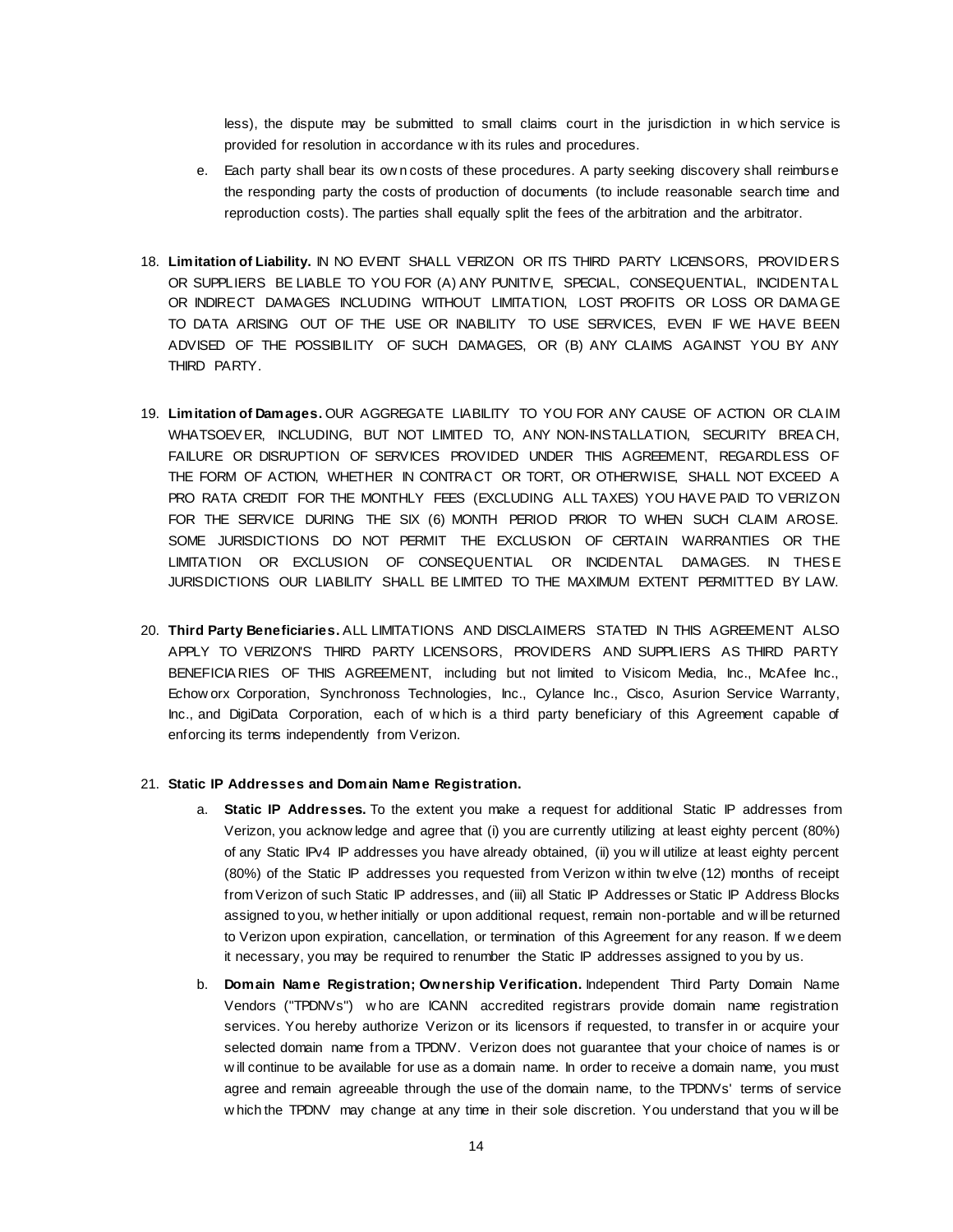subject to a separate contractual relationship betw een you and the TPDNV, and that you, and not Verizon or its licensors or its affiliates, are responsible for all liability and obligations in connection w ith that relationship. For more information, please see the Domain Name Services Agreement located at [verizon.com/terms.](http://business.verizon.com/verizondomainname)

- c. Except as otherw ise provided by your Service or Bundled Service plan, all fees associated w ith domain name registration and periodic maintenance or renew al of domain names, are your responsibility. Verizon w ill bill such fees to you on a monthly basis until such time that you notify Verizon that you no longer w ish for Verizon to be the administrative contact for your domain. Prior to providing the Service to you, Verizon w ill verify that you ow n or control the domain names you specify. If you do not ow n or control the domain names, then Verizon w ill have no obligation to provide you w ith the Service.
- 22. **Force Majeure.** If the performance of any obligation hereunder is interfered w ith by reason of any circumstance beyond our reasonable control, including but not limited to acts of God, labor strikes and other labor disturbances, pow er surges or failures, or the act or omission of any third party, w e shall be excused from such performance to the extent necessary, provided that w e shall use reasonable efforts to remove such causes of nonperformance.
- 23. **Publicity.** Customer shall not use any trademark, trade name, trade dress or any name, picture or logo w hich is commonly identified w ith Verizon or its affiliates, or from w hich any association w ith Verizon or its affiliates may be inferred or implied, in any manner w ithout the prior w ritten permission of Verizon.
- 24. **Choice of Law. Except as otherwise required by law, you and Verizon agree that the substantive laws of the state in which your Service location is situated, without refe rence to its principles of conflicts of laws, will be applied to govern, construe and enforce all of the rights and duties of the parties arising from or relating in any way to the subject matter of this Agreement. EXCEPT AS EXPRESSLY SET FORTH IN SECTION 17 OF THIS AGREEM ENT, YOU AND VERIZON CONSENT TO THE EXCLUSIV E PERSONAL JURISDICTION OF AND VENUE IN A COURT LOCATED IN FAIRFAX COUNTY, VIRGINIA FOR ANY SUITS OR CAUSES OF ACTION CONNECTED IN ANY WAY, DIRECTLY OR INDIRECTLY, TO THE SUBJECT MATTER OF THIS AGREEMENT OR TO THE SERVICE. Except as otherwise required by law, including Virginia laws relating to consumer transactions, any cause of action or claim you may have with respect to the Service must be commenced within one (1) year after the claim or cause of action arises or such claim or cause of action is barred.**
- 25. **Miscellaneous.** The terms and conditions of this Agreement supersede all previous agreements, proposals or representations related to the Service. You may not assign this Agreement w ithout our prior w ritten consent. We may freely assign this Agreement. If you terminate Service at your location, your existing Term Plan cannot be carried over to a new location. Any changes to this Agreement, or any additional or different terms in your purchase orders, acknow ledgments or other documents, w ill not be effective unless expressly agreed to in w riting by us. Any notices or demands or other communications under the terms of this Agreement or under any statute must be communicated in w riting. Unless otherw ise specified in this Agreement, notices to us must be made to the attention of the Legal Department and sent to the address\* listed below by first class U.S. mail, or nationally recognized overnight express courier. Notices shall be deemed to have been given on receipt if delivered by overnight express courier or three (3) days after delivery to the United States Postal Service if mailed. Notices to you w ill be sent either to your billing or e-mail address on file w ith Verizon or in the manner set forth in Section  $8$  (e) above. If any of the terms or conditions in this agreement are properly found to be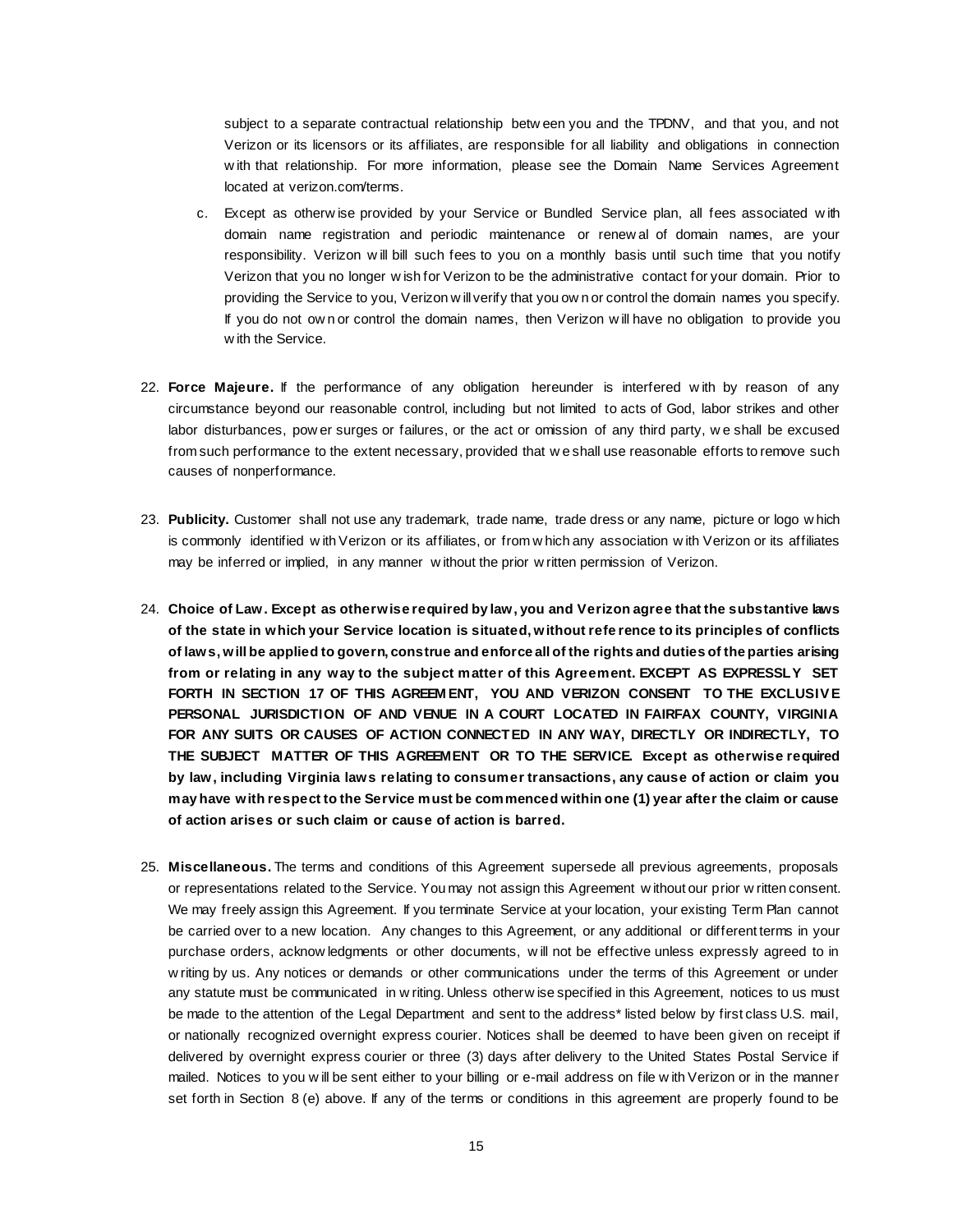invalid or unenforceable by a court or government body of competent jurisdiction, the remaining terms or conditions of this agreement shall not be affected by the finding and shall continue to apply as necessary to reflect the original intention of the parties. Verizon's failure at any time to enforce any provision of this Agreement or any right or remedy available hereunder or at law or equity, or to exercise any option herein provided shall in no w ay be construed to be a w aiver of such provision, right, remedy or option or in any other w ay affect the validity of this Agreement. The exercise by Verizon of any rights, remedies or options provided in this Agreement or at law or equity shall not preclude or prejudice Verizon from exercising thereafter the same or any other rights or remedies or options.

Verizon Online LLC 22001 Loudoun County Parkw ay MS: E1-3-218, Legal Department Ashburn, VA 20147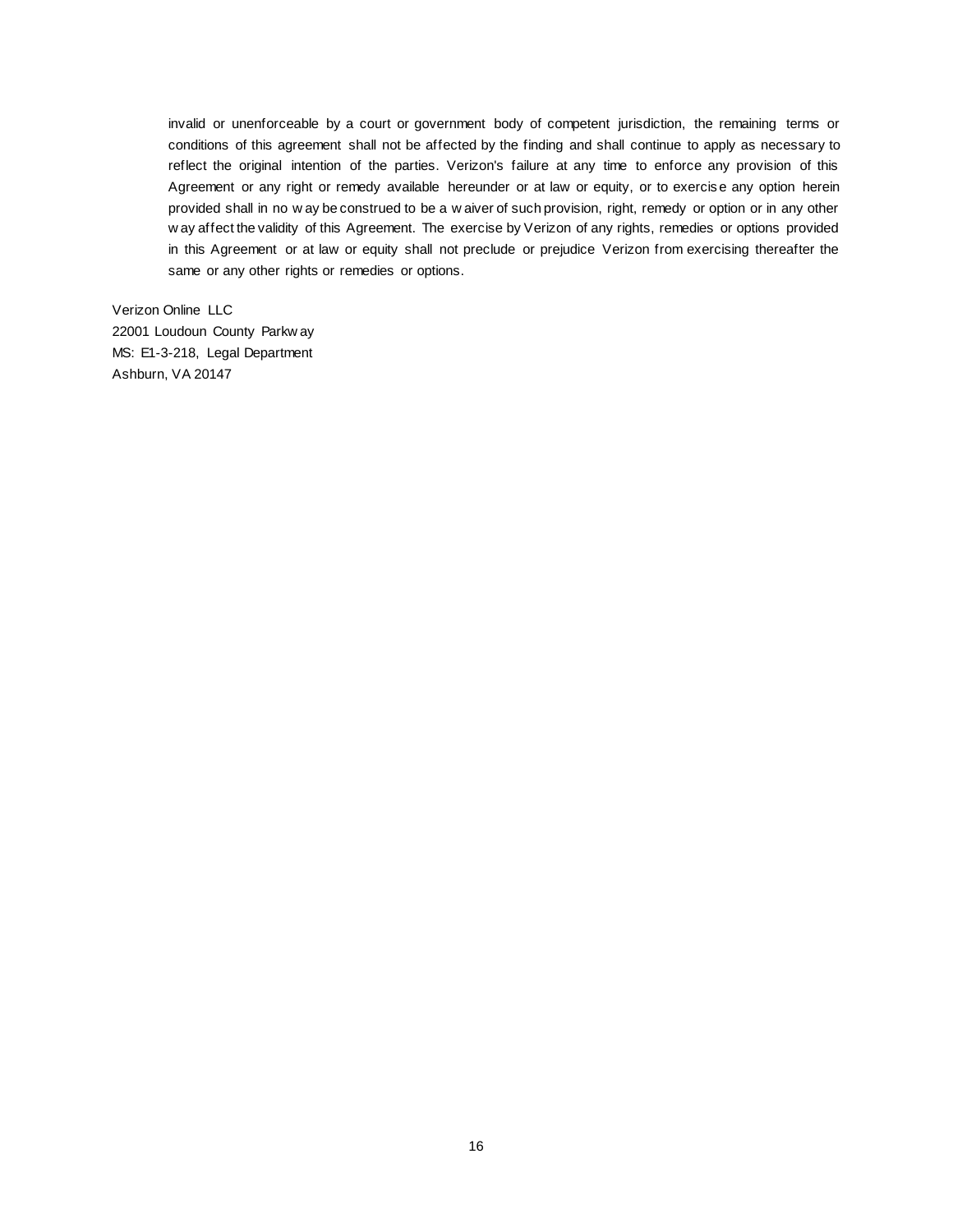## **ATTACHMENT A**

### **PLEASE READ THEM CAREFULLY**

The follow ing terms and conditions apply to the specific Features and Value Added Services described below and are in addition to those set forth in the Agreement. The terms and conditions of the Agreement are attached hereto and incorporated herein by reference. In the event of a conflict betw een the terms stated in this Attachment A and those in the Agreement, the terms of the Agreement w ill control. All capitalized terms in this Attachment A w ill have the same meaning as set forth in the Agreement unless otherw ise defined below .

### 1. **Verizon (Domain Name) Email Service ("EM Service").**

- a. **Service Description.** EM Service is separate from the Verizon.net email service and provides you w ith business email services and includes domain name services. Use of EM Service is subject to Verizon's email and anti-spam policies, including limitations on the number and /or size of email messages that may be sent during a given time period, or the number of recipients of a particular email. EM Service does not include Internet access or other interLATA transport services.
- b. **Service Level Guarantee and Limited Remedy.** No Service Level Guarantee is applicable to promotional accounts or EM Services provided to you at no charge or for basic level email accounts purchased by you. YOUR SOLE AND EXCLUSIVE REMEDY FOR ANY FAILURE OR DEFECT OF EM SERVICE IS LIMITED TO ANY CHARGES PAID BY YOU FOR EM SERVICE.
- c. **Renewal.** You may renew the EM Service associated w ith Basic Internet Service by calling 1-888- 649-9500 or 1-888-244-4440 for Fios Service before the expiration of your EM Service Term Plan. If your EM Service Term Plan expires before it has been renew ed, then w e may elect to continue to provide you w ith the EM Service on a month-to-month basis, at our then-current undiscounted list price, until the EM Service has been renew ed in w riting or terminated.
- d. **Service Cancellation.** You may cancel the EM Service at any time by providing us thirty (30) calendar days prior w ritten notice. In the event you w ish to cancel your EM Service, you may do so by calling 1-888-649-9500 if associated w ith Basic Internet Service or 1-888-244-4440 for Fios Service. If you cancel during your Term Plan, you agree to pay us: (a) all Service fees accrued as of the cancellation date and (b) a termination charge equal to thirty-five percent (35%) of the applicable monthly rate times the number of months remaining in your Term Plan. You are responsible in all cases for the full amount of telephone company circuit cancellation charges incurred by you as a result of your cancellation.
- e. **Billing.** We w ill invoice you on a monthly basis, based on the average number of mailboxes in service for the previous calendar month based on the daily number of mailboxes in service (excluding email accounts provided to you at no charge).
- f. **Email Security.** The Email Security provisions in Section 13 (c) apply to the EM Service. **By using the EM Service (or any Verizon-provided email service), you agree that email delivery and receipt is not guaranteed and to Verizon's use of such Internet and email security measures we in our sole discretion deem appropriate.**

## 2. **Cloud Services.**

a. **Service Description.** Cloud storage services, including service that may be marketed as Verizon Online Backup and Sharing or Verizon Cloud ("Cloud Services") may be made available to you as an optional feature or additional service. Cloud Services are provided by Verizon Online LLC and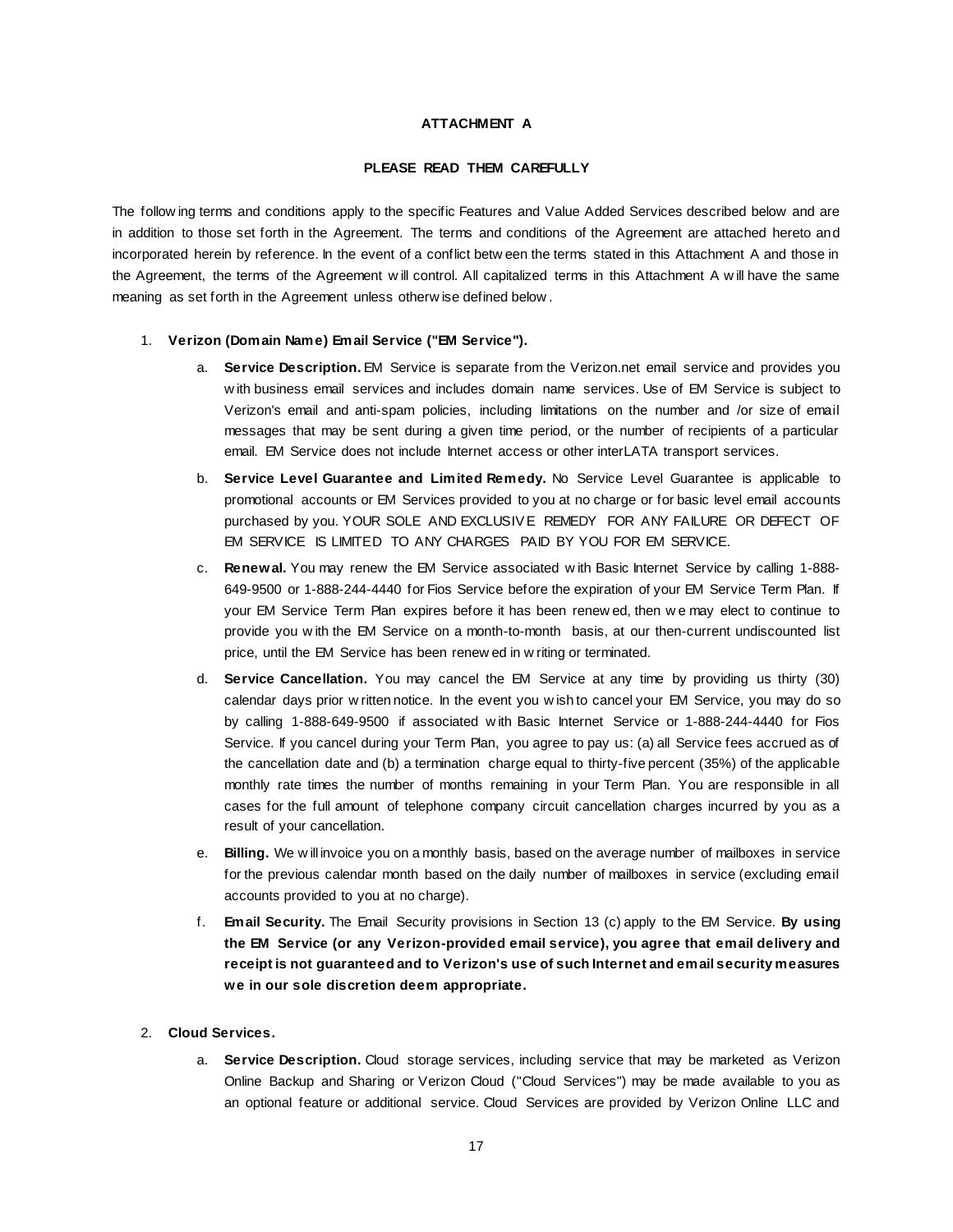provide storage in the cloud to automatically back up and sync your content across your compatible devices. The amount of digital storage provided depends on the Cloud Services subscription or service tier you have purchased. Upon termination or cancelation of your subscription to the Cloud Services, you w ill no longer have access to the Cloud Services and any previously uploaded files and/or content. You are responsible for dow nloading any files or content prior to the cancelation of any services.

- b. **Additional Terms and Conditions.** By purchasing, accepting, accessing or using the Cloud Services, in addition to the terms set forth in this Agreement, you agree to be bound by the terms and conditions of the Cloud Services, w hich are located at https://w ww.verizon.com/support/cloudlegal/, and are incorporated by reference as if set forth in their entirety herein. Please review these terms carefully prior to your use of the Cloud Services, and ensure that all of your applicable employees and/or other authorized users read the terms carefully, as they contain important information w ith respect to the Cloud Services.
- c. **Customer Conduct and Consents.** There may be limits on w hat you can store and share using the Cloud Services, including content that is unlaw ful or otherw ise violates the terms as determined by Verizon in its sole discretion. We use automated detection and/or human review to detect child sexual abuse material. We w ill report apparent child sexual abuse material, and reserve the right to report content that depicts other forms of child abuse, to the National Center for Missing & Exploited Children and/or law enforcement. If you enable the Tag and Search feature, you are allow ing the Cloud Services to use face recognition technology on your photos stored in the Cloud Services in order to group photos of the same person together, and you are letting us know you have the permission of others in your photos.
- d. **Fees and Automatic Renewal.** Depending on the Cloud Services storage plan you select, monthly charges apply. Service terms, fees and features may change over time. We offer trial or promotional plans w hich automatically convert to a paid plan at its regular price at the end of the trial or promotional period unless you choose to cancel prior to the end of the trial or promotional period. YOU MAY CANCEL THE CLOUD SERVICES BY CALLING CUSTOMER SERVICE OR IN THE VERIZON CLOUD MOBILE OR DESKTOP APPLICA TION. UNLESS YOU CHOOSE TO CA NCEL PRIOR TO THE NEXT BILLING PERIOD. YOUR CLOUD SERVICES WILL AUTOMATICALLY RENEW MONTHLY AND YOU AUTHORIZE US TO COLLECT THE THEN-APPLICABLE MONTHLY FEE AND ANY TAXES OR SURCHA RGES FOR THE CLOUD SERVICES USING THE PAYMENT METHOD WE HAVE ON RECORD FOR YOU.
- 3. **Internet Software Protection Services.** If you subscribe to Basic Internet Service or Fios Service, w e may have made the below Internet Softw are Protection Services available to you. The Internet Softw are Protection Services are no longer available for purchase through Verizon at this time. In addition to the Agreement, VISS Pow ered by McAfee and VISS Multi-Device Pow ered by McAfee and Security and Privacy Single, and Security and Privacy Multi-Device shall continue to be governed by the terms and conditions below for existing Customers that subscribe to such services.
	- a. **Service Description** for Verizon Internet Security Suite Pow ered by McAfee and Verizon Internet Security Suite Multi-Device Pow ered by McAfee ("VISS Pow ered by McAfee"), "VISS Multi-Device Pow ered by McAfee", Security and Privacy Single, and Security and Privacy Multi-Device. If you subscribe to VISS Pow ered by McAfee and VISS Multi-Device Pow ered by McAfee and Security and Privacy Single, and Security and Privacy Multi-Device, the follow ing terms and conditions apply w ith respect to any and all softw are obtained by Verizon from its third party licensor, McAfee Inc.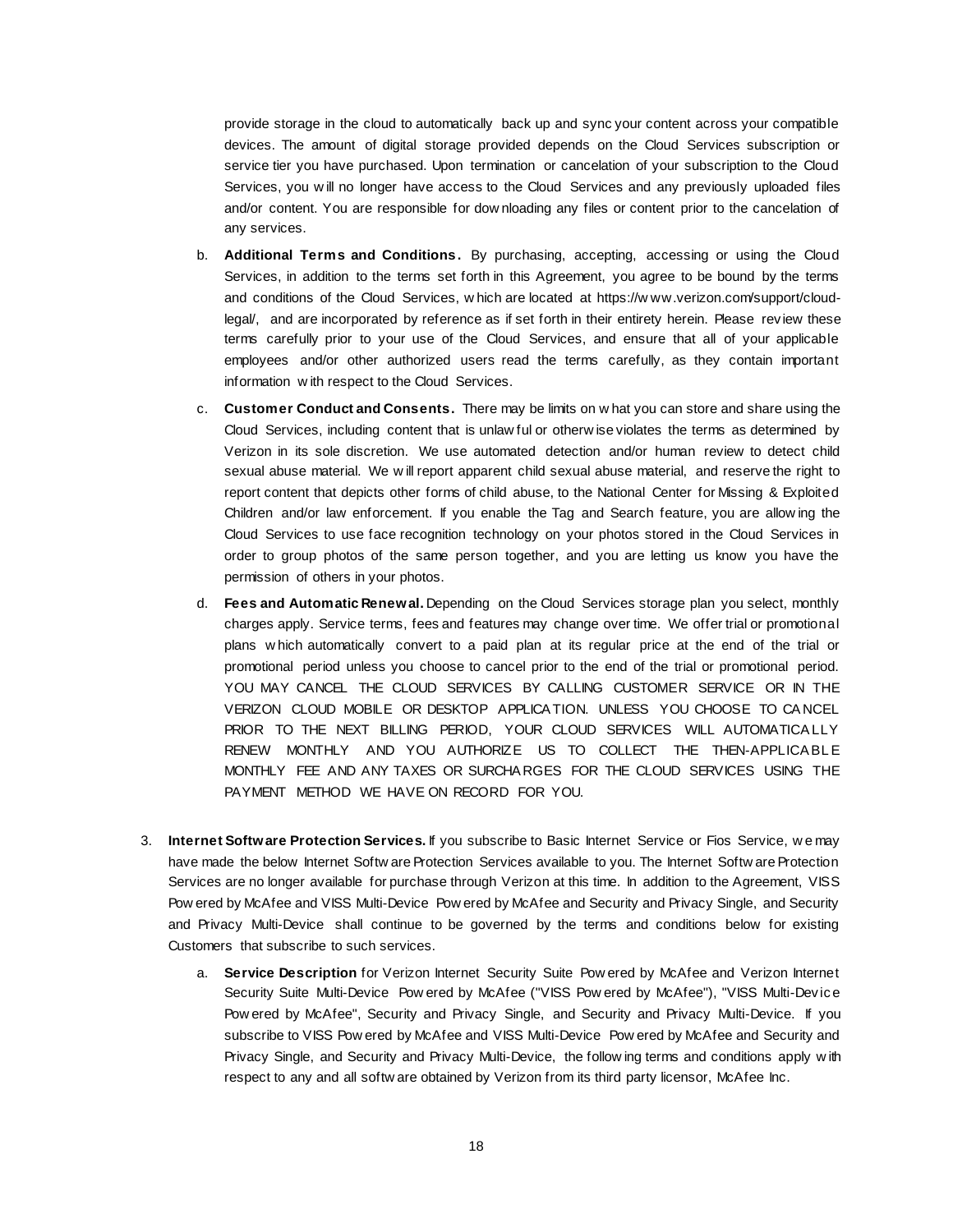- i. General. VISS Pow ered by McAfee and VISS Multi-Device Pow ered by McAfee and Security and Privacy Single and Security and Privacy Multi-Device are manufactured by McAfee, Inc. located at 2821 Mission College Boulevard, Santa Clara, CA 95054, w hich is a third party beneficiary of this Agreement capable of enforcing its terms independently from Verizon. By accepting, accessing or using either of these Value Added Services, in addition to the terms set forth in this Agreement, You agree to be bound by the applicable terms of the McAfee Consumer Products End User License Agreement, located at <http://home.mcafee.com/Root/AboutUs.aspx?id=eula> for this Value Added Service, w hich are incorporated by reference as if set forth in its entirety herein. Please review these terms carefully as they contain important limitations and conditions w ith respect to this Value Added Service. The personal jurisdiction and venue provisions in Section 24 w ill not apply to any causes of action by or against McAfee Inc. under or in relation to this Agreement. You acknow ledge and agree that claims against McAfee regarding the VISS Pow ered by McAfee and VISS Multi-Device Pow ered by McAfee and Security and Privacy w ill be governed by and construed in accordance w ith the substantive law s of the State of New York.
- ii. Use of each license for VISS Pow ered by McAfee and/or Security and Privacy Single is limited to one computer. Updates to previous versions of VISS Pow ered by McAfee and/or Security and Privacy Single require a valid license to the previous version. After receiving an update, you may continue to use the previous version of VISS Pow ered by McAfee and/or Security and Privacy Single on the same computer to assist in transitioning to the update. Previous versions or copies thereof may not be transferred to another computer unless all copies of updates are also transferred. Prior versions of VISS Pow ered by McAfee and/or Security and Privacy Single w ill not be supported after an updated version has been installed. If You upgrade to VISS Multi-Device Pow ered by McAfee and/or Security and Privacy Single, you w ill no longer be able to use VISS Pow ered by McAfee and/or Security and Privacy Single.
- iii. VISS Multi-Device Pow ered by McAfee and Security and Privacy Multi-Device allow s for licenses on unlimited number of electronic devices, such as computers, cell phones, tablets or other computer related devices, as set forth in the particular plan you purchase from Verizon.
- iv. VISS Pow ered by McAfee and VISS Multi-Device Pow ered by McAfee and Security and Privacy Single and Security and Privacy Multi-Device may include softw are programs licensed (or sublicensed) to the user under the GNU General Public License ("GPL") or other similar free softw are licenses w hich, among other rights, permit the user to copy, modify and redistribute certain programs, or portions thereof, and have access to the source code ("Open Source Softw are"). The GPL requires that for any Open Source Softw are covered under the GPL, w hich is distributed in an executable binary format, that the source code also be made available. With VISS Pow ered by McAfee and VISS Multi-Device Pow ered by McAfee and Security and Privacy Single and Security and Privacy Multi-Device, the source code is made available as part of the dow nload package. If any Open Source Softw are licenses require that McAfee provide rights to use, copy or modify a program that are broader than the rights granted herein, such rights w ill take precedence.
- v. You acknow ledge that VISS Pow ered by McAfee and VISS Multi-Device Pow ered by McAfee and Security and Privacy Single and Security and Privacy Multi-Device employ certain applications and tools to retrieve non-personally identifiable information about your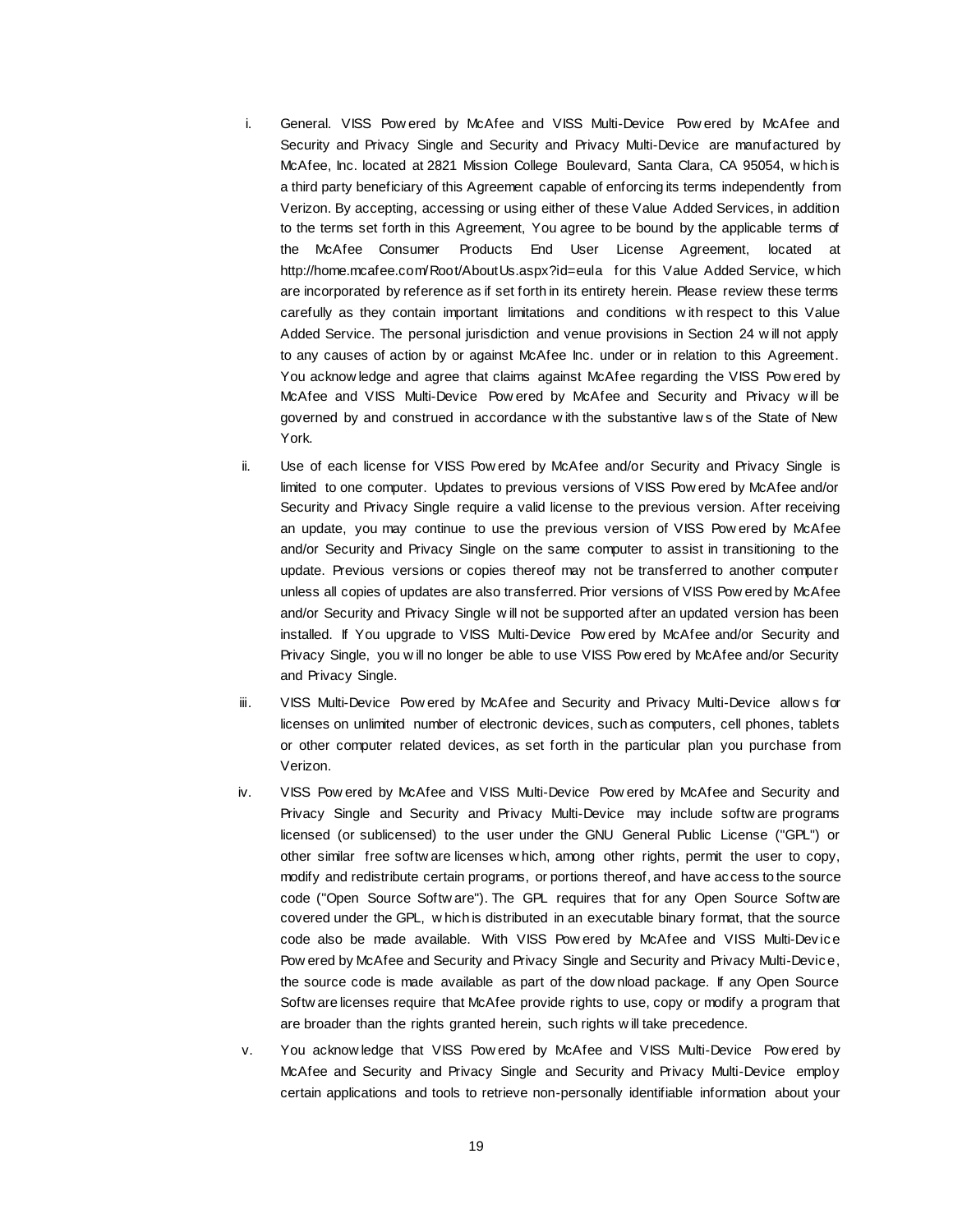computer system to provide and support VISS Pow ered by McAfee and VISS Multi-Device Pow ered by McAfee and Security and Privacy Single and Security and Privacy Multi-Device. Because this information is essential to providing quality service and up to the minute threat protection, there is no opt-out available for this information collection.

### 4. **Verizon Encrypted Mail and/or Verizon Encrypted Docs.**

If you subscribe to Verizon Encrypted Mail and/or Verizon Encrypted Docs, the follow ing terms and conditions apply w ith respect to any and all softw are obtained by Verizon from its third party licensor, Echow orx Corporation:

- a. General. This Section sets forth the terms and conditions pursuant to w hich you may use Verizon Encrypted Mail and/or Verizon Encrypted Docs, including the Encrypted Mail Client Plug-In and Verizon Encrypted Docs Softw are ("Echow orx Client Softw are"), as it may be corrected, updated, modified, enhanced or replaced by Verizon from time to time, and any related documentation provided to you by Verizon from time to time in any form or medium. Together, the Echow orx Client Softw are and related documentation are referred to in this Agreement as "Verizon Encrypted Mail" and/or Verizon Encrypted Docs (together, Verizon Encrypted Mail and Verizon Encrypted Docs are referred to herein as "Encrypted Services"). Verizon Encrypted Mail and Verizon Encrypted Docs are the property of Verizon or its licensors, and are protected by copyright, patent and other intellectual property law s. Verizon Encrypted Mail and Verizon Encrypted Docs are licensed, not sold, to you for use only according to the terms of this Agreement, and Verizon and its licensors reserve all rights not expressly granted to you under this Agreement. Verizon Encrypted Mail and Verizon Encrypted Docs include any additional billing and support services that Verizon Online may provide in connection therew ith.
- b. License Restrictions. Except as expressly permitted herein, you may not: (a) use the Encrypted Services except to receive the Verizon Encrypted Mail and/or Verizon Encrypted Docs ; (b) use, reproduce, copy, modify, adapt, translate, update or transmit the Encrypted Services, in w hole or in part; (c) sell, rent, lease, license, transfer, distribute or otherw ise provide access to the Encrypted Services to any third party; (d) alter, remove, or cover trademarks, copyright, or other proprietary notices or legends in or on the Encrypted Services; (e) decompile, disassemble, decrypt, extract or otherw ise attempt or assist others to reverse engineer or derive the source code to the Echow orx Client Softw are; (f) use the Encrypted Services for service bureau purposes or otherw ise to provide services to or for the benefit of any third party; (g) use the Echow orx Client Softw are on any computer or computer system that does not meet the minimum requirements specified by Verizon from time to time; or (h) use the Echow orx Client Softw are in the operation of critical data systems or other applications or uses, for w hich the failure of the Echow orx Client Softw are could lead to death, personal injury, or other physical or environmental damage.
- c. Ow nership. You acknow ledge and agree that Verizon or its licensors ow n all right, title and interest in and to the Echow orx Client Softw are, and that this Agreement does not grant to you any right, title or interest in or to the Encrypted Services, other than the limited license granted herein. This license is not a sale of a copy of any of the Encrypted Services and does not render you the ow ner of a copy of any of the Encrypted Services.
- d. Transfer. You may not assign this Agreement or otherw ise transfer the Encrypted Services w ithout the prior w ritten consent of Verizon.
- e. Export and Territorial Restrictions. The Encrypted Services contain encryption technology that is controlled for export by the U.S. and Canadian governments, and may be subject to import and/or use regulations in other jurisdictions. It is your responsibility to comply w ith law s and regulations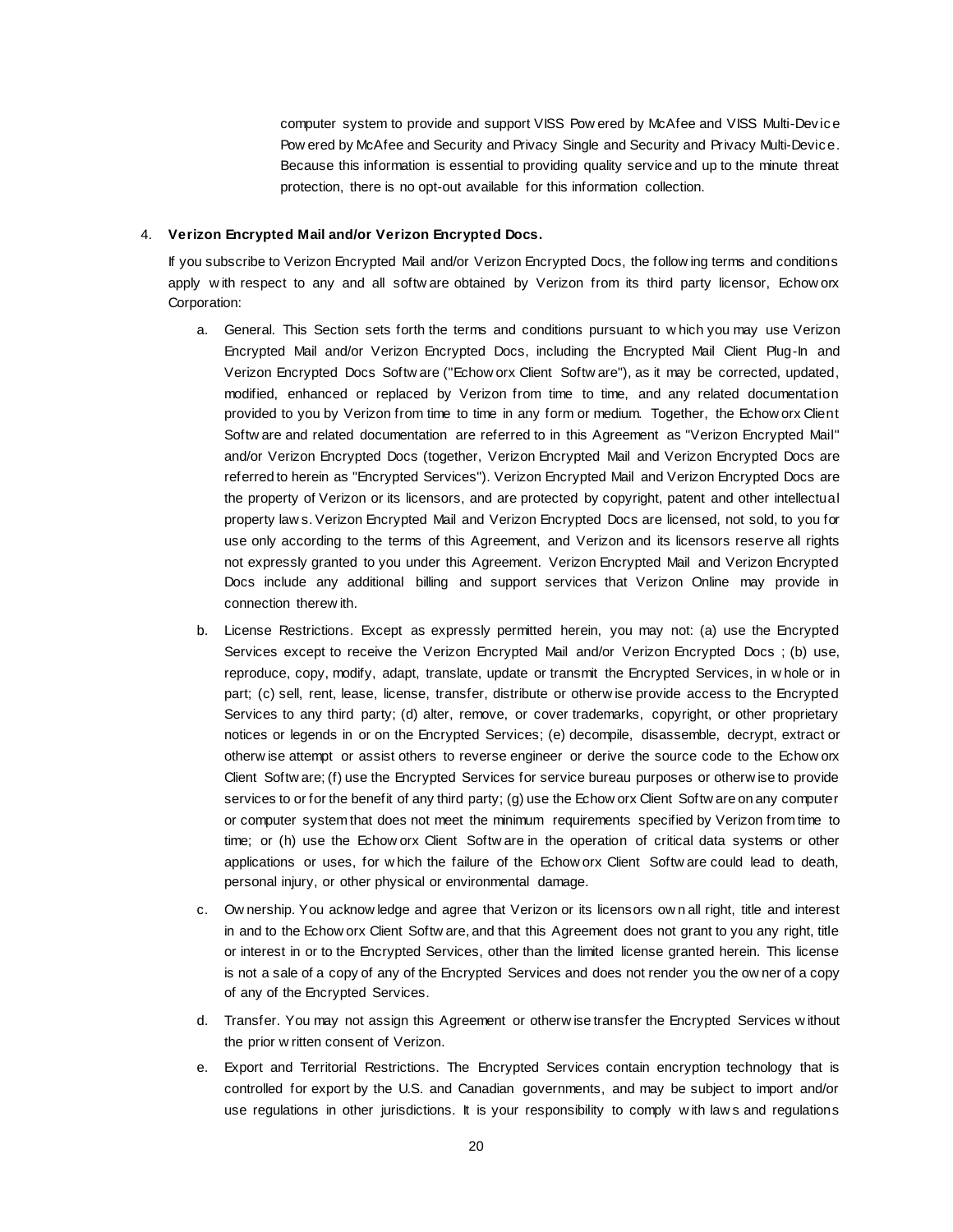relating to the export, import and use of the Echow orx Client Softw are and the Encrypted Services. You represent, w arrant and covenant that you are not and will not be (i) a national of or resident of Cuba, Iran, Libya, North Korea, Sudan, Syria, and Myanmar or to persons or entities prohibited from receiving U.S. exports; (ii) anyone on the U.S. Treasury Department's list of Specially Designated Nationals or the U.S. Commerce Department's Table of Denial Orders or Entity List; or (iii) a resident of any jurisdiction to w hich export or re-export of the Encrypted Services are prohibited, including, w ithout limitation, jurisdictions included under the Area Control List of the Exports and Imports Permit Act of Canada. You w ill not, in any manner w hatsoever, remove, convey, export, re-export or transmit the Encrypted Services in a manner that w ould contravene the spirit or the letter of any export law, regulations or policies in any country, including any international treaties or agreements, and you w ill not permit, encourage, assist or facilitate such activities by any other person or entity.

- f. United States Government. The Echow orx Client Softw are and related documentation are "commercial computer softw are" and "commercial computer softw are documentation", respectively; as such terms are used in DFAR Section 227.7202 and FAR Section 12.212 (or successor regulations), as applicable. Consistent w ith 48 C.F.R. § 12.212 and 48 C.F.R. §§ 227.7202-1 through § 227.7202-4, Verizon is providing the Encrypted Services to U.S. Government end users only pursuant to the terms and conditions of this Agreement. If you are licensing the Encrypted Services on behalf of a government other than the U.S. Government, then, to the extent that you operate under law s similar to those U.S. law s addressed in C.F.R. § 12.212 and 48 C.F.R. §§ 227.7202-1 through § 227.7202-4, the Encrypted Services are licensed to you only pursuant to the terms and conditions of this Agreement.
- g. Acknow ledgements. The Echow orx Client Softw are incorporates AES Rijndael Block Cipher, Written by Vincent Rijndael, Antoon Bosselaers, Paulo Barreto, Copyright (C) version 2.9 (December 2000), optimised ANSI C code for the Rijndael cipher (now AES), AND IS PROVIDED BY THE AUTHORS ''AS IS'' AND ANY EXPRESS OR IMPLIED WARRANTIES, INCLUDING, BUT NOT LIMITED TO, THE IMPLIED WARRANTIES OF MERCHA NTABILITY AND FITNESS FOR A PARTICULA R PURPOSE ARE DISCLAIMED. IN NO EVENT SHALL THE AUTHORS OR CONTRIBUTORS BE LIABLE FOR ANY DIRECT, INDIRECT, INCIDENTAL, SPECIAL, EXEMPLA RY, OR CONSEQUENTIAL DAMAGES (INCLUDING, BUT NOT LIMITED TO, PROCUREMENT OF SUBSTITUTE GOODS OR SERVICES; LOSS OF USE, DATA, OR PROFITS; OR BUSINES S INTERRUPTION) HOWEVER CAUSED AND ON ANY THEORY OF LIABILITY, WHETHER IN CONTRA CT, STRICT LIABILITY, OR TORT (INCLUDING NEGLIGENCE OR OTHERW IS E) ARISING IN ANY WAY OUT OF THE USE OF THIS SOFTWARE, EVEN IF ADVISED OF THE POSSIBILITY OF SUCH DAMAGE.
- h. Encrypted Mail and Encrypted Docs are provided by Echow orx Corporation.
- 5. **Verizon Premium Technical Support for Business ("PTS") and Tech Support Pro.** If you subscribe to Basic Internet Service or Fios Service we may have made PTS and/or Tech Support Pro available to you. PTS and Tech Support Pro are no longer available for purchase through Verizon at this time. In addition to the Agreement, PTS and Tech Support Pro shall continue to be governed by the terms and conditions below for existing Customers that have PTS and/or Tech Support Pro.

### a. **PTS and Tech Support Pro Service Description and Scope of Support.**

i. Verizon Premium Technical Support for Business and Tech Support Pro for Business are services intended to address issues outside the scope of Verizon's standard technical support, and w hich may be provided by a third-party vendor, including w ithout limitation Asurion. For the purposes of this section of this Agreement pertaining to PTS and to Tech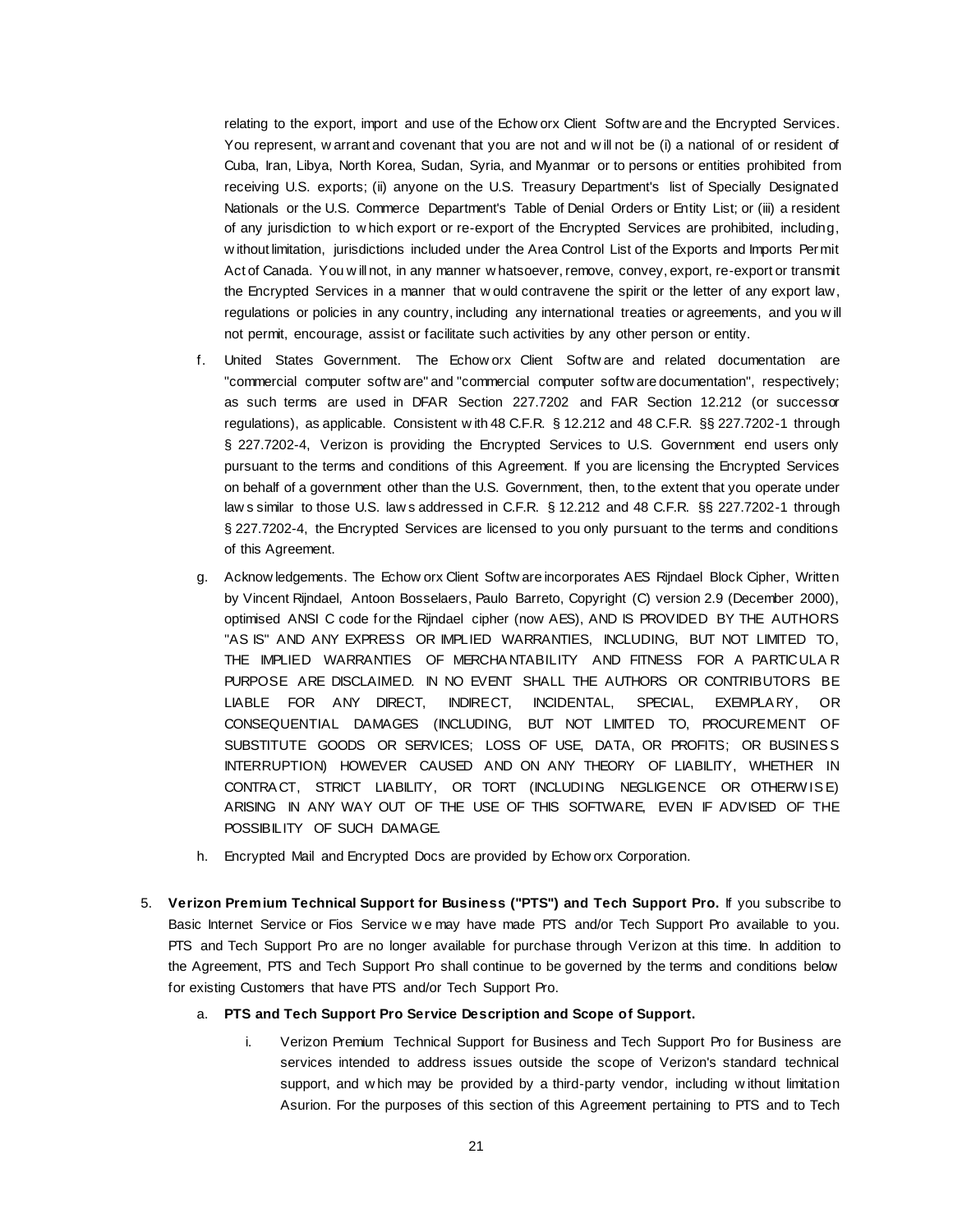Support Pro, "Verizon," "w e" and "our" includes Verizon and Verizon's vendor(s) w ho may provide or assist in providing PTS and/or Tech Support Pro.

- ii. PTS includes: (a) configuration troubleshooting; (b) evaluation of and attempts to correct softw are, operating systems and netw orking issues; (c) virus/spyw are support; (d) softw are and peripherals support for netw ork, video and sound cards, memory, hard drives, CD/DV D reader/w riters, printers, scanners and certain Internet of Things devices; and (e) support netw orking non-Verizon devices to a Verizon netw ork.
- iii. Tech Support Pro includes: (a) PTS; (b) up to five total tune ups annually of a MAC or Window s PC laptop or desktop computer; (c) priority call handling provided by Asurion; (d) additional tools to obtain technical support w ithin the scope of Tech Support Pro in the MyFios App, w hich is available for dow nload by Verizon Internet subscribers; (e) support w ith the migration of data (excluding softw are applications) of 50 GB or less to a supported storage device (w hich does not include servers or Linux devices), excluding the activation of files subject to Digital Rights Management; (f) advanced data migration support for an additional price and subject to additional terms to be provided by Asurion; and (g) access to third-party technicians from w hom You can obtain a price quote and separately contract for on-premises services ("Tech On Demand").

### b. **Limitations of PTS and Tech Support Pro.**

- i. PTS and Tech Support Pro do not support all softw are, hardw are products, applications or features and w e reserve the right to defer support issues to your equipment or softw are vendor. PTS and Tech Support Pro do not include training on hardw are or softw are use.
- ii. PTS and Tech Support are not intended to replace the more advanced technical support that may be available from hardw are or softw are manufacturers.
- iii. PTS and Tech Support Pro are for incident-specific troubleshooting and problem resolution, and excludes: i) computer programming; ii) softw are development; iii) w arranty repairs or product replacement; iv) support for Window s® 95 and earlier versions of Window s; v) support of MAC operating systems earlier than OS X; vi) problems or issues arising out of any impermissible or unauthorized use or modification of a product or vii) upgrades of firmw are, softw are, operating systems, or applications. Use of PTS or Tech Support Pro does not constitute a license to use the softw are, applications or equipment being supported, or an upgrade thereto. You are responsible for obtaining any necessary licenses to use your softw are and applications.
- iv. In some cases, we may not be able to diagnose or resolve a problem because of complications w ith your computer or its configuration. PTS and Tech Support Pro are offered as "best efforts" service and w ithout w arranty except as specifically set forth in this Agreement. We reserve the right to refuse to troubleshoot softw are not on our list of supported products.
- v. You understand and agree that technical problems may be the result of softw are or hardw are errors not yet resolved by the product manufacturer, and that w e may not have the ability to obtain the information necessary to resolve a specific technical problem.

### c. **Your Responsibilities.**

i. In order for us to provide PTS or Tech Support Pro, you must first confirm that you have: a) full access (including any required licenses) to the hardw are and/or softw are that is the basis of the problem; and (b) completed a back-up of any data, softw are, information or other files stored on your computer disks and/or drives that may be impacted. **Verizon is not**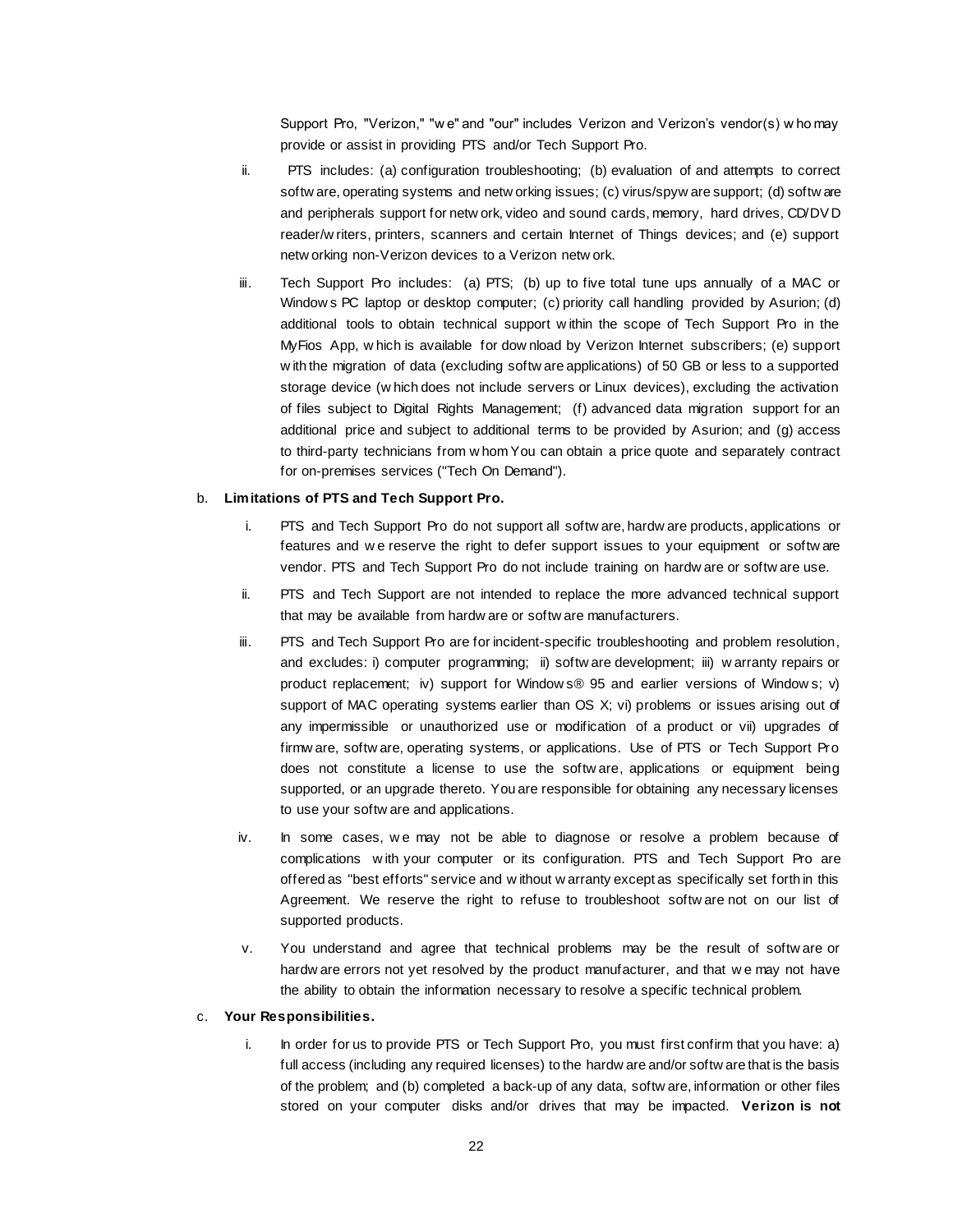**responsible for the loss, corruption or alteration of data, software or files that may result from performance of PTS or Tech Support Pro.** You also acknow ledge and agree that you are the ow ner or authorized user of any hardw are or softw are about w hich you are contacting us. PTS and Tech Support Pro are only available to you and those employed at your location. Neither PTS nor Tech Support Pro may be transferred to any third party.

- ii. You agree to cooperate w ith and follow instructions provided by Verizon and acknow ledge that such cooperation by you is essential to our delivery of PTS and Tech Support Pro to you.
- iii. You hereby grant Verizon permission to view , access and modify your computer, computer (including registry) settings and any related softw are or peripheral equipment, including all data, hardw are and softw are components, in order to perform PTS or Tech Support Pro.
- iv. You are responsible for any and all restoration and reconstruction of lost or altered files, data, or programs, and for ensuring that any information or data disclosed to Verizon is not confidential or proprietary to you or any third party.

### d. **Support Procedures.**

- i. Purchase Terms. PTS can be purchased either: (a) for an unlimited number of Incidents for a term beginning on the date you order PTS and continuing for the duration of the plan you selected ("Term Plan"); or (b) on a per-Incident basis (the "Per-Incident Service Plan"). For the Per-Incident Service Plan, Verizon w ill address a single Incident (meaning, as determined by Verizon in its sole discretion, a specific, discrete problem for w hich Verizon w ill attempt to isolate its origin to a single cause), w hich shall include follow -up calls, as reasonable and necessary, regarding the Incident. Once an Incident is resolved (as set forth in Section d (iii) below ), you may call back and obtain assistance on the same Incident for up to seventy-tw o (72) hours at no additional charge, after w hich the Incident w ill be considered closed. Once an Incident has been closed by Verizon, any further calls or requests for assistance w ill be considered a new Incident and additional fees w ill apply if you subscribe to our Per-Incident Service Plan. IF YOU PURCHASE PTS UNDER A TERM PLAN AND YOUR SERVICE IS TERMINATED BY YOU (OR BY US IF YOU BREACH THIS AGREEMENT) BEFORE COMPLETING YOUR TERM, THEN, UPON TERMINATION OF YOUR SERVICE, YOU AGREE TO PAY VERIZON AN EARLY TERMINATION FEE IN THE AMOUNT SET FORTH IN THE PLAN YOU HAVE CHOSEN.
- ii. Tech Support Pro can be purchased on a month-to-month basis.
- iii. An Incident w ill be considered resolved w hen you receive one of the follow ing: (a) information or advice that resolves the Incident; (b) information on how to obtain a softw are solution that will resolve the Incident; (c) notice that the Incident is caused by a known, unresolved issue or an incompatibility issue; (d) information that the Incident can be resolved by upgrading to a new er release of a product; (e) notice that the Incident has been identified as a hardw are equipment issue; or if (f) you cannot, or elect not to, pursue the course of action w e recommend.
- iv. Our advice to you may include steps that you w ill need to take before the Incident can be resolved, such as buying cables or cords, acquiring softw are, etc. and w e w ill keep your service request open for future reference w hen you are ready to resume the process.
- e. **Third Party Warranties.** Third-party equipment, softw are and peripheral products are covered by the w arranties provided by the original manufacturer or the seller of the product. Third party w arranties may vary from product to product. It is your responsibility to consult the applicable product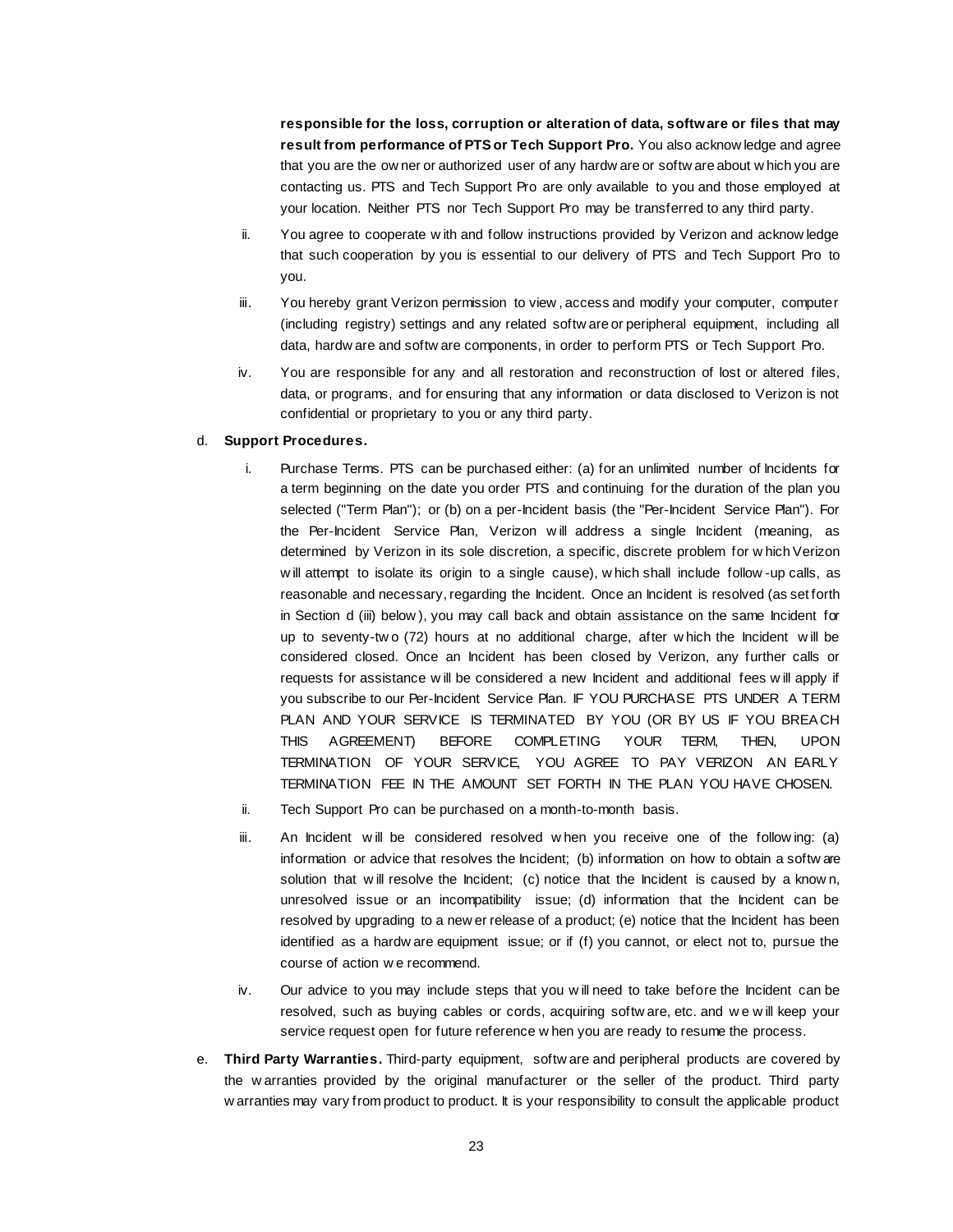documentation for specific w arranty information. **In addition, you acknowledge that certain third party equipment or software warranties may limit or void the remedies that they offer if unauthorized persons perform support service on the equipment or software. It is your responsibility to ensure that any impact that the delivery of PTS or Tech Support Pro might have on third party warranties is acceptable to you.**

- f. **LIMITATION OF LIABILITY. VERIZON'S TOTAL LIABILITY ARISING OUT OF THE PTS OR TECH SUPPORT PRO SERVICE, OR FROM VERIZON'S NEGLIGENCE OR OTHER ACTS OR OMISSIONS, IF ANY, SHALL BE LIMITED, AT VERIZON'S SOLE DISCRETION AND OPTION, (A) TO REPERFORMING THE PTS SERVICE OR TECH SUPPORT PRO, OR (B) AS SET FORTH IN SECTIONS 18 AND 19 OF THE AGREEM ENT; EXCEPT THAT, IN THE CASE OF PER-INCIDENT SERVICE PLANS, YOUR REMEDIES WILL BE LIMITED TO A REFUND OF THE CHARGES AND FEES PAID FOR THE PTS SERVICE GIVING RISE TO THE CLAIM, IF ANY. THE REMEDIES FOR A FAILURE OR BREACH OF SUCH LIMITED WARRANTY ARE EXCLUSIVE.**
- g. **YOU ACKNOWLEDGE THAT THE ADVANCE DATA MIGRATION SERVICE AND TECH ON DEMAND SERVICE MADE AVAILABLE TO TECH SUPPORT PRO CUSTOMERS ARE NOT PROVIDED BY VERIZON, THAT VERIZON MAKES NO REPRESENTATIONS OR WARRANTIES WITH RESPECT TO THE TECH ON DEMAND SERVICE, AND AGREE THAT VERIZON SHALL NOT HAVE ANY LIABILITY FOR THE PROVISION OF SUCH SERVICES, WHETHER IN TORT, CONTRACT OR OTHERWISE.**
- 6. **Business Preferred.** If you subscribe to Basic Internet Service or Fios Service, w e may have made Business Preferred available to you. Business Preferred is no longer available for purchase through Verizon at this time. In addition to the Agreement, Business Preferred shall continue to be governed by the terms and conditions below for existing Customers that have Business Preferred.
	- a. General. Business Preferred is a bundled package of Value Added Services that includes TechSupport Pro (See Section 5) and Verizon Service Protection Plan (Attachment B) as described herein. Verizon Service Protection Plan coverage is provided w hen service is first turned on. There is no w aiting period required for Business Preferred customers.
	- b. Business Preferred also includes a feature called Priority Call Routing. Priority Call Routing means the customized Interactive Voice Response "IVR" menu activated w hen you use the designated Verizon 1- 800 telephone number provided to you. Business Preferred is provided on a month to month basis and requires the purchase of either Basic Internet or Fios Internet Service. If Basic Internet or Fios Service is cancelled for any reason, Business Preferred shall also be terminated.

### 7. **Business Internet Secure**

- a. **Service Description.** Business Internet Secure is a security service available to certain business customers that includes (a) a lightw eight endpoint anti-virus solution that is effective against both know n and unknow n malw are, (b) a cloud-based security platform intended to provide a first line of defense against threats on the Internet by detecting and blocking inappropriate and malicious sites and content before the IP connections are established, and (c) 24 X 7 tech support. Business Internet Secure presents your company's dashboards in one portal so you can monitor w hat attacks are being prevented and manage your company's protected devices.
- **b. Service Features, Third Party Beneficiaries, & Third-Party Terms of Service.**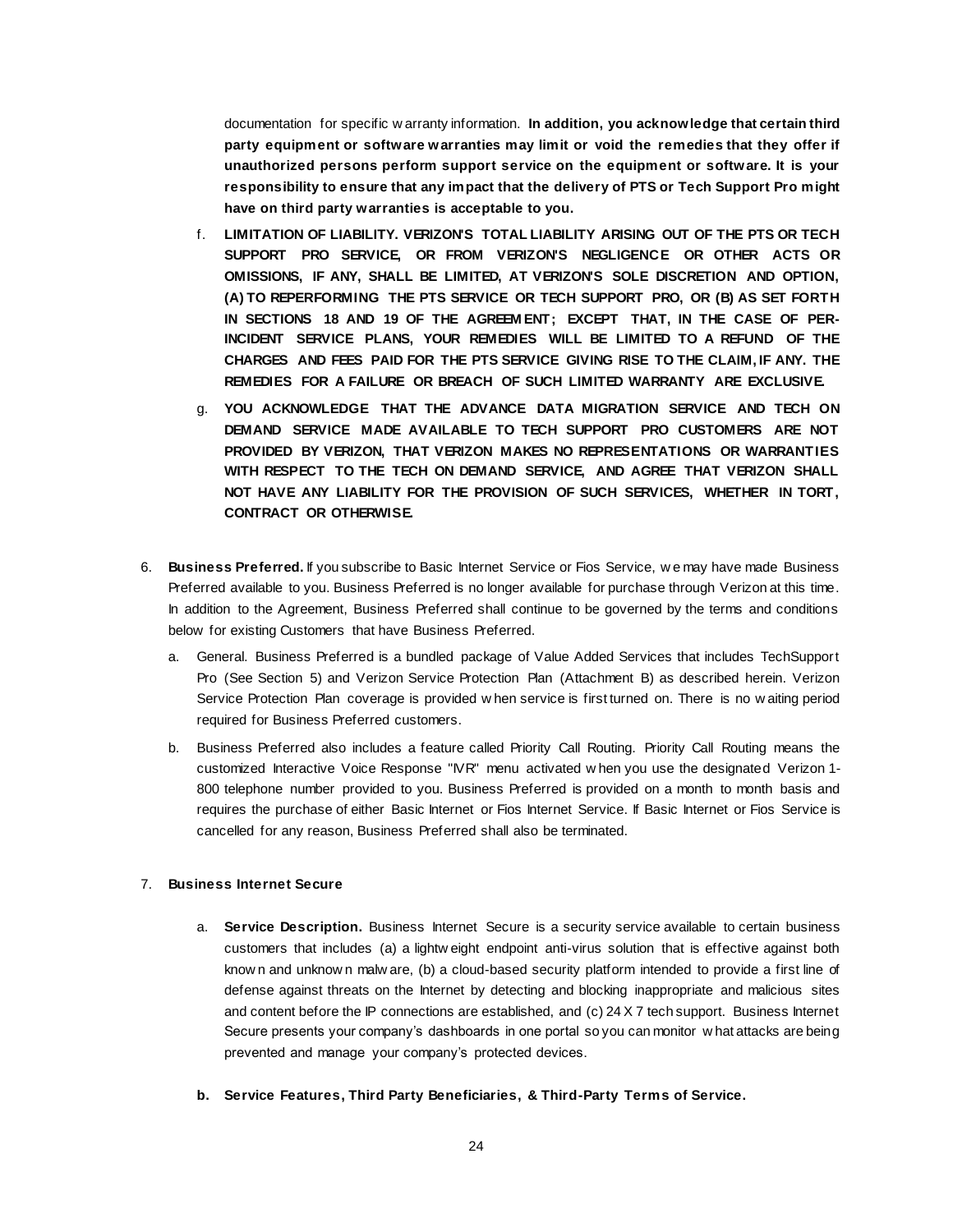- **i. Cylance Smart AV:** Cylance provides Cylance Smart AV, the anti-virus softw are included in Business Internet Secure. By accepting, accessing or using Business Internet Secure, in addition to the terms set forth in this Agreement and Attachment A, You agree to be bound by the follow ing Cylance end-user license agreement terms, and to ensure that all of your applicable employees and/or other authorized users are aw are of and have consented to be bound by all of such terms, w hich are incorporated by reference as if set forth in their entirety herein: https://www.cylance.com/enus/company/about-us/verizon-eula.html. Please review these terms carefully, and ensure that all of your applicable employees and/or other authorized users read the terms carefully, as they contain important information w ith respect to the anti-virus feature of Business Internet Secure.
- **ii. Verizon DNS Safeguard:** Verizon DNS Safeguard, the cloud-based security platform that detects and blocks certain Internet sites and content, is pow ered by Cisco and enhanced w ith threat intelligence feeds from the Verizon Threat Research Advisory Center w hich, learning from internet activity patterns, automatically uncovers current and emerging threats to continually keep the netw ork safe. Verizon DNS Safeguard includes the follow ing basic features:
	- **1. DNS Layer of Breach Protection.** Verizon DNS Safeguard is able to detect and block malicious sites and content before they reach the netw ork as a DNS request is made before IP connections are established. Malw are, ransomw are, phishing, spyw are, botnets, and command & control call-backs are blocked over any port or protocol before such threats can reach users and netw ork.
	- **2. Web Content Filtering:** To control internet usage, the Verizon DNS Safeguard w eb portal administration console enables set up, manage, and test of different acceptable use policies w ith selections from over sixty (60) categories or blocking/allow ing individual domains through the black/w hite list.
	- **3. Off-Network Protection**. Off-Netw ork Protection provides Verizon DNS Safeguard security and policy-based protection to be enforced on customer end user computers for any netw ork connection by using a lightw eight DNS roaming client that runs on either Window s or Mac OSX. Enabling the Off-Netw ork Protection feature is done via installation of roaming client softw are directly on the connected customer end user computer, installation of Cisco's Security Connector for iOS mobile devices, or by using Cisco's AnyConnect VPN client a module.
	- **4. Internet-Wide Visibility**. The Verizon DNS Safeguard w eb portal provides a log of all internet activity in real-time through dashboards and dow nloadable reports. Data is categorized by type of security threat, w eb content, or cloud service, and enables remediation action.
	- **5. Verizon's Threat Research Advisory Center.** Verizon DNS Safeguard includes the Verizon Threat Research Advisory Center's display of all threat analytics and intelligence gathered through proprietary and open source data and Verizon internal data for global threat landscape capabilities.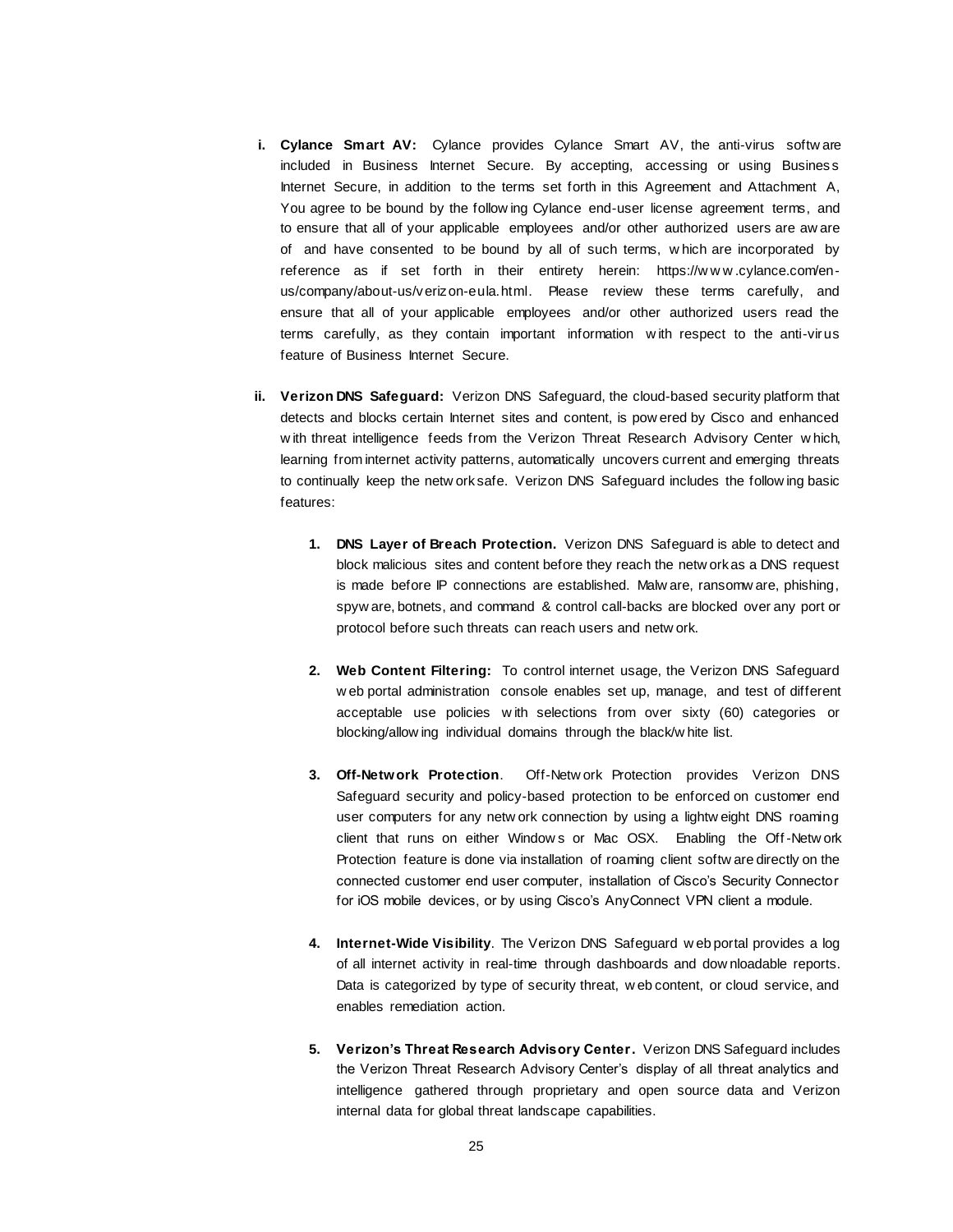- **iii. Tech Support:** 24 X 7 tech support for the softw are components of Business Internet Secure is provided to subscribers as outlined in (1) below by Verizon and Verizon's thirdparty vendor, Asurion Service Warranty, Inc. ("Asurion"), as directed by Verizon (such support, the "Tech Support" and, for purposes of this Tech Support section of Attachment A, references to "Verizon" shall include Asurion).
	- **1. Scope of Tech Support.** The Tech Support is available for authorized personnel of entities enrolled in Business Internet Secure for devices that contain softw are associated w ith Business Internet Secure. When seeking to purchase Business Internet Secure or utilize the Tech Support, You represent that You are the ow ner or an authorized user of a device or devices that contain softw are associated w ith Business Internet Secure, and Verizon reserves the right to refuse to provide the Tech Support to You, if Verizon determines that You are not the ow ner or authorized user of such device or the applicable softw are or are not enrolled in Business Internet Secure.

Tech Support does not include or w ill not require assistance w ith any (a) enterprise grade equipment and routers, (b) enterprise grade servers, (c) any specialized technologies, specialized equipment, or softw are specific to Your industry; (d) assistance w ith netw ork coverage issues; (e) over-the-air updates to operating systems, firmw are, or other softw are; (f) diagnostic support related to any of Your devices, hard drives, routers, modems, or such other customer premises equipment; (g) help desk and troubleshooting services for Verizon's netw ork services and billing inquiries; (h) modification of Original Equipment Manufacturer ("OEM") softw are; (i) installation of or assistance w ith third-party softw are or OEM drivers not supported by or related to Business Internet Secure; (j) device repair; (k) data migration from devices to third parties; (l) behind firew all virus support or removal and any customized security; or (m) support for onsite email servers or customizations.

- **2. Availability of Support Services.** Verizon w ill use commercially reasonable efforts to be available tw enty-four (24) hours a day, seven (7) days a w eek, subject to customary lapses in service for reasonable maintenance periods. Verizon makes no guarantees regarding the availability of the Tech Support. If the availability of the Tech Support hereunder is interfered w ith by reason of any circumstance beyond our reasonable control, including but not limited to acts of God, labor strikes and other labor disturbances, pow er surges or failures, or the act or omission of any third party, w e shall be excused from such performance to the extent necessary. The Tech Support is available only for Your devices.
- **3. Access to Information; Remote Applications.** In certain instances, Verizon technicians may be required to remotely access Your device and any content stored thereon for the purpose of troubleshooting or otherw ise providing the Tech Support ("Remote Session"). To enable the Remote Session, You may be required to run certain diagnostic softw are applications on the device being accessed ("Softw are"). You consent to such access by Verizon's technicians and the dow nloading of any required Softw are. You authorize Verizon's technicians to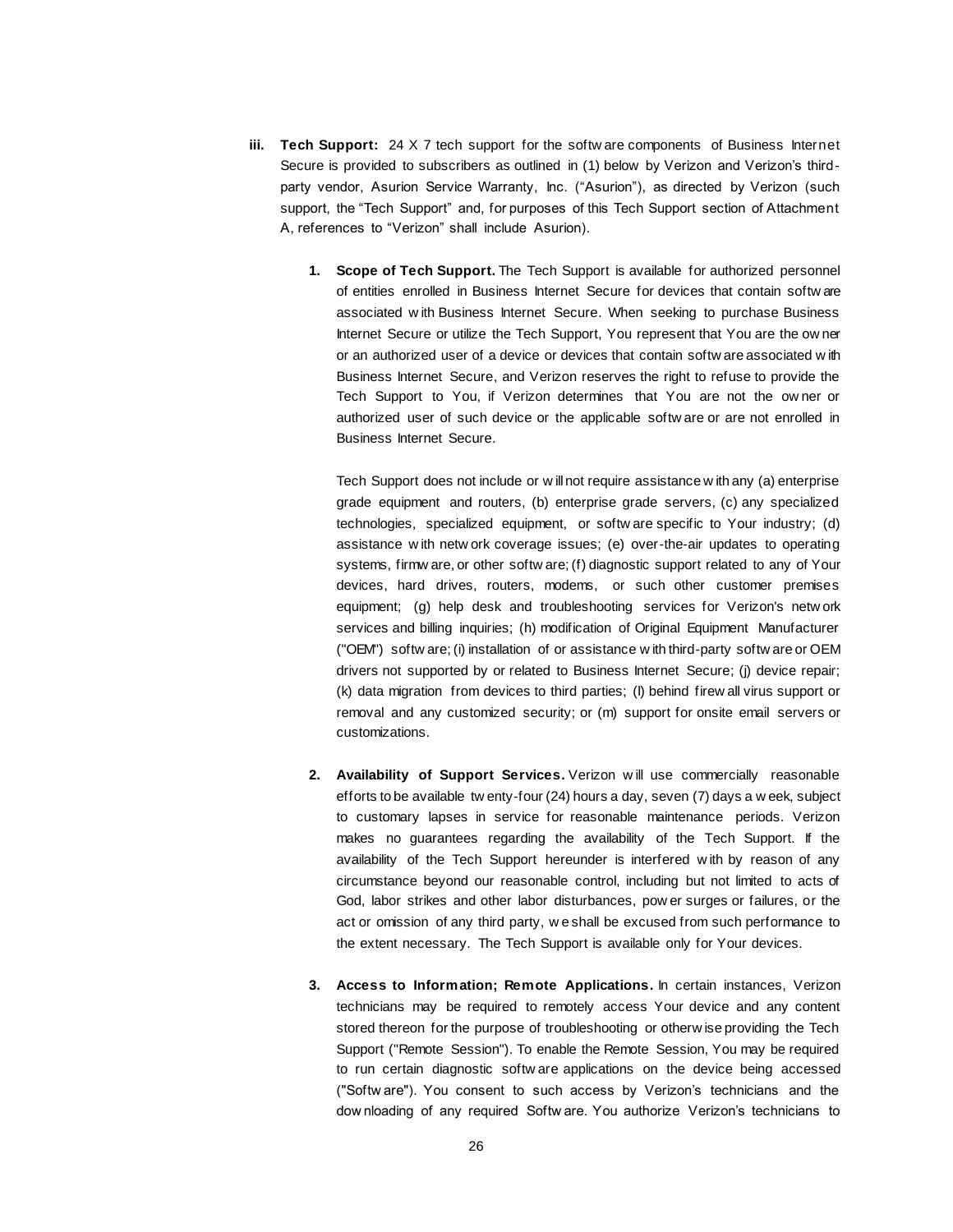effect changes to Your devices, to the extent necessary to provide the Tech Support, and You acknow ledge and agree that such changes may be permanent and irreversible. You agree to comply w ith the terms applicable to the Softw are, and in the event of a conflict betw een those terms and this Attachment A, the Softw are-specific terms control w ith regard to the Softw are only. You acknow ledge and agree that You w ill not copy or modify the Softw are or any other materials provided to You in connection w ith the Tech Support.

During any Remote Session, You are responsible for ensuring that any records containing confidential information, personally identifiable, sensitive information, financial or health related data are not visible to the Verizon technician.

- **4. Representations and Authorizations.** When seeking the Tech Support, You represent that You are the subscriber or an authorized user of Business Internet Secure and Verizon reserves the right to refuse to provide the Tech Support to You, if Verizon determines that You are not the subscriber or authorized user. To use the Tech Support, the individual seeking service on Your behalf must provide information identifying himself or herself as Your ow ner, member, partner, director, manager, employee, or agent.
- **iv.Additional Information, Conditions, and Limitations** . In addition to the information, conditions, and limitations contained in this Agreement and in any third party -EULA s mentioned above that are incorporated herein by reference, the follow ing applies to Business Internet Secure: (a) it is only available in packs of 5, 10, and 25, and customers may be limited to the purchase of one pack at any given time; (b) each individual Cylance license included in such packs is limited to use on one device and (c) it can only be ordered in connection w ith Fios Service (as an add on to an existing account or a new order).

### 8. **Localworks**

- a. Localw orks is an online self-service dashboard provided by Yahoo Small Business that lets you submit business listing information to more than 70 online directories. You can edit listings, track listing performance, analyze key business reputation information and respond to customer ratings and review s.
- b. By accepting, accessing or using Localw orks, in addition to the terms set forth in this Agreement and Attachment A, You agree to be bound by the follow ing Yahoo Small Business Terms of Service, w hich are incorporated by reference as if set forth in their entirety herein : https://smallbusiness.yahoo.com/tos .

### 9. **BlueJeans Meetings**

- a. BlueJeans Meetings is a secure, cloud-based video conferencing platform provided by BlueJeans Netw ork, Inc., a Verizon ow ned company ("BlueJeans), through Verizon Long Distance, LLC.
- b. By accepting, accessing or using BlueJeans Meetings, in addition to the terms set forth in this Agreement and Attachment A, You agree to be bound by the follow ing BlueJeans Terms of Service,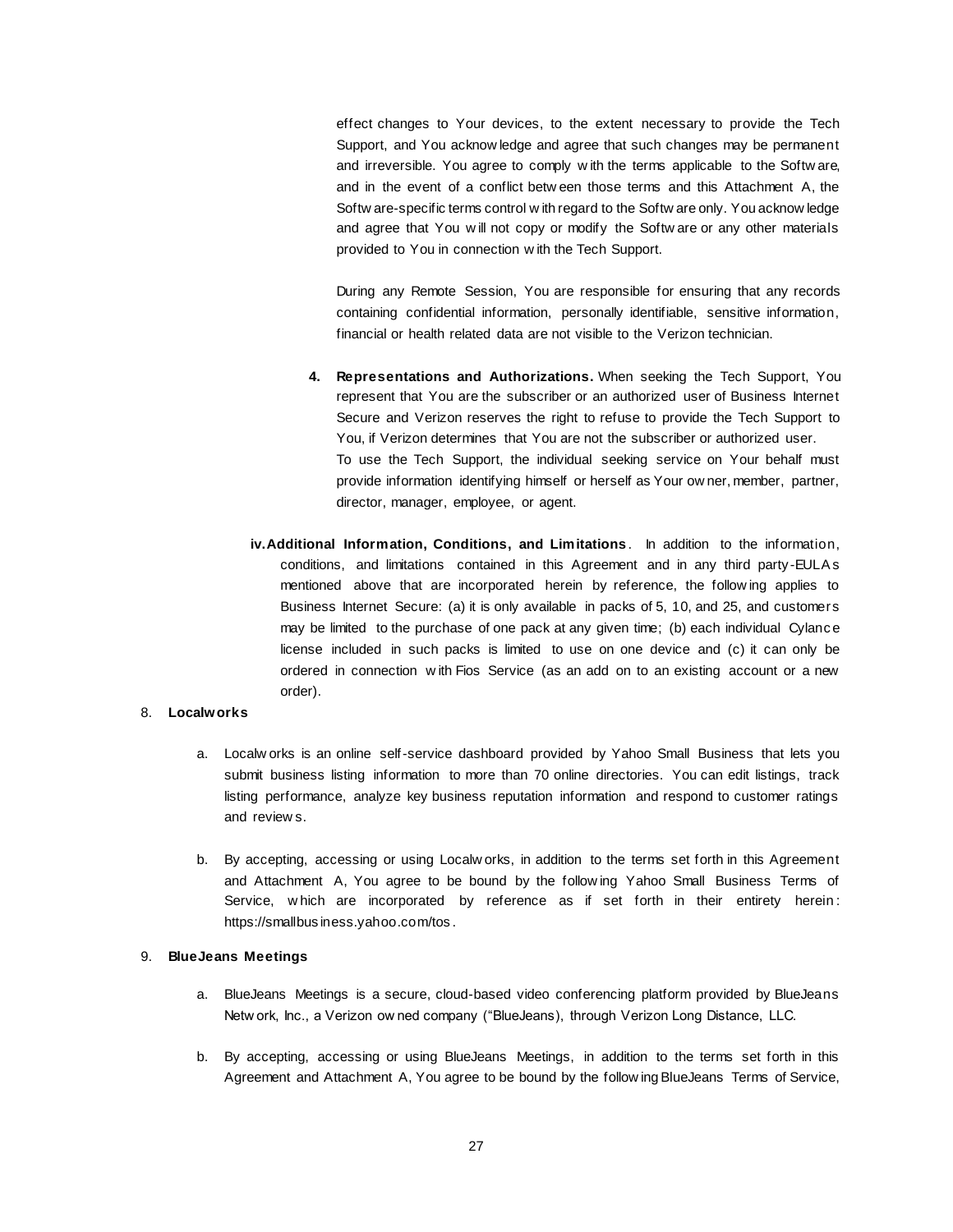w hich are incorporated by reference as if set forth in their entirety herein: https://w w w .bluejeans.com/terms-and-conditions.

# 10. **TechTeam for Internet**

- a. TechTeam for Internet is a service focused on delivering advanced technical support and assistance to business Customers and covers configuration and advanced technical and onboarding support for third party devices, systems, office equipment and softw are as further defined on Attachment C. TechTeam for Internet also includes access to the TechTeam app. TechTeam for Internet is only for Customers that have Basic Internet Service or Fios Business Internet Service. If the applicable underlying service(s) are cancelled for any reason, TechTeam for Internet shall also be terminated.
- b. By accepting, accessing or using TechTeam for Internet, in addition to the terms set forth in this Agreement and Attachment A, You agree to be bound by the Terms set forth on Attachment C, w hich are incorporated by reference as if set forth in their entirety herein.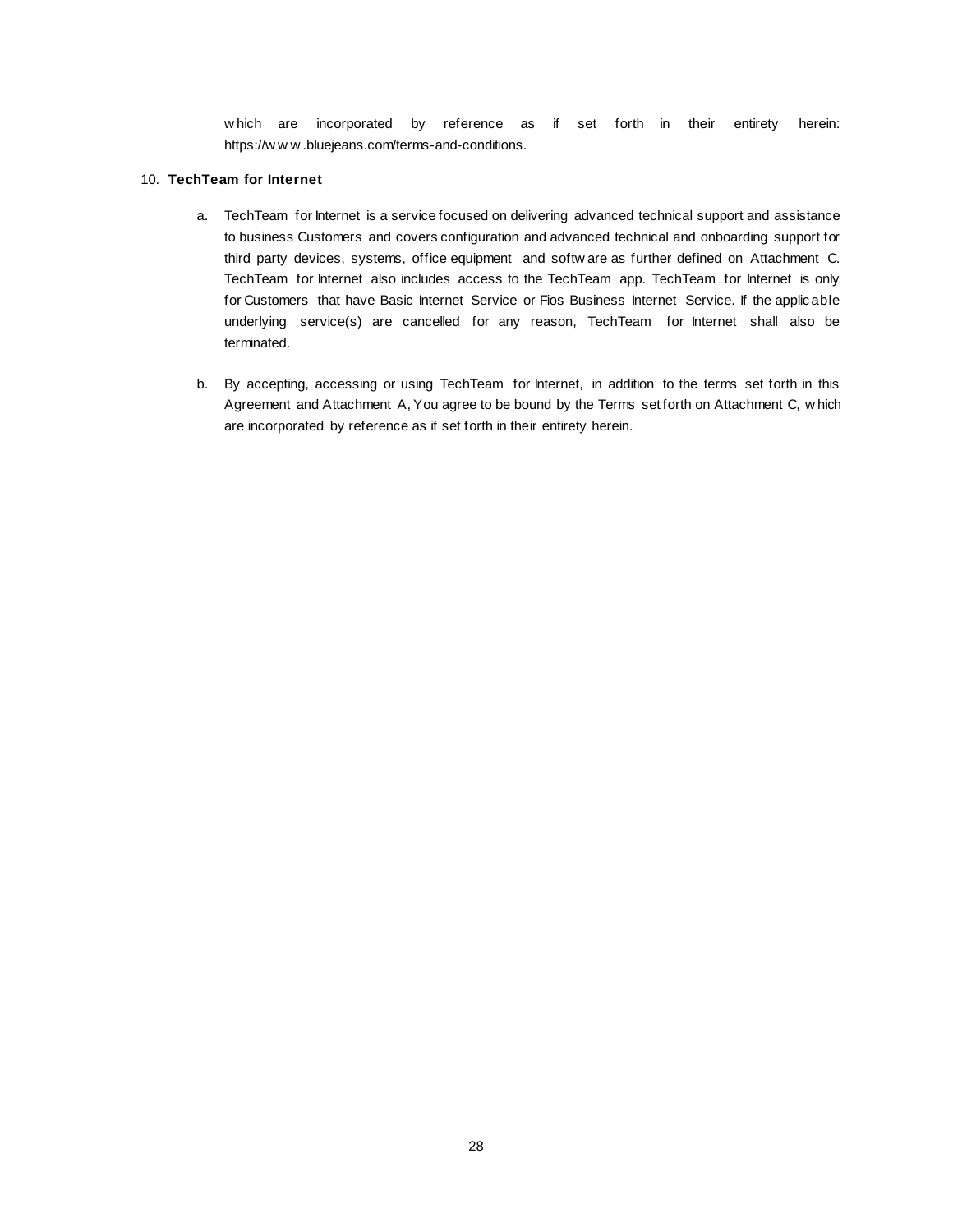## **ATTACHMENT B**

Terms of Service for the Verizon Service Protection Plan

\_\_\_\_\_\_\_\_\_\_\_\_\_\_\_\_\_\_\_\_\_\_\_\_\_\_\_\_\_\_\_\_\_\_\_\_\_\_\_\_\_\_\_\_\_\_\_\_\_\_\_\_\_\_\_\_\_\_\_\_\_\_\_\_\_\_\_\_\_\_\_\_\_\_

These Terms of Service (the "Agreement") govern the provision of the Verizon Service Protection Plan (the "Service"). This Agreement is made betw een you as our customer ("You", "Your" or "Customer") and the Verizon telephone company ("Verizon, We", "Our" or "Us") that serves You as listed in Appendix A, below . You are deemed to have accepted the Agreement by ordering, using or paying for the Service, or by Your verbal, w ritten or online acknow ledgement. This Agreement includes the terms below , plus any specific elements of the Service (including pricing) described in the information made available to you w hen placing and confirming your order, as w ell as the Verizon Privacy Policy, w hich is posted at verizon.com/terms. You agree to comply w ith this Agreement.

**NOTICE OF REQUIREM ENT TO ARBITRATE: THIS AGREEM ENT CONTAINS A BINDING ARBITRATION CLAUSE AND A CLASS ACTION WAIVER. AS SET FORTH BELOW, IT REQUIRES THAT DISPUTES BE RESOLVED BY ARBITRATION, RATHER THAN CLASS ACTION LAWSUITS OR JURY TRIALS (EXCEPT FOR NON-CLASS ACTION LAWSUITS THAT MAY BE TAKEN TO SMALL CLAIMS COURT).**

- 1. **Description of Service.** The Service provides qualifying Verizon business voice, Internet and/or Fios TV customers w ith maintenance, troubleshooting and repair of the inside w iring (the w iring at the service location from the point of Verizon's netw ork interface device to jacks w ithin the service location), including Coax and Cat5E cable and jacks associated w ith their Verizon voice, Internet and Fios TV service(s), subject to the coverage and exclusions described in this Agreement.
- 2. **Plan Options.** The Service is provided on a month-to-month basis w ith coverage commencing w hen i. Your Verizon telephone lines are first turned on, or if You already subscribe to Verizon voice telephone lines, coverage begins thirty (30) days after You first subscribe to the Service, ii Your Verizon Internet and/or Fios TV connections are first turned on, or if You already subscribe to Verizon Internet and/or Fios TV connections, coverage begins thirty (30) days *after* You first subscribe to the Service. The Service may also be provided w ith immediate coverage subject to payment of a one-time initial charge in addition to monthly recurring charges.
- 3. **Plan Eligibility.** The Service is only available to business customers that subscribe and continue to subscribe to business dial tone, CustoPAK, Centrex or ISDN (BRI) lines over copper or fiber circuits and/or Internet and/or Fios TV connections provided by a Verizon telephone company listed in Appendix A, below. Plan eligibility also extends to business customers that purchase Business Digital Voice from Verizon s ubject to the coverage and exclusions described in this Agreement. The Service covers inside w iring and jacks up to a maximum of thirty (30) Verizon lines to a service location that are billed under a single Verizon account. Customers w ith more than thirty (30) Verizon lines may not order the Service. The Service does not cover w iring for certain telephone systems such as private branch exchange (PBX) equipment. Customers that subscribe to voice services on copper in addition to Verizon services on fiber are not eligible for the Service.

The Service is an optional non-regulated service. If You do not subscribe to the Service and Your inside w iring or jacks need repair, You may i) contact Verizon to make the repair at Verizon's then-current rates, ii) obtain inside w ire maintenance and repair services from another company of Your choice, or iii) perform the repair Yourself.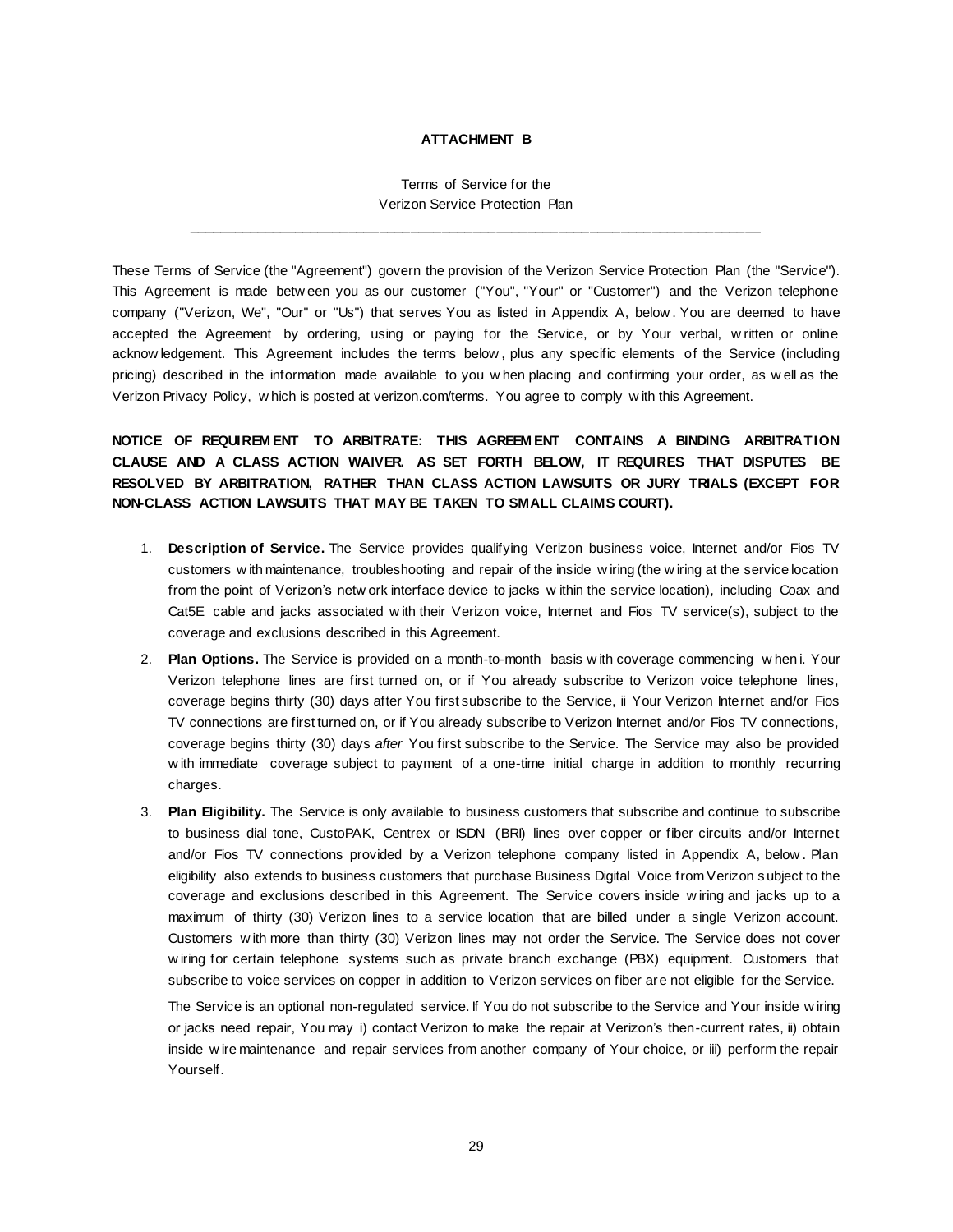If You are a tenant, You should be aw are that landlords may be responsible for repairs and maintenance of inside w iring. It is Your responsibility to verify w ith Your landlord w ho is responsible for inside w ire maintenance and repair prior to subscribing to the Service. Verizon w ill not reimburse You for charges paid for the Service if it is determined that Your landlord is responsible for such repairs and maintenance of inside w iring.

4. **Coverage and Exclusions.** Verizon w ill perform diagnostics and repairs to that portion of the Customer's standard inside w iring and jacks covered under the Service to the extent that Verizon determines such diagnostics and repairs are necessary and are associated w ith or used by You in connection w ith the Verizon services. Diagnostics and repairs w ill be performed in accordance w ith Verizon's standard procedures.

**Coverage:** The Service includes diagnostics and repair of the follow ing:

- Standard inside telephone w iring used for Verizon telephone lines covered under the Plan;
- New ly installed or relocated inside w iring and jacks;
- Inside w ire and jacks at a near extension at the same service location and property if readily accessible to the technician and if the line and jacks w ere in w orking order prior to subscription to the Service;
- Repair of coaxial cable and Cat 5e cable run from an ONT to an internet router;
- Repair of coaxial cable used to deliver Fios Video to the Fios TV set top box;
- Repair of Cat 5e cable used to deliver Fios Internet service and other eligible services;
- Repair of Ethernet w iring installed by Verizon;
- Replacement of defective Splitters originally installed by Verizon;
- Replacement of defective Amplifiers originally installed by Verizon; and
- Inside w iring or jack damage from lightning.

**Exclusions:** The Service does not cover or include diagnostics, repair or replacement of:

- Wire or cable larger than 8-pair (if problems are caused by defective conductors in w ire or cable larger then 8- pair, Verizon w ill re-terminate service to useable conductors to restore service if useable conductors are available and Verizon is permitted access to the point of termination);
- Wire or jack malfunctions preexisting the coverage date of the Service, or w hich are caused by misuse, abuse, riot, acts of w ar, fire and acts of nature other than inside w iring or jack damage from lightning, such as floods, w indstorms and earthquakes;
- Repairs that require access to in-w all w iring or placement of concealed w ire if w all run w ire cannot be used to run replacement w ire, Verizon w ill run replacement cable via baseboard only;
- Customer-provided equipment (telephones, fax machines, computers, security or alarm systems, printers, satellite TV dishes, modems, routers or other premises equipment);
- Inside telephone w iring, jacks or other items used in connection w ith service from a provider other than Verizon;
- Inside w iring and jack(s) w hich are non-standard, w hich is w iring or jacks that do not meet telephone industry standards, Part 68 of the Rules of the Federal Communications Commission, or the National Electrical Code, or that fail to meet Verizon's technical standards;
- Inside w iring or jacks associated w ith WATS or data service other than Verizon provided Fios or Basic Internet services;
- Malfunctions resulting from the use of telephone lines intended for voice grade transmission to transmit or receive data or signals beyond the operating capabilities of the line;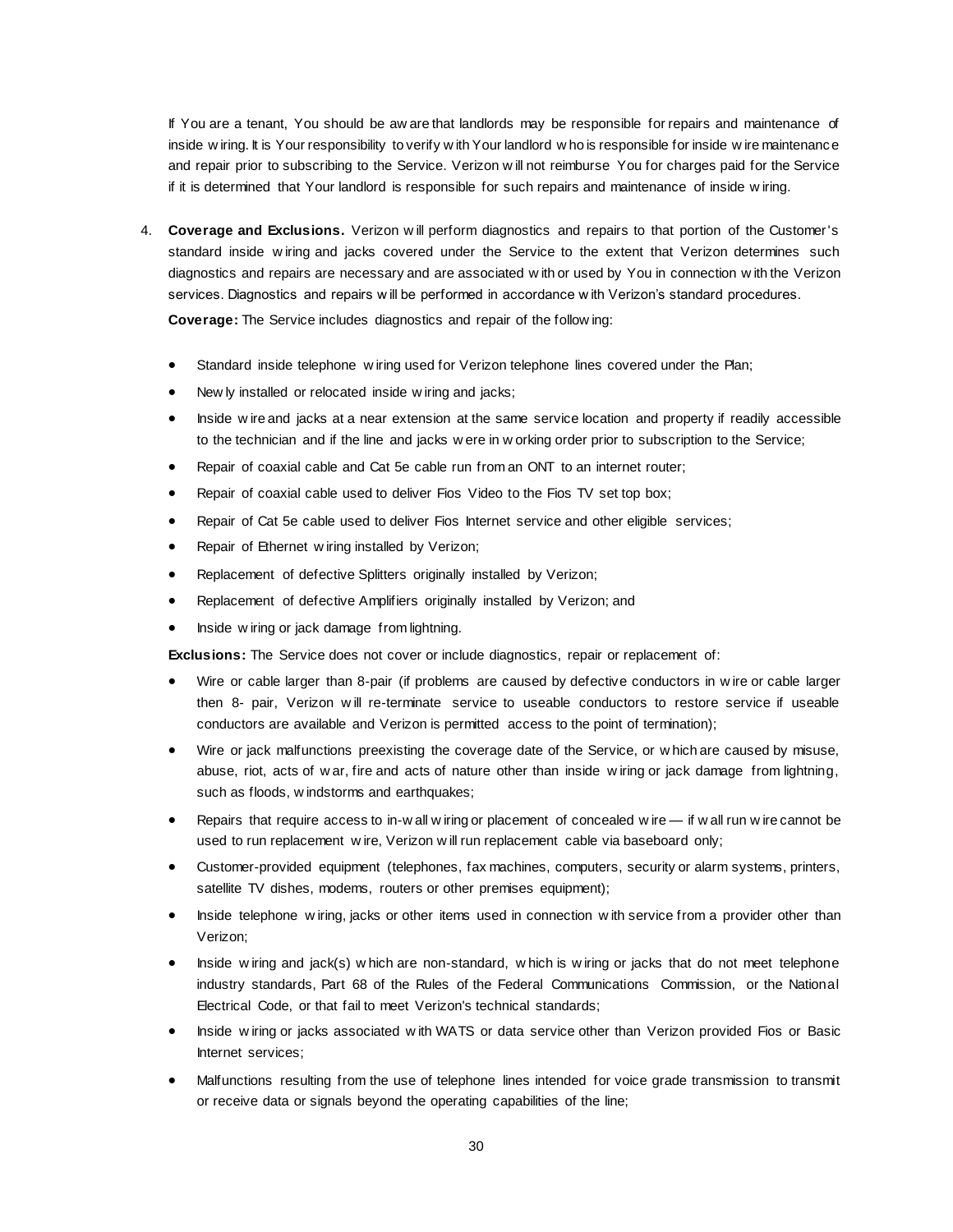- Repair of jacks not previously connected to the line(s) reported;
- Inside w iring and jacks for marine activity, recreational vehicles (RVs) and construction trailers or other temporary or moveable structures;
- Extensions located at a different address;
- Range extenders or component cables (e.g., HDMI/Video and other device cables); or
- Repair or replacement of broken TV remotes, ONT batteries, TV set top boxes or routers, modems, power cords and any other equipment purchased or rented from Verizon (w hich may be separately covered by applicable w arranties).

Verizon may provide diagnostics and repair under the Service remotely through its testing facilities, by phone or online support or otherw ise, w ithout dispatching a technician. If Verizon dispatches a technician and determines that the service problem resulted from Your telephones, modem, fax or other Customer equipment or from Your transmission or receipt of data or signals beyond the operating parameters of the line, rather than the w ire or jack(s), You may be required to pay a service or Premises Visit for the dispatch and for the diagnostics and repair at then prevailing rates.

- 5. **Charges.** You agree to pay all charges for the Service, including but not limited to monthly service charges, applicable taxes and fees, and one time charges to enroll or process Your order. If We permit You to elect to be billed for the Service on Your credit or debit card, Verizon w ill continue to bill the card until You tell us to cancel such billing, and You also agree that Verizon may receive updated card account information from the card issuer. Payment is due by the date indicated on Your Verizon invoice and any payment received thirty (30) calendar days or more after the invoice date is considered past due. You agree to pay interest for past due amounts at the same rate that applies to past due amounts for Your Verizon telephone service. Verizon may assign unpaid delinquent charges to a collection agency for action.
- 6. **CHANGES IN SERVICES, CHARGES, TERMS AND CONDITIONS.** VERIZON RESERV ES THE RIGHT TO CHANGE THE SERVICE, APPLICABLE CHARGES AND ANY OTHER TERMS AND CONDITIONS WITH OR WITHOUT NOTICE TO YOU, PROVIDED THAT WE WILL PROVIDE YOU AT LEAST (30) DAYS' NOTICE OF ANY MATERIAL REDUCTION IN SERVICE COVERAGE OR INCREASE IN YOUR RATES, WHICH MAY BE IN THE FORM OF AN E MAIL, A NOTICE IN OR WITH YOUR BILL OR BY POSTING REVISIONS TO THIS AGREEMENT AT verizon.com/terms. YOUR PAYMENT OF BILLED CHA RGES AFTER SUCH NOTICE WILL BE DEEMED TO BE YOUR ASSENT TO THE CHANGE(S).
- 7. **Limited Warranty.** Verizon w arrants for a period of thirty (30) days that the Services performed and materials provided by Verizon under this Agreement w ill meet accepted industry practices and are free from defects in materials or w orkmanship. Should any failure to conform to this w arranty appear and be reported to Verizon w ithin said 30-day period, Verizon shall re-perform the nonconforming services, and repair or replace the nonconforming materials. Such re- performance of w ork, and repair or replacement of nonconforming materials, shall constitute the entire liability of Verizon and Your sole remedy under this w arranty, w hether claim or remedy is sought in contract, tort (including negligence), strict liability, or otherw ise. THE FOREGOING WARRANTIES ARE EXCLUSIVE AND IN LIEU OF ALL OTHER WARRANTIES, WHETHER WRITTEN OR IMPLIED, IN FACT OR IN LAW. VERIZON DISCLAIMS ANY AND ALL WARRANTIES OF MERCHA NTABILITY OR FITNESS FOR A PARTICULAR PURPOSE.
- 8. **LIMITATION OF LIABILITY.** IN NO EVENT, SHALL VERIZON, ITS AFFILIATED COMPA NIES, THEIR EMPLOY EES, AGENTS AND CONTRA CTORS, HAVE ANY LIABILITY FOR SPECIAL, INDIRE CT, INCIDENTAL OR CONSEQUENTIAL DAMAGES RESULTING FROM THE PROVISION OF OR FAILURE TO PROVIDE THE SERVICE, OR FROM ANY FAULT, FAILURE, DEFECT OR DEFICIENCY IN ANY LABOR, MATERIAL, WORK OR PRODUCT FURNISHED IN CONNECTION WITH THE SERVICE (SUCH AS, BUT NOT LIMITED TO, SERVICE OUTAGES AND ANY LOSS OF USE OF WIRING, JACKS OR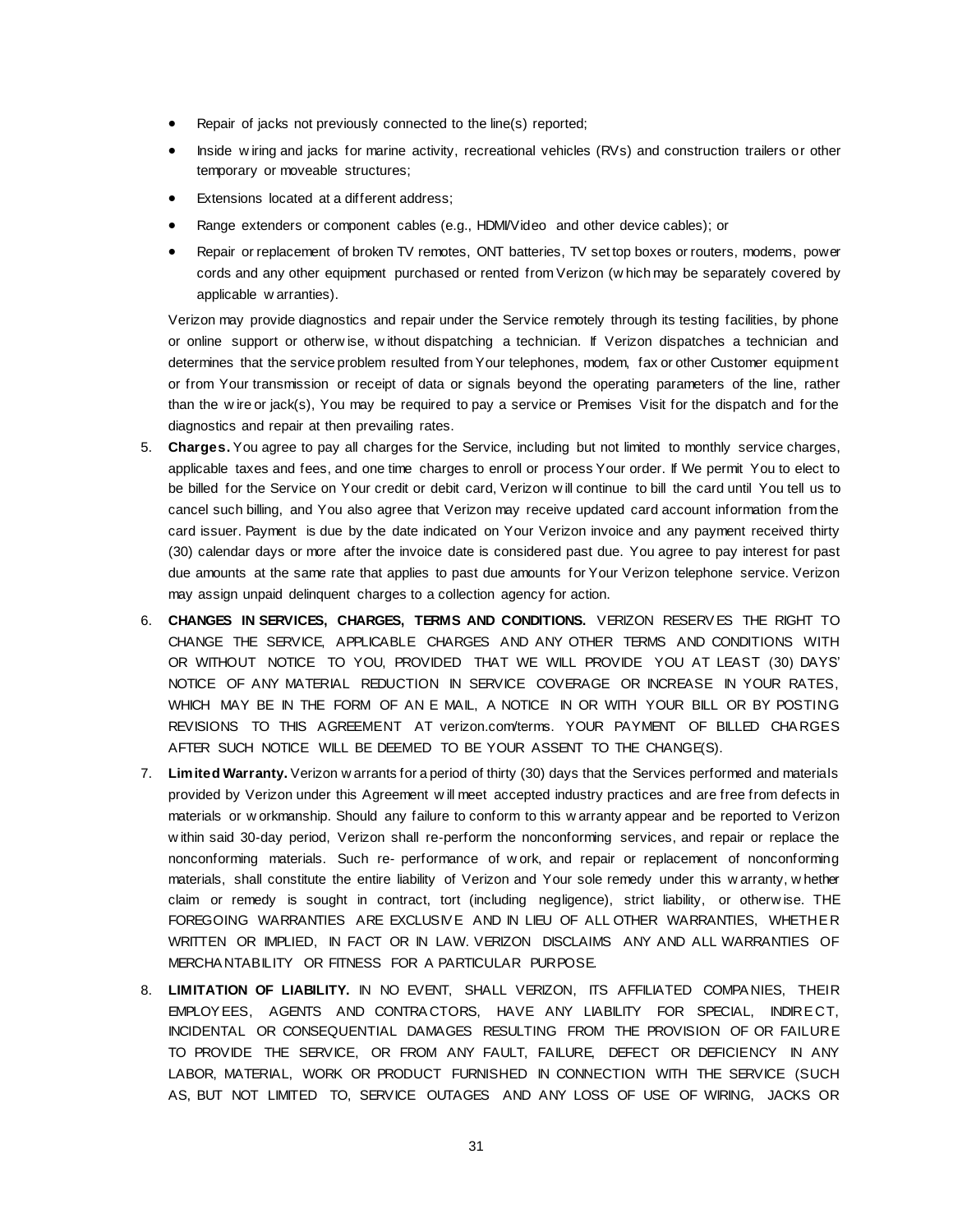EQUIPMENT BEYOND THE JACK, AND ANY DAMAGES RESULTING THEREFROM). THES E LIMITATIONS OF AND EXCLUSIONS FROM LIABILITY SHALL APPLY REGARDLESS OF WHETHER A CLAIM OR REMEDY IS SOUGHT IN CONTRA CT, TORT (INCLUDING NEGLIGENCE AND STRICT LIABILITY), OR OTHERWISE, EVEN IF VERIZON HAS BEEN ADVISED OF THE POSSIBILITY OF SUCH CLAIM OR DAMAGES. FURTHER, VERIZON'S LIABILITY TO YOU, WHETHER, BASED IN CONTRA CT, TORT, NEGLIGIGENCE OR OTHERWISE WILL BE LIMITED TO THE CHARGES PAID BY YOU FOR THE SERVICE WITHIN A TWELVE (12) MONTH PERIOD PRECEDING THE ACCRUAL OF YOUR CLAIM.

- 9. **Termination.** Either You or We may terminate this Agreement at any time upon thirty (30) days' notice to the other and We reserve the right to suspend Service if You are more than thirty (30) days overdue in payment. You may notify Verizon of termination by calling Verizon's business office at the number on Your bill or such other number as Verizon may designate for such purpose. Verizon may notify You of termination by phone, bill message or email to the address w e have for Your account. If You terminate Service, You may be billed through the remainder of the billing month.
- 10. **Indemnification.** You agree to indemnify us and hold us harmless for any damages, costs, liabilities and attorneys' fees w e incur from any claim arising from or relating to the ordering or use of the Services by You, your employees, agents or other persons at your Service Location, including but not limited to granting Verizon access to service locations, w iring, and/or equipment that are ow ned by third parties.
- 11. **ARBITRATION.** YOU AND VERIZON AGREE THAT ANY ISSUE OR DISPUTE THAT ARISES, RESULTS FROM, OR IN ANY WAY RELATES TO THE SERVICES OR THIS AGREEMENT ("DISPUTES") SHALL BE RESOLVED ONLY BY BINDING INDIVIDUAL ARBITRATION AND THAT THE FEDERAL ARBITRA TION ACT SHALL APPLY TO THIS AGREEMENT. Either party may initiate arbitration by notifying the other Party of the Dispute in w riting at least 30 days in advance of initiating the Arbitration. Notice to Verizon should be sent to noticeofdispute@verizon.com or to Verizon Dispute Resolution Manager, One Verizon Way, VC52N061, Basking Ridge, NJ 07920. We w ill notify you at the billing address for your account. The notice must describe the nature of the claim and the relief being sought. If the parties are unable to resolve our dispute w ithin 30 days, either party may then proceed to file a claim for arbitration. Verizon w ill pay any filing fee that the AAA charges You for initiating arbitration. The Arbitration w ill take place before a single arbitrator in the county w here Service is provided and the AAA Commercial Rules of Arbitration shall apply. You may also bring a claim in small claims court subject to that court's jurisdictional limit. YOU AND WE AGREE THA T ANY ARBITRATION OR CLAIM IN SMALL CLAIMS COURT WILL ONLY BE ON AN INDIV IDUAL BASIS AND THAT NO CLASS CLAIMS, PRIVATE ATTORNEY GENERAL THEORIES OF LIABILITY, OR CLASS ARBITRATION MAY BE MAINTAINED. THE ARBITRATOR MAY ONLY AWARD INDIV IDUAL RELIEF AND SHALL NOT HAVE THE POWER TO DETERMINE OR PRESIDE OVER CLASS OR COLLECTIV E ARBITRATION. Except for an action to compel arbitration or for a temporary restraining order or injunction related to this Agreement, neither party shall seek to resolve any Dispute in court, except a small claims court as set forth above, or by any process other than by arbitration as set forth above.
- 12. **Complete Agreement.** This Agreement comprises the terms that apply to Your Service and may not be changed except as specified in Section 6.

**Appendix A** Terms of Service for the Verizon Service Protection Plan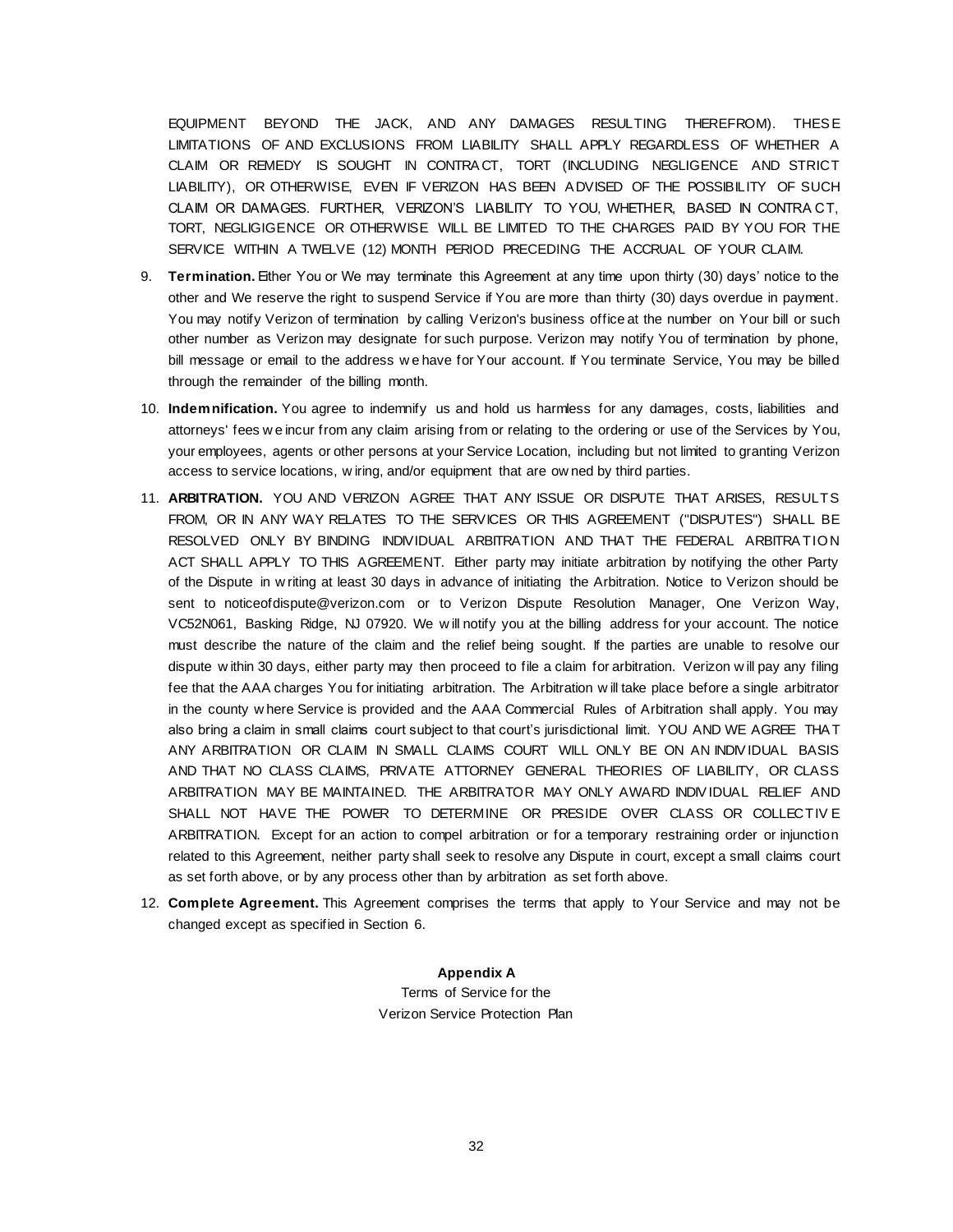# **Service Location**

Delaw are

Maryland

Massachusetts

New Jersey

New York

North Carolina

Pennsylvania

Rhode Island

**Verizon Telephone Company**

Connecticut Verizon New York Inc.

> Verizon Delaw are LLC

Verizon Maryland LLC

Verizon New England Inc.

Verizon New Jersey Inc.

Verizon New York Inc.

Verizon South Inc.

Verizon Pennsylvania LLC or Verizon North LLC (depending on your location)

Verizon New England Inc.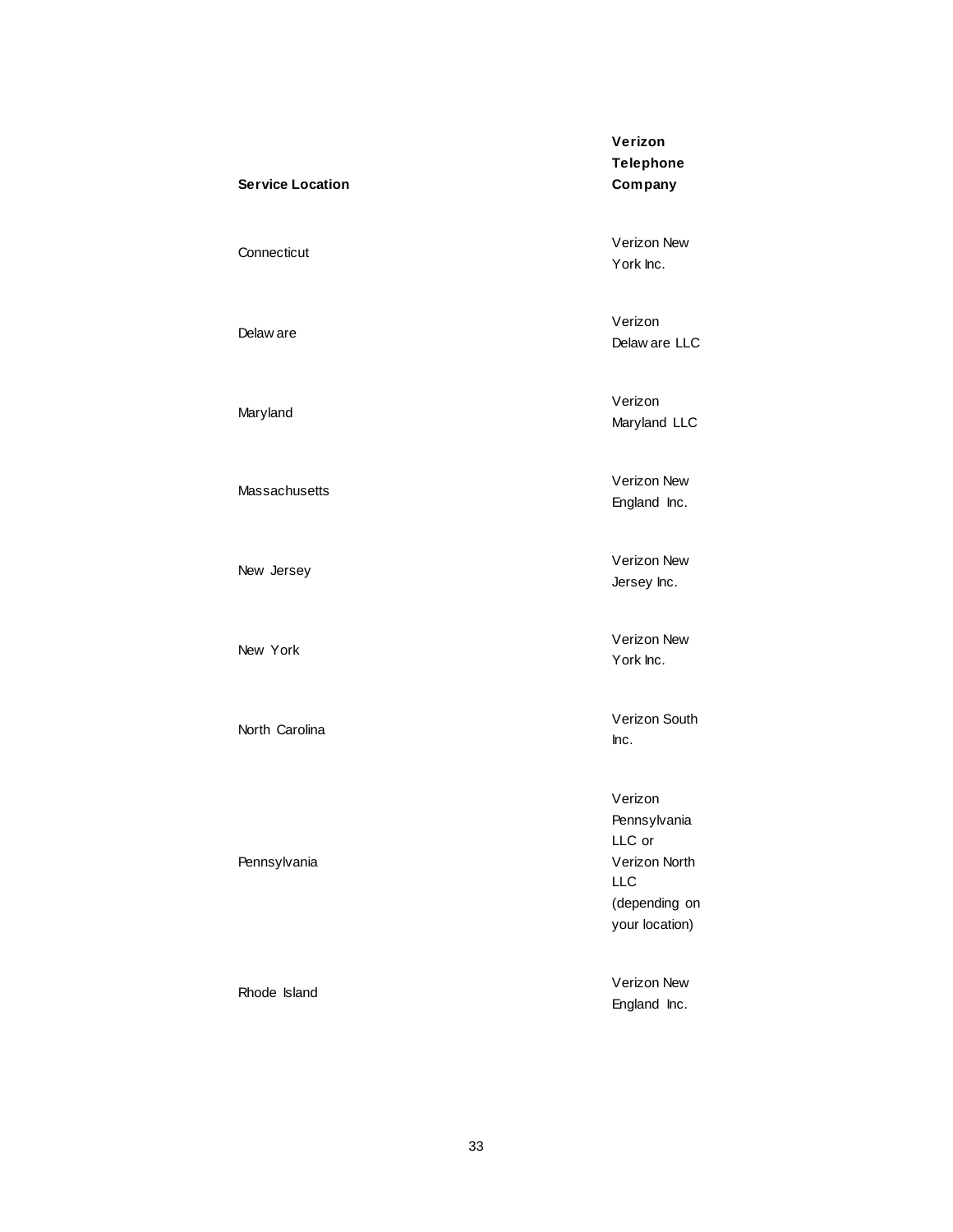| Virginia Dumfries, Chesapeake, Manassas, |               |
|------------------------------------------|---------------|
| Manassas Park, Occoquan, Quantico,       | Verizon South |
| Stafford, and Prince Williams Counties   | Inc.          |

All other Virginia areas

Verizon Virginia LLC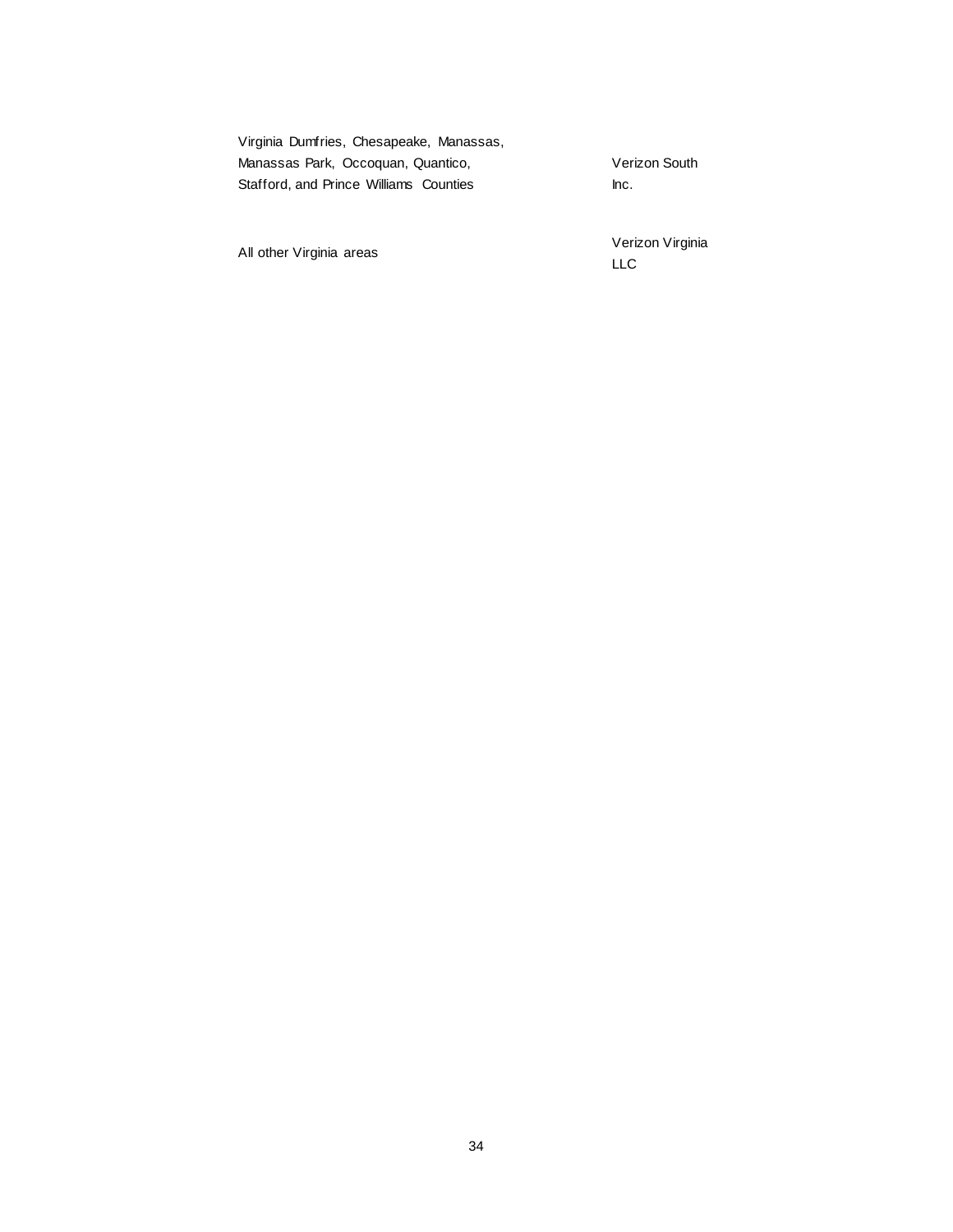### **ATTACHMENT C**

Terms of Service for

TechTeam for Internet \_\_\_\_\_\_\_\_\_\_\_\_\_\_\_\_\_\_\_\_\_\_\_\_\_\_\_\_\_\_\_\_\_\_\_\_\_\_\_\_\_\_\_\_\_\_\_\_\_\_\_\_\_\_\_\_\_\_\_\_\_\_\_\_\_\_\_\_\_\_\_\_\_\_

The Terms of Service for TechTeam for Internet ("Terms") is a legal agreement betw een you, the end user (hereinafter, "You") and Verizon Online Services, LLC (hereinafter, "us" or "w e" or "Verizon"). Your access to and use of the TechTeam for Internet technical support services for businesses (the "TechTeam Service(s)") is subject to these Terms betw een You and Verizon. The term "You" and any derivation thereof refers to the individual and/or company using the TechTeam Services, as applicable. The TechTeam Services are provided by Verizon, or Asurion Service Warranty, Inc., its authorized third-party service provider ("Asurion" or "TechTeam Service Provider"). Your use is also subject to the Verizon Online Terms of Service for Verizon Internet and Value Added Services, as applicable, w hich shall include, w ithout limitation, Section 7 (No Warranties), Section 10 (Compliance w ith Law s), Section 14 (Termination), Section 17 (Resolution of Disputes), Section 18 (Limitation of Liability) and Section 19 (Limitation of Damages). Please read both these Terms and the Verizon Online Terms of Service for Verizon Internet and Value Added Services carefully, and do not use the Services if You disagree w ith them.

**1. Scope of TechTeam Services.** The TechTeam Services are available for eligible devices, operating systems, and softw are applications associated w ith and authorized by the individual, business or entity enrolled in the TechTeam Services program ("Device(s)").

Devices include, but, in Verizon's sole discretion, may not be limited to, the items identified in the table below , w hich may be updated from time to time, at Verizon's sole discretion.

| Scanners                                                                                    | Laptops                                |
|---------------------------------------------------------------------------------------------|----------------------------------------|
| Modems                                                                                      | Desktops                               |
| NIC Cards                                                                                   | eReaders                               |
| <b>DVD</b> Drives                                                                           | Printers                               |
| Video/Sound Cards                                                                           | <b>Print Servers</b>                   |
| <b>USB Devices</b>                                                                          | <b>IPTV</b> Connectivity               |
| MP3 Players                                                                                 | Netw ork and WiFi Setup                |
| CD/DVD Writers                                                                              | <b>Tablets</b>                         |
| <b>Hard Drives</b>                                                                          | Smartphones                            |
| <b>Monitors</b>                                                                             | Digital Cameras                        |
| Keyboards - Wired & Wireless                                                                | Digital Camcorders                     |
| Third-party Modems (for the avoidance of doubt, excluding                                   | Gaming Consoles                        |
| Verizon Fios and HSI modems)                                                                | Consumer Grade Smart Devices           |
| Third-party Routers (for the avoidance of doubt, excluding<br>Verizon Fios and HSI routers) | (e.g. lighting, door locks, wearables) |

**Printers** 

The TechTeam Services do not include or w ill not require assistance w ith any (a) enterprise grade equipment and routers, (b) enterprise grade servers, (c) specialized business hardw are (e.g. X-ray machines or medical equipment) or facilities equipment, (d) any specialized technologies, specialized equipment, or softw are specific to Your industry such as medical devices and softw are and financial tracking and accounting softw are; (e) assistance w ith netw ork coverage issues; (f) over-the-air updates to operating systems or firmw are; (g) diagnostic support not related to Your Devices; (h) help desk and troubleshooting services for Verizon's netw ork services and billing inquiries; (i) modification of OEM softw are; (j) installation of or assistance w ith third-party softw are or OEM drivers not supported by or related to the Devices; (k) Device repair; (l) Verizon Fios or HSI routers and other Verizon-branded or provided routers or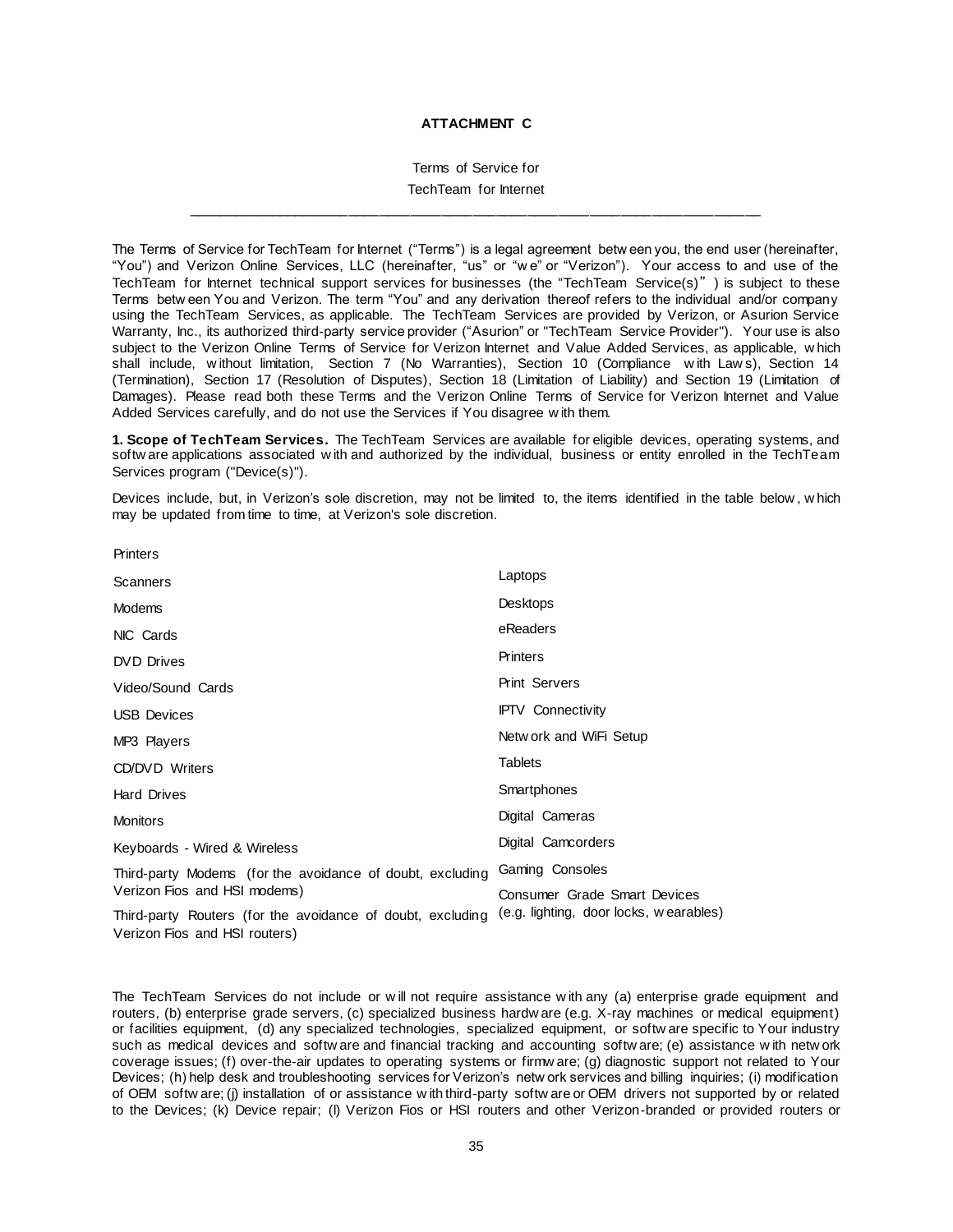equipment; (m) data migration from Devices to third parties; (n) behind firew all virus support or removal and any customized security or behind the firew all devices or softw are including, but not limited to, servers, sw itches, and storage arrays ; (o) some customized business; (p) onsite email servers or customizations; (q) any onsite support services; (r) any tasks w hich invalidate or could potentially invalidate manufacturer w arranties, constitute or could potentially constitute rooting or jailbreaking, or replacement of or upgrades to an existing operating system installation; (s) devices that have been rooted or jailbroken or for w hich the manufacturer's w arranty has been invalidated, or (t) illegally obtained or unlicensed copies of applications, including operating system softw are. Additionally, support for softw are or softw are versions that are no longer supported by the Original Equipment Manufacturer ("OEM") w ill be limited.

To purchase or use the TechTeam Services, You must have an active Verizon business account, and You must provide Verizon, or the TechTeam Service Provider, w ith the necessary information, w hich may include Your name or Your mobile Device number, w hen seeking TechTeam Services, including those TechTeam Services available through the Application (defined below ). Data usage charges may apply to the TechTeam Services, and You are solely responsible for their payment. In some circumstances, You may need to supply or purchase additional equipment or softw are to receive the full benefit of the TechTeam Services, and You are responsible for the cost of that equipment or softw are.

**2. Number of Authorized Users.** The TechTeam Services are available in three (3) options, defined by the number of permitted users, and pricing w ill vary accordingly, as indicated at the time of ordering. For each such option, the Customer shall define the Customer employees entitled to engage directly w ith Verizon or the TechTeam Service Provider to use the TechTeam Services ("Authorized Users"). Customers w ill have the option to select from one (1), three (3) or five (5) Authorized Users w hen purchasing the TechTeam Service. Customer shall provide the names, email addresses and phone numbers of each Authorized User upon enrollment in the TechTeam Services or during the onboarding process.

**3. Availability of Support Services.** The TechTeam Services are developed and provided by Verizon or the TechTeam Service Provider(s), w ho w ill use commercially reasonable efforts to be available tw enty -four (24) hours a day, seven (7) days a w eek (subject to commercially reasonable lapses in service for periodic maintenance). Verizon or the TechTeam Service Provider make no guarantees regarding the availability of TechTeam Services. If the availability of the TechTeam Services is interfered w ith by reason of any circumstance beyond our reasonable control, including but not limited to acts of God, labor strikes and other labor disturbances, pow er surges or failures, or the act or omission of any third party, w e shall be excused from such performance to the extent necessary. The TechTeam Services are available only for Your Devices. To use the TechTeam Services, the individual seeking service on Your behalf must provide information identifying himself or herself as Your ow ner, member, partner, director, manager, employee, or agent and be an Authorized User. You may be able to access the TechTeam Services by contacting Verizon or via the Application's (defined below ) "Click-to-Call" and "Click-to-Chat" features, if available. In order to receive support on certain Devices, Customer may be required to meet certain minimum system requirements of the supported products.

**4. TechTeam Applications.** The TechTeam Services also include access to the TechTeam Desktop and Mobile Applications ("App") that are provided to You directly by Asurion. The App provides several functions, including but not limited to access to the TechTeam Services through click-to-call, click-to-chat, self-help information, and educational notifications; and may provide other services including, but not limited to, backup of photos and videos; and passw ord management and other device and identity security features. The App is subject to an end-user license agreement, w hich is independent of the Agreement, these Terms and Attachment A, that governs Your use of the App. You should review the end-user license agreement prior to use of the App.

**5. Backup of Software and Data.** You are responsible for backing up the softw are and data that is stored on Your Device or other devices manufactured to be compatible w ith Your Device or intended to be connected thereto. Neither Verizon nor its TechTeam Service Provider shall not be responsible at any time for any loss, alteration, or corruption of any softw are, data, or files. Verizon or the TechTeam Service Provider may decline to provide the TechTeam Services if it determines that You have not taken appropriate backup measures.

**6. Commercially Reasonable Efforts.** Verizon w ill use commercially reasonable efforts to provide the TechTeam Services. This means that if Verizon or the TechTeam Service Provider are unable to resolve Your issue after making commercially reasonable efforts, Verizon or the TechTeam Service Provider(s) have the right and discretion to refuse to take further efforts to do so. Additionally, in some instances, Verizon may have limited information from vendors, manufacturers and developers, and Verizon may not have the ability to obtain the proprietary or other information required to resolve Your issue. Some technical problems that You encounter may be the result of softw are or hardw are errors not yet resolved by the vendors, manufacturers or developers of that softw are or hardw are, in w hich case Verizon or the TechTeam Service Provider may not be able to resolve Your issue. In those circumstances, You still are liable for any fees or charges associated w ith the TechTeam Services.